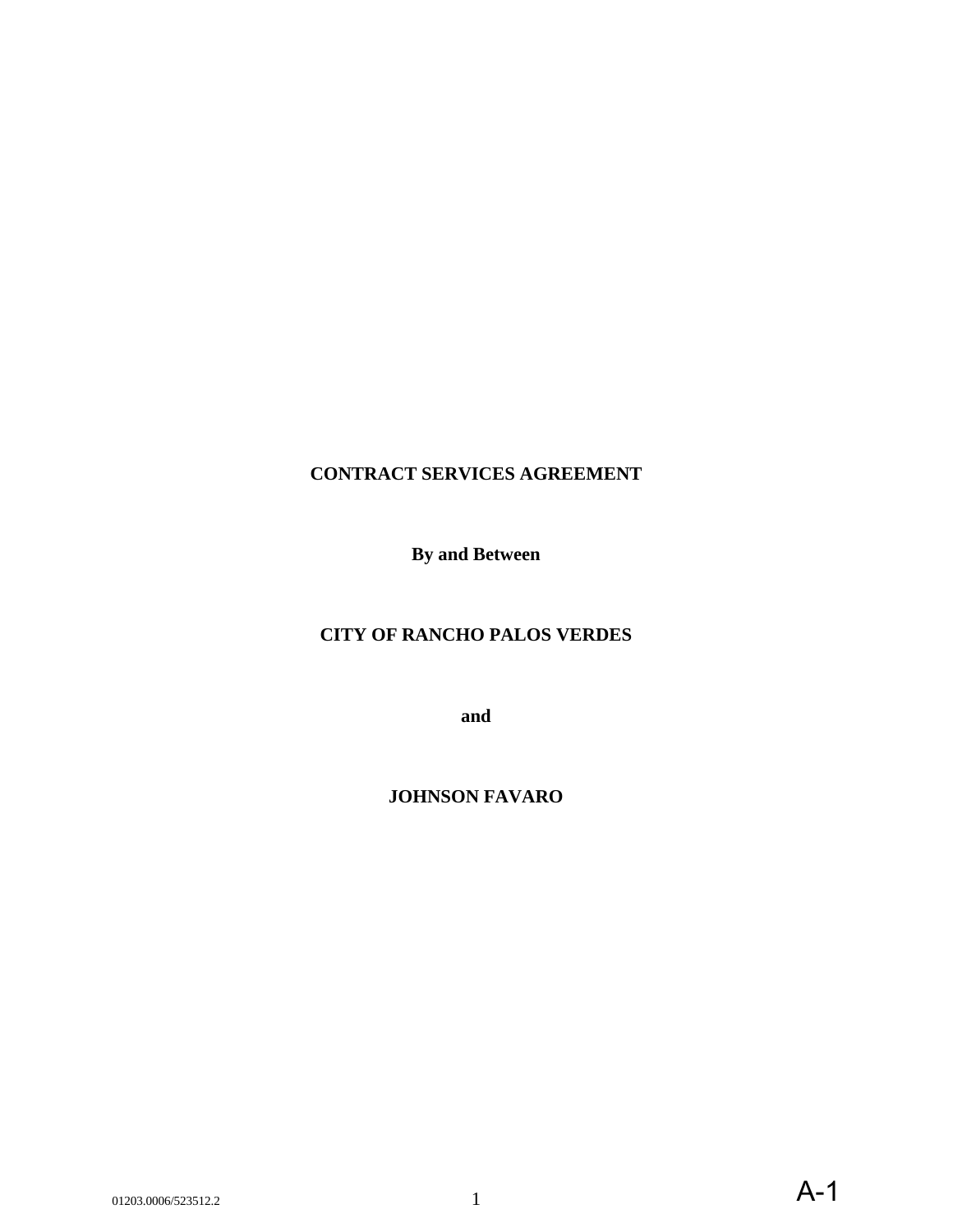#### **AGREEMENT FOR CONTRACT SERVICES BETWEEN THE CITY OF RANCHO PALOS VERDES AND JOHNSON FAVARO**

THIS AGREEMENT FOR CONTRACT SERVICES (herein "Agreement") is made and entered into this 18 day of December, 2018 by and between the City of Rancho Palos Verdes, a California municipal corporation ("City") and Johnson Favaro, a California corporation ("Consultant"). City and Consultant may be referred to, individually or collectively, as "Party" or "Parties."

#### **RECITALS**

A. City has sought, by issuance of a Request for Proposals or Invitation for Bids, the performance of the services defined and described particularly in Article 1 of this Agreement.

B. Consultant, following submission of a proposal or bid for the performance of the services defined and described particularly in Article 1 of this Agreement, was selected by the City to perform those services.

C. Pursuant to the City of Rancho Palos Verdes' Municipal Code, City has authority to enter into and execute this Agreement.

D. The Parties desire to formalize the selection of Consultant for performance of those services defined and described particularly in Article 1 of this Agreement and desire that the terms of that performance be as particularly defined and described herein.

#### **OPERATIVE PROVISIONS**

NOW, THEREFORE, in consideration of the mutual promises and covenants made by the Parties and contained herein and other consideration, the value and adequacy of which are hereby acknowledged, the parties agree as follows:

#### **ARTICLE 1. SERVICES OF CONSULTANT**

#### **1.1 Scope of Services.**

In compliance with all terms and conditions of this Agreement, the Consultant shall provide those services specified in the "Scope of Services" attached hereto as Exhibit "A" and incorporated herein by this reference, which may be referred to herein as the "services" or "work" hereunder. As a material inducement to the City entering into this Agreement, Consultant represents and warrants that it has the qualifications, experience, and facilities necessary to properly perform the services required under this Agreement in a thorough, competent, and professional manner, and is experienced in performing the work and services contemplated herein. Consultant shall at all times faithfully, competently and to the best of its ability, experience and talent, perform all services described herein. Consultant covenants that it shall follow the highest professional standards in performing the work and services required hereunder and that all materials will be both of good quality as well as fit for the purpose intended. For purposes of this Agreement, the phrase "highest professional standards" shall mean those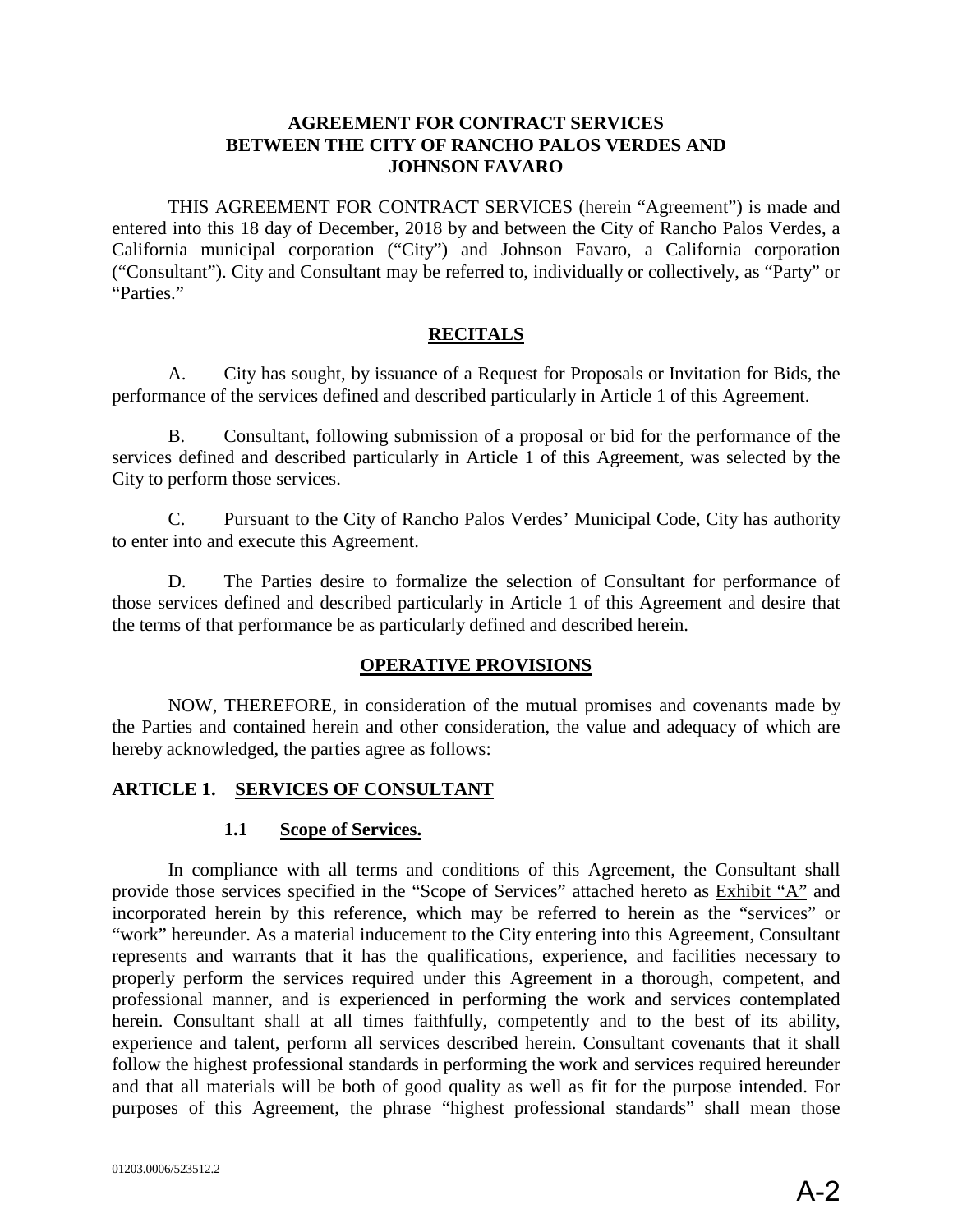standards of practice recognized by one or more first-class firms performing similar work under similar circumstances.

## **1.2 Consultant's Proposal.**

The Scope of Service shall include the Consultant's scope of work or bid which shall be incorporated herein by this reference as though fully set forth herein. In the event of any inconsistency between the terms of such proposal and this Agreement, the terms of this Agreement shall govern.

## **1.3 Compliance with Law.**

Consultant shall keep itself informed concerning, and shall render all services hereunder in accordance with, all ordinances, resolutions, statutes, rules, and regulations of the City and any Federal, State or local governmental entity having jurisdiction in effect at the time service is rendered.

## **1.4 California Labor Law.**

If the Scope of Services includes any "public work" or "maintenance work," as those terms are defined in California Labor Code section 1720 *et seq.* and California Code of Regulations, Title 8, Section 16000 *et seq.*, and if the total compensation is \$1,000 or more, Consultant shall pay prevailing wages for such work and comply with the requirements in California Labor Code section 1770 *et seq.* and 1810 *et seq*., and all other applicable laws, including the following requirements:

(a) Public Work. The Parties acknowledge that some or all of the work to be performed under this Agreement is a "public work" as defined in Labor Code Section 1720 and that this Agreement is therefore subject to the requirements of Division 2, Part 7, Chapter 1 (commencing with Section 1720) of the California Labor Code relating to public works contracts and the rules and regulations established by the Department of Industrial Relations ("DIR") implementing such statutes. The work performed under this Agreement is subject to compliance monitoring and enforcement by the DIR. Contractor shall post job site notices, as prescribed by regulation.

(b) Prevailing Wages. Contractor shall pay prevailing wages to the extent required by Labor Code Section 1771. Pursuant to Labor Code Section 1773.2, copies of the prevailing rate of per diem wages are on file at City Hall and will be made available to any interested party on request. By initiating any work under this Agreement, Contractor acknowledges receipt of a copy of the Department of Industrial Relations (DIR) determination of the prevailing rate of per diem wages, and Contractor shall post a copy of the same at each job site where work is performed under this Agreement.

(c) Penalty for Failure to Pay Prevailing Wages. Contractor shall comply with and be bound by the provisions of Labor Code Sections 1774 and 1775 concerning the payment of prevailing rates of wages to workers and the penalties for failure to pay prevailing wages. The Contractor shall, as a penalty to the City, forfeit two hundred dollars (\$200) for each calendar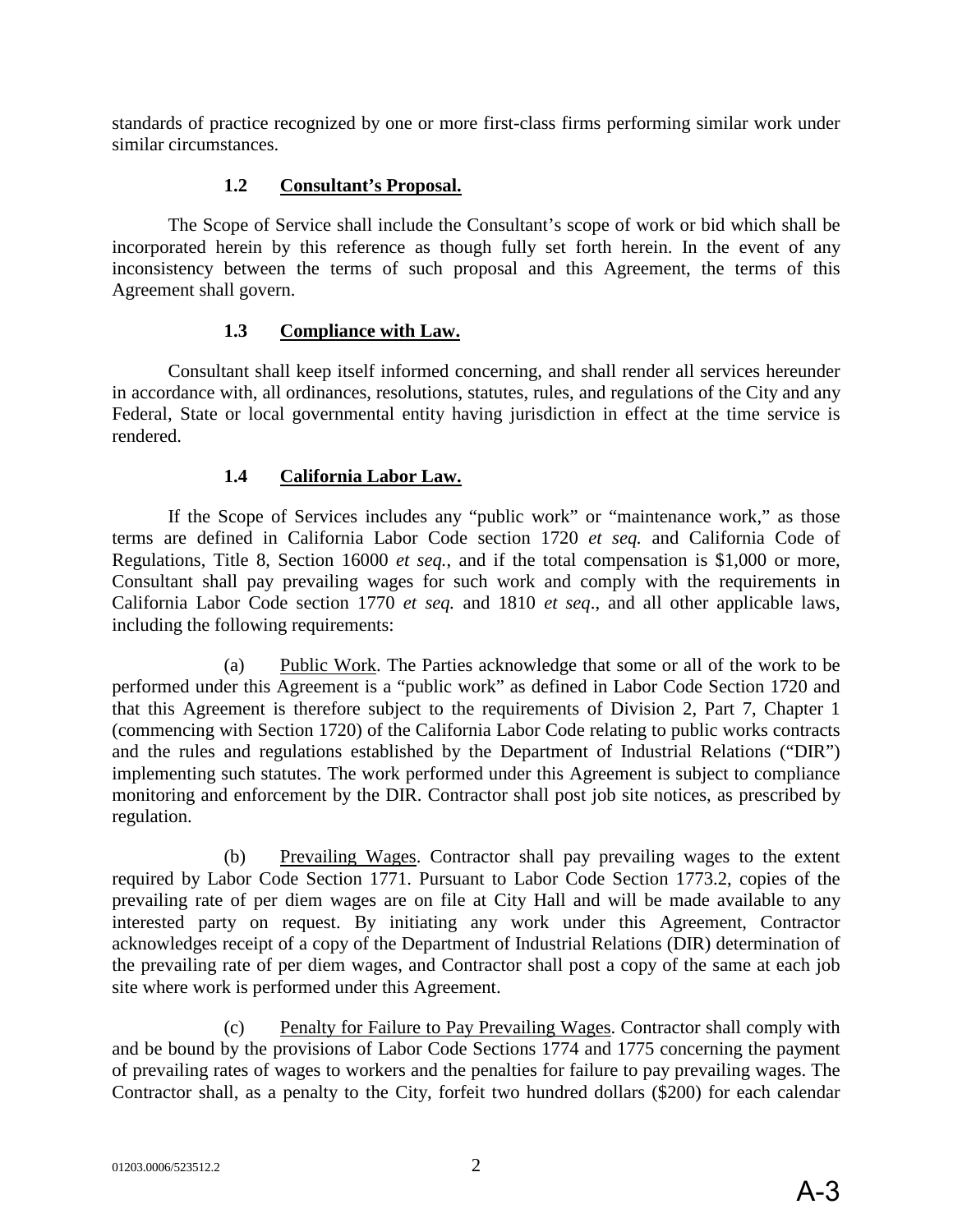day, or portion thereof, for each worker paid less than the prevailing rates as determined by the DIR for the work or craft in which the worker is employed for any public work done pursuant to this Agreement by Contractor or by any subcontractor.

(d) Payroll Records. Contractor shall comply with and be bound by the provisions of Labor Code Section 1776, which requires Contractor and each subcontractor to: keep accurate payroll records and verify such records in writing under penalty of perjury, as specified in Section 1776; certify and make such payroll records available for inspection as provided by Section 1776; and inform the City of the location of the records.

(e) Apprentices. Contractor shall comply with and be bound by the provisions of Labor Code Sections 1777.5, 1777.6, and 1777.7 and California Code of Regulations Title 8, Section 200 *et seq.* concerning the employment of apprentices on public works projects. Contractor shall be responsible for compliance with these aforementioned Sections for all apprenticeable occupations. Prior to commencing work under this Agreement, Contractor shall provide City with a copy of the information submitted to any applicable apprenticeship program. Within sixty (60) days after concluding work pursuant to this Agreement, Contractor and each of its subcontractors shall submit to the City a verified statement of the journeyman and apprentice hours performed under this Agreement.

(f) Eight-Hour Work Day. Contractor acknowledges that eight (8) hours labor constitutes a legal day's work. Contractor shall comply with and be bound by Labor Code Section 1810.

(g) Penalties for Excess Hours. Contractor shall comply with and be bound by the provisions of Labor Code Section 1813 concerning penalties for workers who work excess hours. The Contractor shall, as a penalty to the City, forfeit twenty-five dollars (\$25) for each worker employed in the performance of this Agreement by the Contractor or by any subcontractor for each calendar day during which such worker is required or permitted to work more than eight (8) hours in any one calendar day and forty (40) hours in any one calendar week in violation of the provisions of Division 2, Part 7, Chapter 1, Article 3 of the Labor Code. Pursuant to Labor Code section 1815, work performed by employees of Contractor in excess of eight (8) hours per day, and forty (40) hours during any one week shall be permitted upon public work upon compensation for all hours worked in excess of 8 hours per day at not less than one and one-half (1½) times the basic rate of pay.

(h) Workers' Compensation. California Labor Code Sections 1860 and 3700 provide that every employer will be required to secure the payment of compensation to its employees if it has employees. In accordance with the provisions of California Labor Code Section 1861, Contractor certifies as follows:

"I am aware of the provisions of Section 3700 of the Labor Code which require every employer to be insured against liability for workers' compensation or to undertake self-insurance in accordance with the provisions of that code, and I will comply with such provisions before commencing the performance of the work of this contract."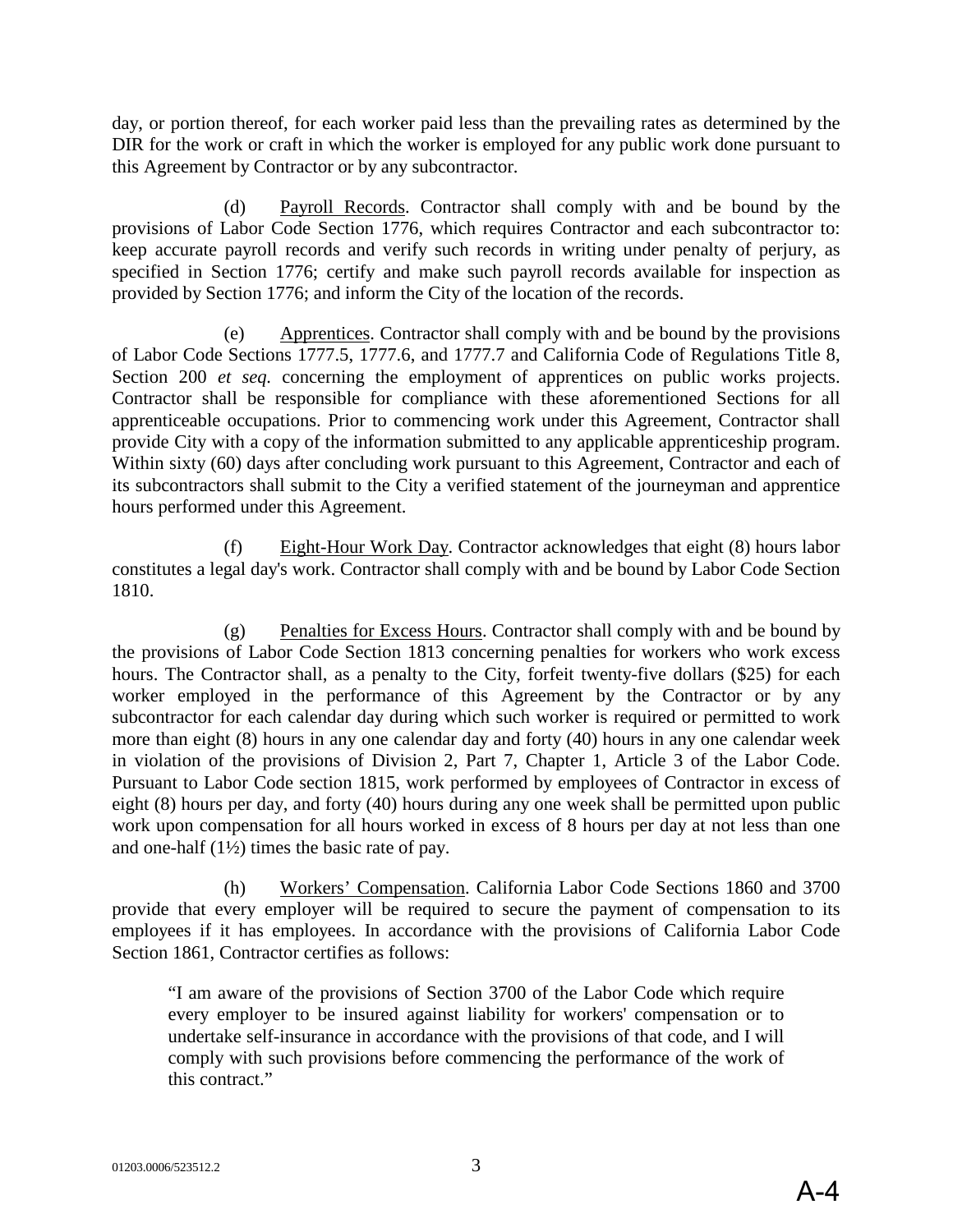Contractor's Authorized Initials \_\_\_\_\_\_\_\_

(i) Contractor's Responsibility for Subcontractors. For every subcontractor who will perform work under this Agreement, Contractor shall be responsible for such subcontractor's compliance with Division 2, Part 7, Chapter 1 (commencing with Section 1720) of the California Labor Code, and shall make such compliance a requirement in any contract with any subcontractor for work under this Agreement. Contractor shall be required to take all actions necessary to enforce such contractual provisions and ensure subcontractor's compliance, including without limitation, conducting a review of the certified payroll records of the subcontractor on a periodic basis or upon becoming aware of the failure of the subcontractor to pay his or her workers the specified prevailing rate of wages. Contractor shall diligently take corrective action to halt or rectify any such failure by any subcontractor.

## **1.5 Licenses, Permits, Fees and Assessments.**

Consultant shall obtain at its sole cost and expense such licenses, permits and approvals as may be required by law for the performance of the services required by this Agreement. Consultant shall have the sole obligation to pay for any fees, assessments and taxes, plus applicable penalties and interest, which may be imposed by law and arise from or are necessary for the Consultant's performance of the services required by this Agreement, and shall indemnify, defend and hold harmless City, its officers, employees or agents of City, against any such fees, assessments, taxes, penalties or interest levied, assessed or imposed against City hereunder.

## **1.6 Familiarity with Work.**

By executing this Agreement, Consultant warrants that Consultant (i) has thoroughly investigated and considered the scope of services to be performed, (ii) has carefully considered how the services should be performed, and (iii) fully understands the facilities, difficulties and restrictions attending performance of the services under this Agreement. If the services involve work upon any site, Consultant warrants that Consultant has or will investigate the site and is or will be fully acquainted with the conditions there existing, prior to commencement of services hereunder. Should the Consultant discover any latent or unknown conditions, which will materially affect the performance of the services hereunder, Consultant shall immediately inform the City of such fact and shall not proceed except at Consultant's risk until written instructions are received from the Contract Officer.

## **1.7 Care of Work.**

The Consultant shall adopt reasonable methods during the life of the Agreement to furnish continuous protection to the work, and the equipment, materials, papers, documents, plans, studies and/or other components thereof to prevent losses or damages, and shall be responsible for all such damages, to persons or property, until acceptance of the work by City, except such losses or damages as may be caused by City's own negligence.

## **1.8 Further Responsibilities of Parties.**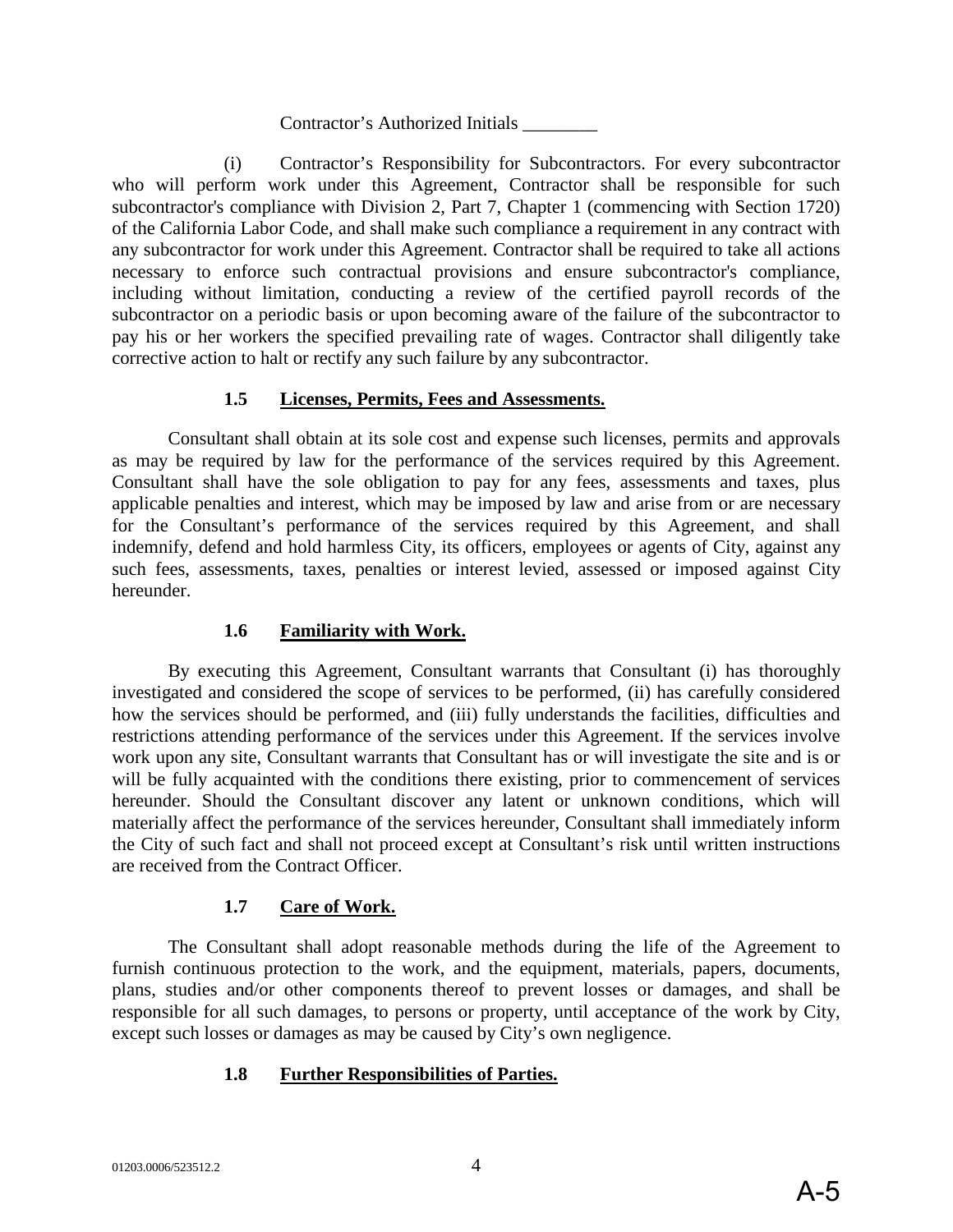Both parties agree to use reasonable care and diligence to perform their respective obligations under this Agreement. Both parties agree to act in good faith to execute all instruments, prepare all documents and take all actions as may be reasonably necessary to carry out the purposes of this Agreement. Unless hereafter specified, neither party shall be responsible for the service of the other.

#### **1.9 Additional Services.**

City shall have the right at any time during the performance of the services, without invalidating this Agreement, to order extra work beyond that specified in the Scope of Services or make changes by altering, adding to or deducting from said work. No such extra work may be undertaken unless a written order is first given by the Contract Officer to the Consultant, incorporating therein any adjustment in (i) the Contract Sum for the actual costs of the extra work, and/or (ii) the time to perform this Agreement, which said adjustments are subject to the written approval of the Consultant. Any increase in compensation of up to ten percent (10%) of the Contract Sum or \$25,000, whichever is less; or, in the time to perform of up to one hundred eighty (180) days, may be approved by the Contract Officer. Any greater increases, taken either separately or cumulatively, must be approved by the City Council. It is expressly understood by Consultant that the provisions of this Section shall not apply to services specifically set forth in the Scope of Services. Consultant hereby acknowledges that it accepts the risk that the services to be provided pursuant to the Scope of Services may be more costly or time consuming than Consultant anticipates and that Consultant shall not be entitled to additional compensation therefor. City may in its sole and absolute discretion have similar work done by other contractors. No claims for an increase in the Contract Sum or time for performance shall be valid unless the procedures established in this Section are followed.

#### **1.10 Special Requirements.**

Additional terms and conditions of this Agreement, if any, which are made a part hereof are set forth in the "Special Requirements" attached hereto as Exhibit "B" and incorporated herein by this reference. In the event of a conflict between the provisions of Exhibit "B" and any other provisions of this Agreement, the provisions of Exhibit "B" shall govern.

#### **ARTICLE 2. COMPENSATION AND METHOD OF PAYMENT.**

#### **2.1 Contract Sum.**

Subject to any limitations set forth in this Agreement, City agrees to pay Consultant the amounts specified in the "Schedule of Compensation" attached hereto as Exhibit "C" and incorporated herein by this reference. The total compensation, including reimbursement for actual expenses, shall not exceed **Five Hundred Thirty Eight Thousand Four Hundred Sixty Dollars (\$538,460)** (the "Contract Sum"), unless additional compensation is approved pursuant to Section 1.9.

#### **2.2 Method of Compensation.**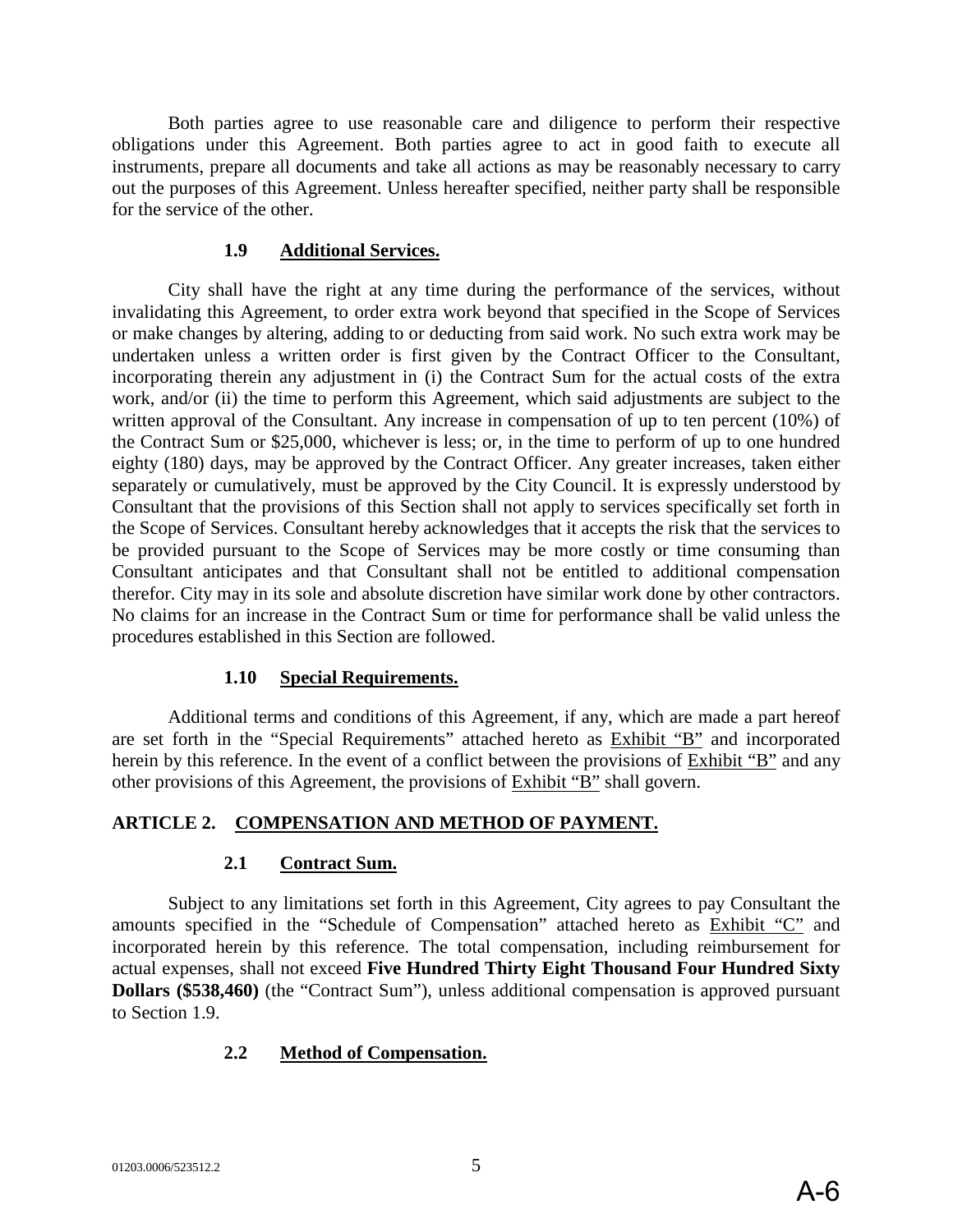The method of compensation may include: (i) a lump sum payment upon completion; (ii) payment in accordance with specified tasks or the percentage of completion of the services, less contract retention; (iii) payment for time and materials based upon the Consultant's rates as specified in the Schedule of Compensation, provided that (a) time estimates are provided for the performance of sub tasks, (b) contract retention is maintained, and (c) the Contract Sum is not exceeded; or (iv) such other methods as may be specified in the Schedule of Compensation.

#### **2.3 Reimbursable Expenses.**

Compensation may include reimbursement for actual and necessary expenditures for reproduction costs, telephone expenses, and travel expenses approved by the Contract Officer in advance, or actual subcontractor expenses of an approved subcontractor pursuant to Section 4.5, and only if specified in the Schedule of Compensation. The Contract Sum shall include the attendance of Consultant at all project meetings reasonably deemed necessary by the City. Coordination of the performance of the work with City is a critical component of the services. If Consultant is required to attend additional meetings to facilitate such coordination, Consultant shall not be entitled to any additional compensation for attending said meetings.

#### **2.4 Invoices.**

Each month Consultant shall furnish to City an original invoice for all work performed and expenses incurred during the preceding month in a form approved by City's Director of Finance. By submitting an invoice for payment under this Agreement, Consultant is certifying compliance with all provisions of the Agreement. The invoice shall detail charges for all necessary and actual expenses by the following categories: labor (by sub-category), travel, materials, equipment, supplies, and sub-contractor contracts. Sub-contractor charges shall also be detailed by such categories. Consultant shall not invoice City for any duplicate services performed by more than one person.

City shall independently review each invoice submitted by the Consultant to determine whether the work performed and expenses incurred are in compliance with the provisions of this Agreement. Except as to any charges for work performed or expenses incurred by Consultant which are disputed by City, or as provided in Section 7.3, City will use its best efforts to cause Consultant to be paid within forty-five (45) days of receipt of Consultant's correct and undisputed invoice; however, Consultant acknowledges and agrees that due to City warrant run procedures, the City cannot guarantee that payment will occur within this time period. In the event any charges or expenses are disputed by City, the original invoice shall be returned by City to Consultant for correction and resubmission. Review and payment by City for any invoice provided by the Consultant shall not constitute a waiver of any rights or remedies provided herein or any applicable law.

#### **2.5 Waiver.**

Payment to Consultant for work performed pursuant to this Agreement shall not be deemed to waive any defects in work performed by Consultant.

## **ARTICLE 3. PERFORMANCE SCHEDULE**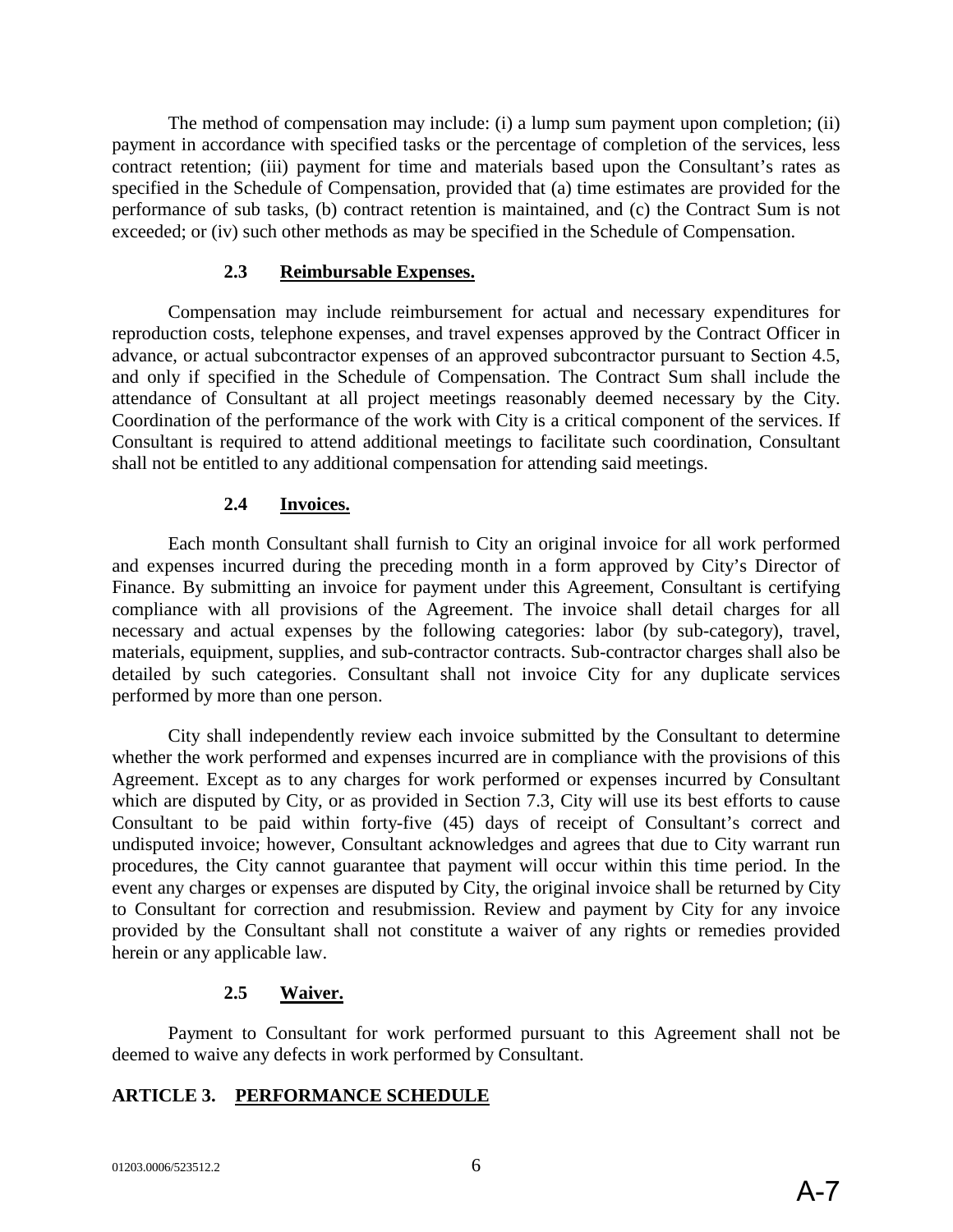#### **3.1 Time of Essence.**

Time is of the essence in the performance of this Agreement.

#### **3.2 Schedule of Performance.**

Consultant shall commence the services pursuant to this Agreement upon receipt of a written notice to proceed and shall perform all services within the time period(s) established in the "Schedule of Performance" attached hereto as Exhibit "D" and incorporated herein by this reference. When requested by the Consultant, extensions to the time period(s) specified in the Schedule of Performance may be approved in writing by the Contract Officer but not exceeding one hundred eighty (180) days cumulatively.

#### **3.3 Force Majeure.**

The time period(s) specified in the Schedule of Performance for performance of the services rendered pursuant to this Agreement shall be extended because of any delays due to unforeseeable causes beyond the control and without the fault or negligence of the Consultant, including, but not restricted to, acts of God or of the public enemy, unusually severe weather, fires, earthquakes, floods, epidemics, quarantine restrictions, riots, strikes, freight embargoes, wars, litigation, and/or acts of any governmental agency, including the City, if the Consultant shall within ten (10) days of the commencement of such delay notify the Contract Officer in writing of the causes of the delay. The Contract Officer shall ascertain the facts and the extent of delay, and extend the time for performing the services for the period of the enforced delay when and if in the judgment of the Contract Officer such delay is justified. The Contract Officer's determination shall be final and conclusive upon the parties to this Agreement. In no event shall Consultant be entitled to recover damages against the City for any delay in the performance of this Agreement, however caused, Consultant's sole remedy being extension of the Agreement pursuant to this Section.

#### **3.4 Term.**

Unless earlier terminated in accordance with Article 7 of this Agreement, this Agreement shall continue in full force and effect until completion of the services but not exceeding one years from the date hereof, except as otherwise provided in the Schedule of Performance (Exhibit "D"). [The City may, in its sole discretion, extend the Term for one additional one-year terms.]

#### **ARTICLE 4. COORDINATION OF WORK**

#### **4.1 Representatives and Personnel of Consultant.**

The following principals of Consultant ("Principals") are hereby designated as being the principals and representatives of Consultant authorized to act in its behalf with respect to the work specified herein and make all decisions in connection therewith:

> Jim Favaro Principal (Name) (Title)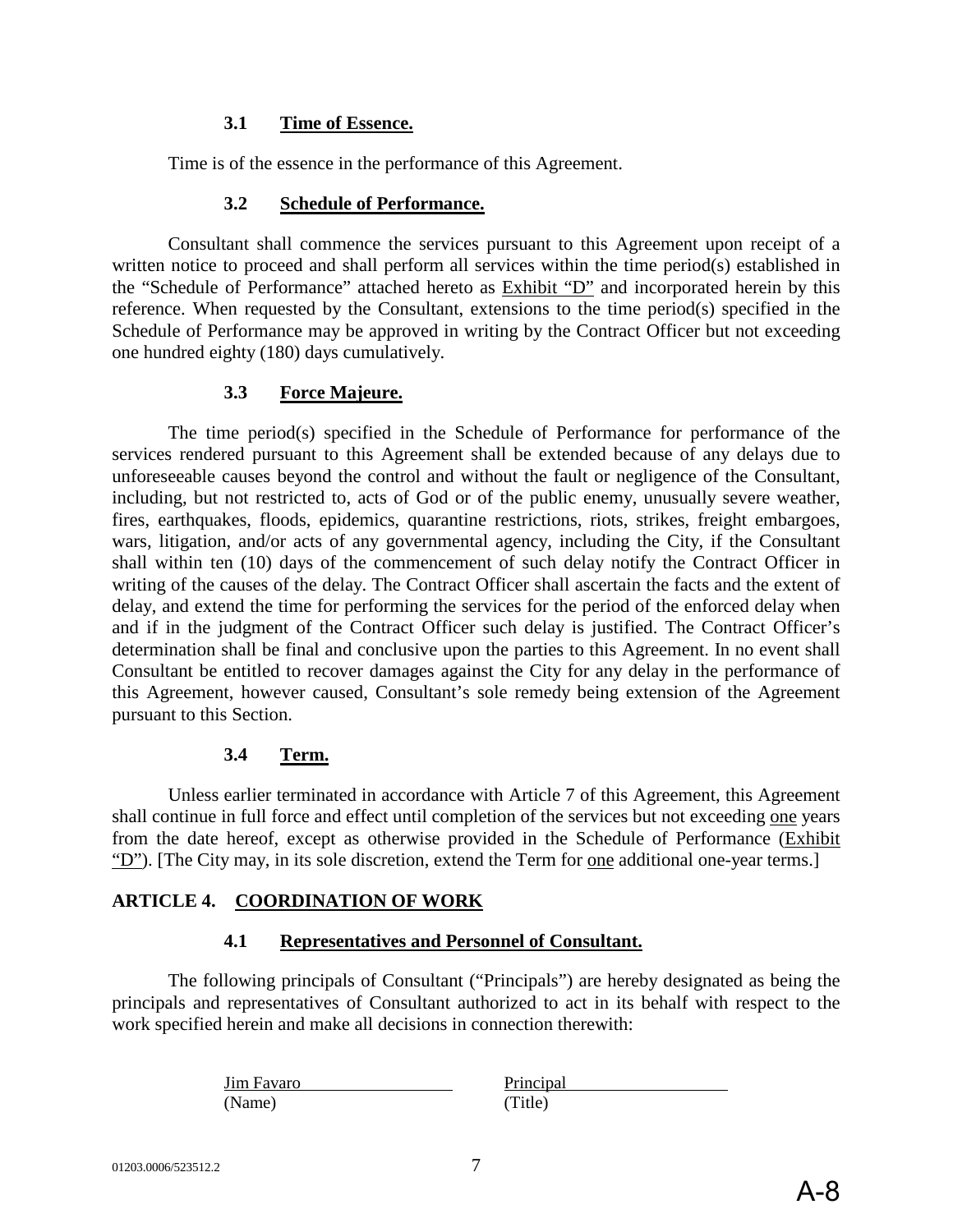It is expressly understood that the experience, knowledge, capability and reputation of the foregoing principals were a substantial inducement for City to enter into this Agreement. Therefore, the foregoing principals shall be responsible during the term of this Agreement for directing all activities of Consultant and devoting sufficient time to personally supervise the services hereunder. All personnel of Consultant, and any authorized agents, shall at all times be under the exclusive direction and control of the Principals. For purposes of this Agreement, the foregoing Principals may not be replaced nor may their responsibilities be substantially reduced by Consultant without the express written approval of City. Additionally, Consultant shall utilize only competent personnel to perform services pursuant to this Agreement. Consultant shall make every reasonable effort to maintain the stability and continuity of Consultant's staff and subcontractors, if any, assigned to perform the services required under this Agreement. Consultant shall notify City of any changes in Consultant's staff and subcontractors, if any, assigned to perform the services required under this Agreement, prior to and during any such performance.

#### **4.2 Status of Consultant.**

Consultant shall have no authority to bind City in any manner, or to incur any obligation, debt or liability of any kind on behalf of or against City, whether by contract or otherwise, unless such authority is expressly conferred under this Agreement or is otherwise expressly conferred in writing by City. Consultant shall not at any time or in any manner represent that Consultant or any of Consultant's officers, employees, or agents are in any manner officials, officers, employees or agents of City. Neither Consultant, nor any of Consultant's officers, employees or agents, shall obtain any rights to retirement, health care or any other benefits which may otherwise accrue to City's employees. Consultant expressly waives any claim Consultant may have to any such rights.

## **4.3 Contract Officer.**

The Contract Officer shall be Elias Sassoon, Director of Public Works, and Ron Dragoo, Principal/City Engineer, or such person as may be designated by the City Manager. It shall be the Consultant's responsibility to assure that the Contract Officer is kept informed of the progress of the performance of the services and the Consultant shall refer any decisions which must be made by City to the Contract Officer. Unless otherwise specified herein, any approval of City required hereunder shall mean the approval of the Contract Officer. The Contract Officer shall have authority, if specified in writing by the City Manager, to sign all documents on behalf of the City required hereunder to carry out the terms of this Agreement.

## **4.4 Independent Consultant.**

Neither the City nor any of its employees shall have any control over the manner, mode or means by which Consultant, its agents or employees, perform the services required herein, except as otherwise set forth herein. City shall have no voice in the selection, discharge, supervision or control of Consultant's employees, servants, representatives or agents, or in fixing their number, compensation or hours of service. Consultant shall perform all services required herein as an independent contractor of City and shall remain at all times as to City a wholly independent contractor with only such obligations as are consistent with that role. Consultant shall not at any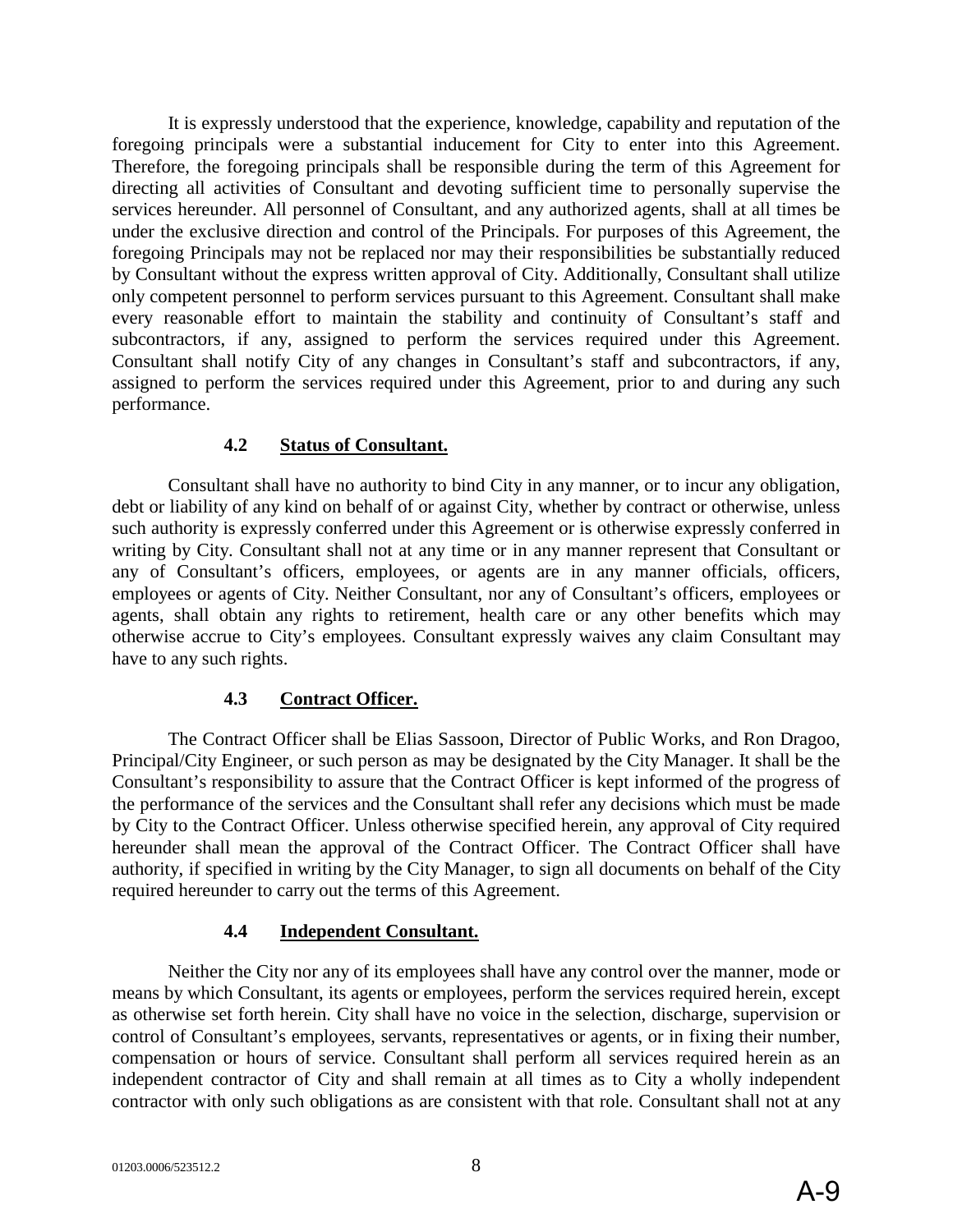time or in any manner represent that it or any of its agents or employees are agents or employees of City. City shall not in any way or for any purpose become or be deemed to be a partner of Consultant in its business or otherwise or a joint venturer or a member of any joint enterprise with Consultant.

#### **4.5 Prohibition Against Subcontracting or Assignment.**

The experience, knowledge, capability and reputation of Consultant, its principals and employees were a substantial inducement for the City to enter into this Agreement. Therefore, Consultant shall not contract with any other entity to perform in whole or in part the services required hereunder without the express written approval of the City. In addition, neither this Agreement nor any interest herein may be transferred, assigned, conveyed, hypothecated or encumbered voluntarily or by operation of law, whether for the benefit of creditors or otherwise, without the prior written approval of City. Transfers restricted hereunder shall include the transfer to any person or group of persons acting in concert of more than twenty five percent (25%) of the present ownership and/or control of Consultant, taking all transfers into account on a cumulative basis. In the event of any such unapproved transfer, including any bankruptcy proceeding, this Agreement shall be void. No approved transfer shall release the Consultant or any surety of Consultant of any liability hereunder without the express consent of City.

## **ARTICLE 5. INSURANCE AND INDEMNIFICATION**

## **5.1 Insurance Coverages.**

Without limiting Consultant's indemnification of City, and prior to commencement of any services under this Agreement, Consultant shall obtain, provide and maintain at its own expense during the term of this Agreement, policies of insurance of the type and amounts described below and in a form satisfactory to City.

(a) General liability insurance. Consultant shall maintain commercial general liability insurance with coverage at least as broad as Insurance Services Office form CG 00 01, in an amount not less than \$1,000,000 per occurrence, \$2,000,000 general aggregate, for bodily injury, personal injury, and property damage. The policy must include contractual liability that has not been amended. Any endorsement restricting standard ISO "insured contract" language will not be accepted.

(b) Automobile liability insurance. Consultant shall maintain automobile insurance at least as broad as Insurance Services Office form CA 00 01 covering bodily injury and property damage for all activities of the Consultant arising out of or in connection with Services to be performed under this Agreement, including coverage for any owned, hired, nonowned or rented vehicles, in an amount not less than \$1,000,000 combined single limit for each accident.

(c) Professional liability (errors & omissions) insurance. Consultant shall maintain professional liability insurance that covers the Services to be performed in connection with this Agreement, in the minimum amount of \$1,000,000 per claim and in the aggregate. Any policy inception date, continuity date, or retroactive date must be before the effective date of this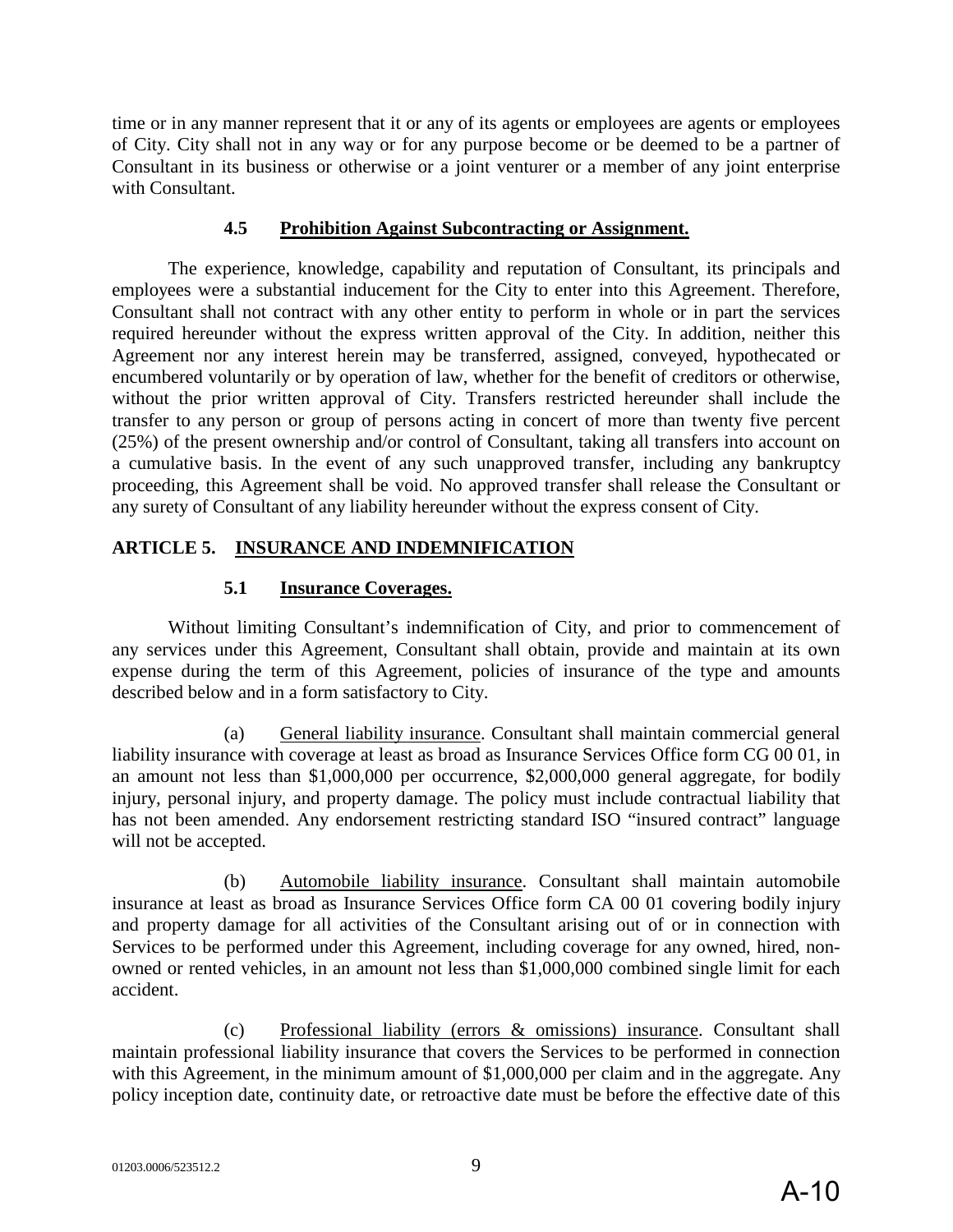Agreement and Consultant agrees to maintain continuous coverage through a period no less than three (3) years after completion of the services required by this Agreement.

(d) Workers' compensation insurance. Consultant shall maintain Workers' Compensation Insurance (Statutory Limits) and Employer's Liability Insurance (with limits of at least \$1,000,000).

(e) Subcontractors. Consultant shall include all subcontractors as insureds under its policies or shall furnish separate certificates and certified endorsements for each subcontractor. All coverages for subcontractors shall include all of the requirements stated herein.

(f) Additional Insurance. Policies of such other insurance, as may be required in the Special Requirements in Exhibit "B".

## **5.2 General Insurance Requirements.**

(a) Proof of insurance. Consultant shall provide certificates of insurance to City as evidence of the insurance coverage required herein, along with a waiver of subrogation endorsement for workers' compensation. Insurance certificates and endorsements must be approved by City's Risk Manager prior to commencement of performance. Current certification of insurance shall be kept on file with City at all times during the term of this Agreement. City reserves the right to require complete, certified copies of all required insurance policies, at any time.

(b) Duration of coverage. Consultant shall procure and maintain for the duration of this Agreement insurance against claims for injuries to persons or damages to property, which may arise from or in connection with the performance of the Services hereunder by Consultant, its agents, representatives, employees or subconsultants.

(c) Primary/noncontributing. Coverage provided by Consultant shall be primary and any insurance or self-insurance procured or maintained by City shall not be required to contribute with it. The limits of insurance required herein may be satisfied by a combination of primary and umbrella or excess insurance. Any umbrella or excess insurance shall contain or be endorsed to contain a provision that such coverage shall also apply on a primary and noncontributory basis for the benefit of City before the City's own insurance or self-insurance shall be called upon to protect it as a named insured.

(d) City's rights of enforcement. In the event any policy of insurance required under this Agreement does not comply with these specifications or is canceled and not replaced, City has the right but not the duty to obtain the insurance it deems necessary and any premium paid by City will be promptly reimbursed by Consultant or City will withhold amounts sufficient to pay premium from Consultant payments. In the alternative, City may cancel this Agreement.

(e) Acceptable insurers. All insurance policies shall be issued by an insurance company currently authorized by the Insurance Commissioner to transact business of insurance or that is on the List of Approved Surplus Line Insurers in the State of California, with an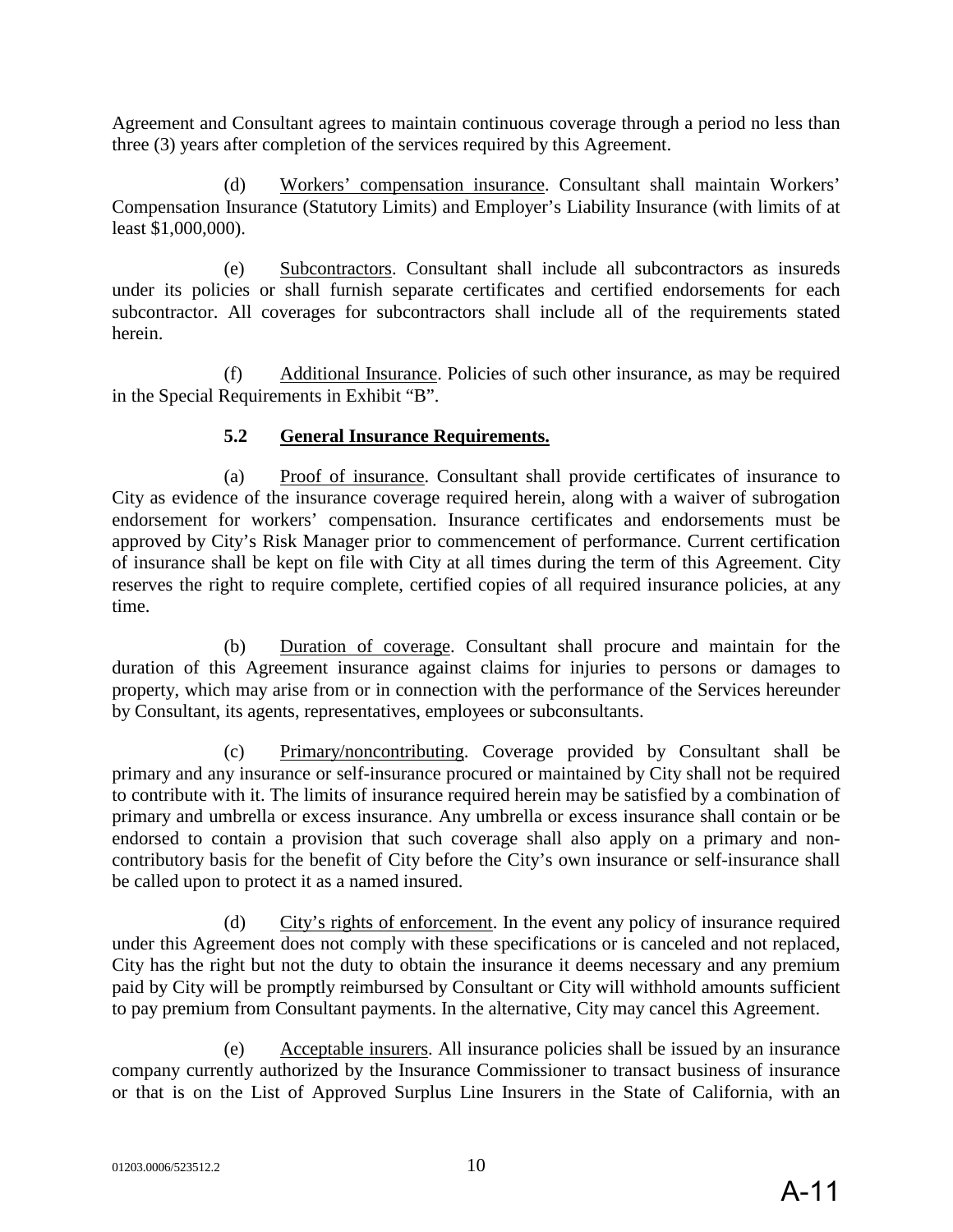assigned policyholders' Rating of A- (or higher) and Financial Size Category Class VI (or larger) in accordance with the latest edition of Best's Key Rating Guide, unless otherwise approved by the City's Risk Manager.

(f) Waiver of subrogation. All insurance coverage maintained or procured pursuant to this agreement shall be endorsed to waive subrogation against City, its elected or appointed officers, agents, officials, employees and volunteers or shall specifically allow Consultant or others providing insurance evidence in compliance with these specifications to waive their right of recovery prior to a loss. Consultant hereby waives its own right of recovery against City, and shall require similar written express waivers and insurance clauses from each of its subconsultants.

(g) Enforcement of contract provisions (non-estoppel). Consultant acknowledges and agrees that any actual or alleged failure on the part of the City to inform Consultant of non-compliance with any requirement imposes no additional obligations on the City nor does it waive any rights hereunder.

(h) Requirements not limiting. Requirements of specific coverage features or limits contained in this section are not intended as a limitation on coverage, limits or other requirements, or a waiver of any coverage normally provided by any insurance. Specific reference to a given coverage feature is for purposes of clarification only as it pertains to a given issue and is not intended by any party or insured to be all inclusive, or to the exclusion of other coverage, or a waiver of any type. If the Consultant maintains higher limits than the minimums shown above, the City requires and shall be entitled to coverage for the higher limits maintained by the Consultant. Any available insurance proceeds in excess of the specified minimum limits of insurance and coverage shall be available to the City.

(i) Notice of cancellation. Consultant agrees to oblige its insurance agent or broker and insurers to provide to City with a thirty (30) day notice of cancellation (except for nonpayment for which a ten (10) day notice is required) or nonrenewal of coverage for each required coverage.

(j) Additional insured status. General liability policies shall provide or be endorsed to provide that City and its officers, officials, employees, and agents, and volunteers shall be additional insureds under such policies. This provision shall also apply to any excess/umbrella liability policies.

(k) Prohibition of undisclosed coverage limitations. None of the coverages required herein will be in compliance with these requirements if they include any limiting endorsement of any kind that has not been first submitted to City and approved of in writing.

(l) Separation of insureds. A severability of interests provision must apply for all additional insureds ensuring that Consultant's insurance shall apply separately to each insured against whom claim is made or suit is brought, except with respect to the insurer's limits of liability. The policy(ies) shall not contain any cross-liability exclusions.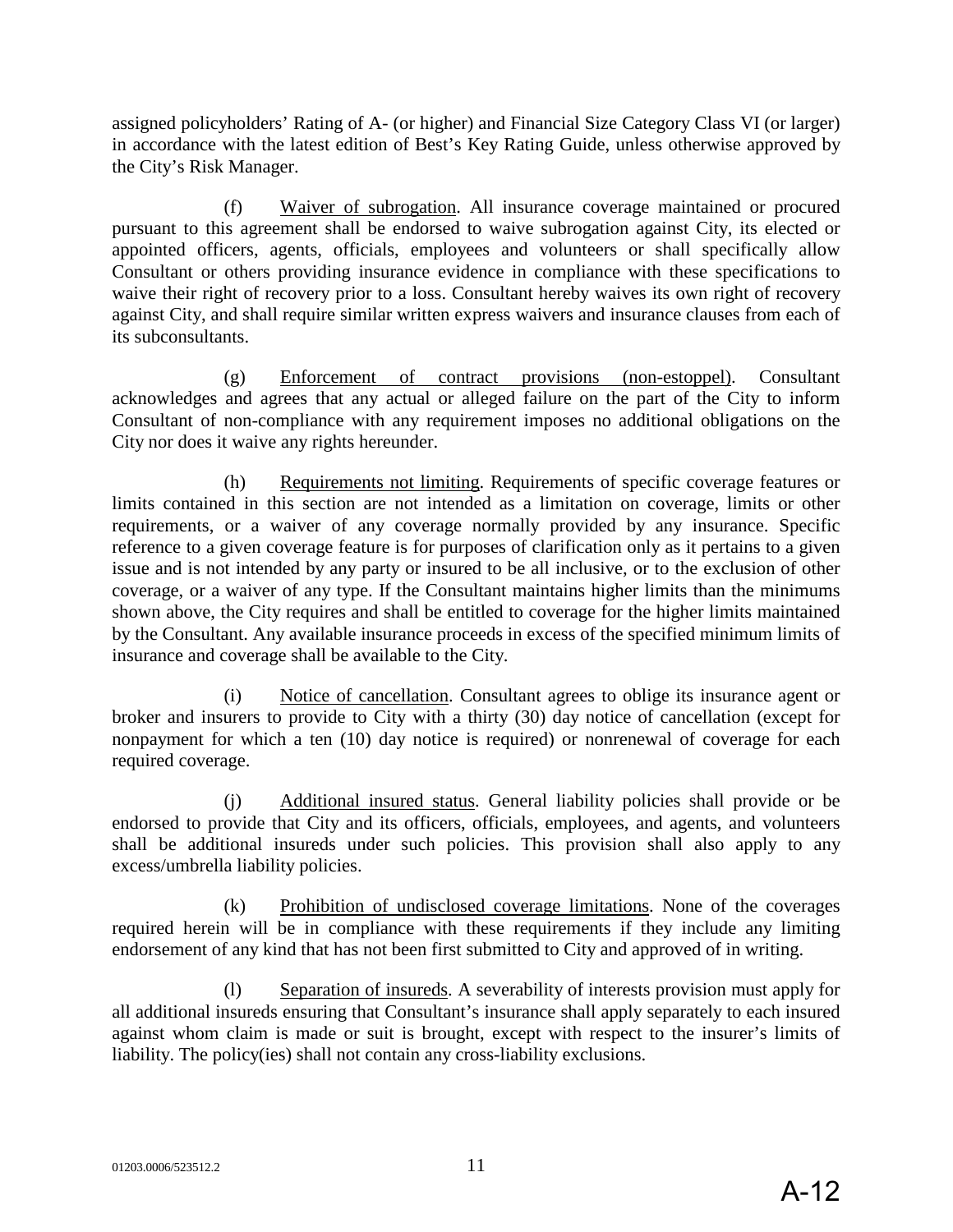(m) Pass through clause. Consultant agrees to ensure that its subconsultants, subcontractors, and any other party involved with the project who is brought onto or involved in the project by Consultant, provide the same minimum insurance coverage and endorsements required of Consultant. Consultant agrees to monitor and review all such coverage and assumes all responsibility for ensuring that such coverage is provided in conformity with the requirements of this section. Consultant agrees that upon request, all agreements with consultants, subcontractors, and others engaged in the project will be submitted to City for review.

(n) Agency's right to revise specifications. The City reserves the right at any time during the term of the contract to change the amounts and types of insurance required by giving the Consultant ninety (90) days advance written notice of such change. If such change results in substantial additional cost to the Consultant, the City and Consultant may renegotiate Consultant's compensation.

(o) Self-insured retentions. Any self-insured retentions must be declared to and approved by City. City reserves the right to require that self-insured retentions be eliminated, lowered, or replaced by a deductible. Self-insurance will not be considered to comply with these specifications unless approved by City.

(p) Timely notice of claims. Consultant shall give City prompt and timely notice of claims made or suits instituted that arise out of or result from Consultant's performance under this Agreement, and that involve or may involve coverage under any of the required liability policies.

(q) Additional insurance. Consultant shall also procure and maintain, at its own cost and expense, any additional kinds of insurance, which in its own judgment may be necessary for its proper protection and prosecution of the work.

## **5.3 Indemnification.**

To the full extent permitted by law, Consultant agrees to indemnify, defend and hold harmless the City, its officers, employees and agents ("Indemnified Parties") against, and will hold and save them and each of them harmless from, any and all actions, either judicial, administrative, arbitration or regulatory claims, damages to persons or property, losses, costs, penalties, obligations, errors, omissions or liabilities whether actual or threatened (herein "claims or liabilities") that may be asserted or claimed by any person, firm or entity arising out of or in connection with the negligent performance of the work, operations or activities provided herein of Consultant, its officers, employees, agents, subcontractors, or invitees, or any individual or entity for which Consultant is legally liable ("indemnitors"), or arising from Consultant's or indemnitors' reckless or willful misconduct, or arising from Consultant's or indemnitors' negligent performance of or failure to perform any term, provision, covenant or condition of this Agreement, and in connection therewith:

(a) Consultant will defend any action or actions filed in connection with any of said claims or liabilities and will pay all costs and expenses, including legal costs and attorneys' fees incurred in connection therewith;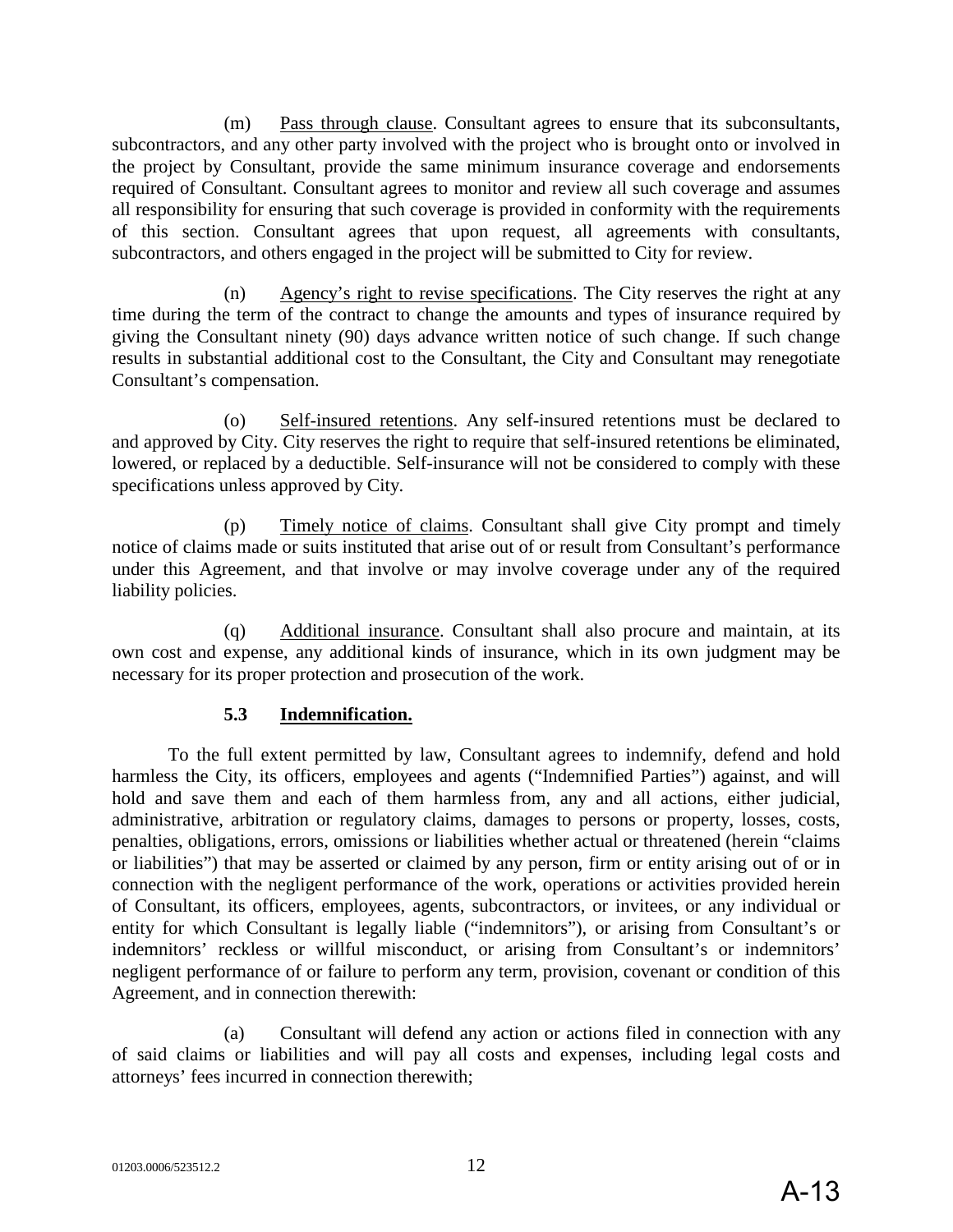(b) Consultant will promptly pay any judgment rendered against the City, its officers, agents or employees for any such claims or liabilities arising out of or in connection with the negligent performance of or failure to perform such work, operations or activities of Consultant hereunder; and Consultant agrees to save and hold the City, its officers, agents, and employees harmless therefrom;

(c) In the event the City, its officers, agents or employees is made a party to any action or proceeding filed or prosecuted against Consultant for such damages or other claims arising out of or in connection with the negligent performance of or failure to perform the work, operation or activities of Consultant hereunder, Consultant agrees to pay to the City, its officers, agents or employees, any and all costs and expenses incurred by the City, its officers, agents or employees in such action or proceeding, including but not limited to, legal costs and attorneys' fees.

Consultant shall incorporate similar indemnity agreements with its subcontractors and if it fails to do so Consultant shall be fully responsible to indemnify City hereunder therefore, and failure of City to monitor compliance with these provisions shall not be a waiver hereof. This indemnification includes claims or liabilities arising from any negligent or wrongful act, error or omission, or reckless or willful misconduct of Consultant in the performance of professional services hereunder. The provisions of this Section do not apply to claims or liabilities occurring as a result of City's sole negligence or willful acts or omissions, but, to the fullest extent permitted by law, shall apply to claims and liabilities resulting in part from City's negligence, except that design professionals' indemnity hereunder shall be limited to claims and liabilities arising out of the negligence, recklessness or willful misconduct of the design professional. The indemnity obligation shall be binding on successors and assigns of Consultant and shall survive termination of this Agreement.

## **ARTICLE 6. RECORDS, REPORTS, AND RELEASE OF INFORMATION**

#### **6.1 Records.**

Consultant shall keep, and require subcontractors to keep, such ledgers, books of accounts, invoices, vouchers, canceled checks, reports, studies or other documents relating to the disbursements charged to City and services performed hereunder (the "books and records"), as shall be necessary to perform the services required by this Agreement and enable the Contract Officer to evaluate the performance of such services. Any and all such documents shall be maintained in accordance with generally accepted accounting principles and shall be complete and detailed. The Contract Officer shall have full and free access to such books and records at all times during normal business hours of City, including the right to inspect, copy, audit and make records and transcripts from such records. Such records shall be maintained for a period of three (3) years following completion of the services hereunder, and the City shall have access to such records in the event any audit is required. In the event of dissolution of Consultant's business, custody of the books and records may be given to City, and access shall be provided by Consultant's successor in interest. Notwithstanding the above, the Consultant shall fully cooperate with the City in providing access to the books and records if a public records request is made and disclosure is required by law including but not limited to the California Public Records Act.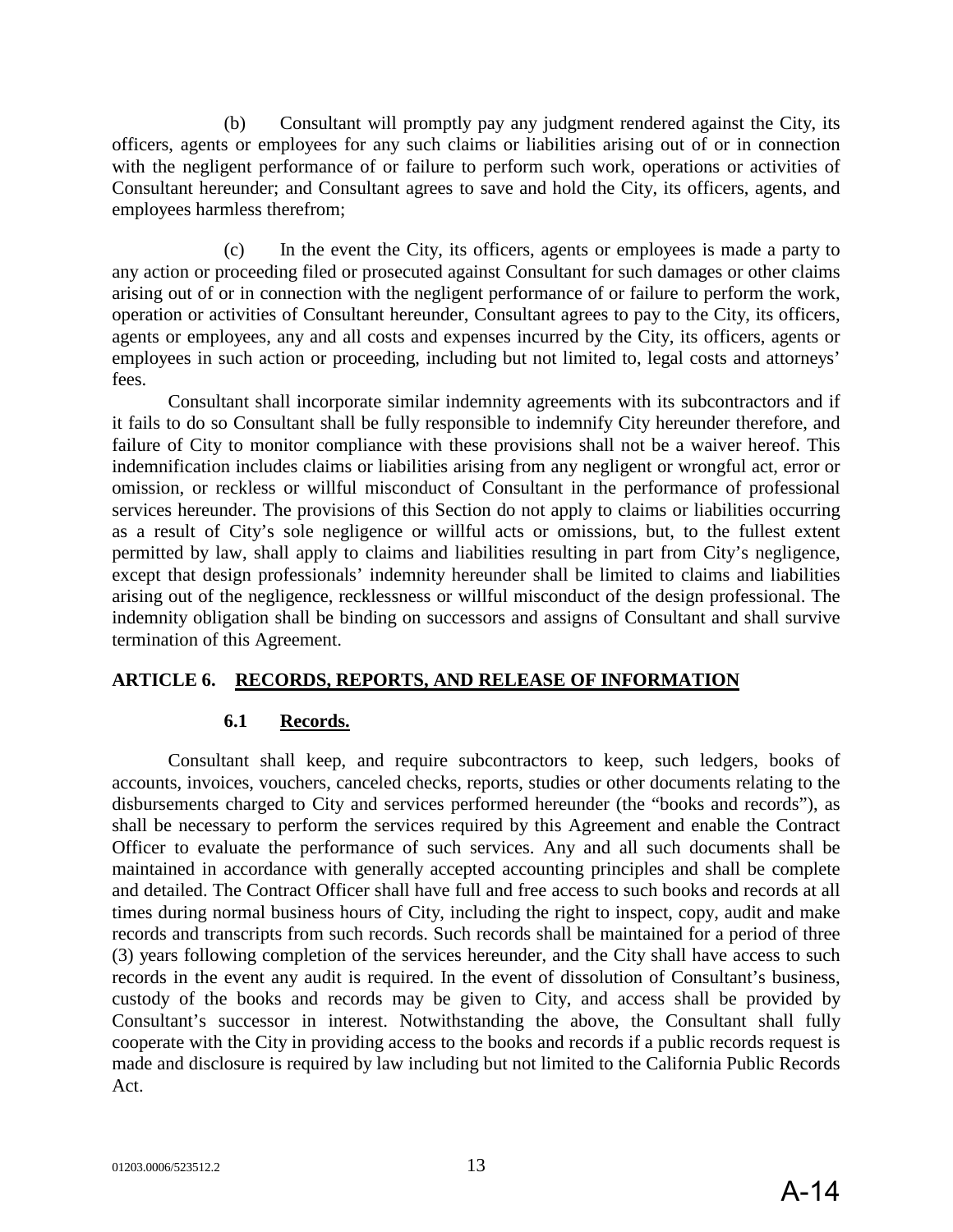#### **6.2 Reports.**

Consultant shall periodically prepare and submit to the Contract Officer such reports concerning the performance of the services required by this Agreement as the Contract Officer shall require. Consultant hereby acknowledges that the City is greatly concerned about the cost of work and services to be performed pursuant to this Agreement. For this reason, Consultant agrees that if Consultant becomes aware of any facts, circumstances, techniques, or events that may or will materially increase or decrease the cost of the work or services contemplated herein or, if Consultant is providing design services, the cost of the project being designed, Consultant shall promptly notify the Contract Officer of said fact, circumstance, technique or event and the estimated increased or decreased cost related thereto and, if Consultant is providing design services, the estimated increased or decreased cost estimate for the project being designed.

#### **6.3 Ownership of Documents.**

All drawings, specifications, maps, designs, photographs, studies, surveys, data, notes, computer files, reports, records, documents and other materials (the "documents and materials") prepared by Consultant, its employees, subcontractors and agents in the performance of this Agreement shall be the property of City and shall be delivered to City upon request of the Contract Officer or upon the termination of this Agreement, and Consultant shall have no claim for further employment or additional compensation as a result of the exercise by City of its full rights of ownership use, reuse, or assignment of the documents and materials hereunder. Any use, reuse or assignment of such completed documents for other projects and/or use of uncompleted documents without specific written authorization by the Consultant will be at the City's sole risk and without liability to Consultant, and Consultant's guarantee and warranties shall not extend to such use, reuse or assignment. Consultant may retain copies of such documents for its own use. Consultant shall have the right to use the concepts embodied therein. All subcontractors shall provide for assignment to City of any documents or materials prepared by them, and in the event Consultant fails to secure such assignment, Consultant shall indemnify City for all damages resulting therefrom. Moreover, Consultant with respect to any documents and materials that may qualify as "works made for hire" as defined in 17 U.S.C. § 101, such documents and materials are hereby deemed "works made for hire" for the City.

## **6.4 Confidentiality and Release of Information.**

(a) All information gained or work product produced by Consultant in performance of this Agreement shall be considered confidential, unless such information is in the public domain or already known to Consultant. Consultant shall not release or disclose any such information or work product to persons or entities other than City without prior written authorization from the Contract Officer.

(b) Consultant, its officers, employees, agents or subcontractors, shall not, without prior written authorization from the Contract Officer or unless requested by the City Attorney, voluntarily provide documents, declarations, letters of support, testimony at depositions, response to interrogatories or other information concerning the work performed under this Agreement. Response to a subpoena or court order shall not be considered "voluntary" provided Consultant gives City notice of such court order or subpoena.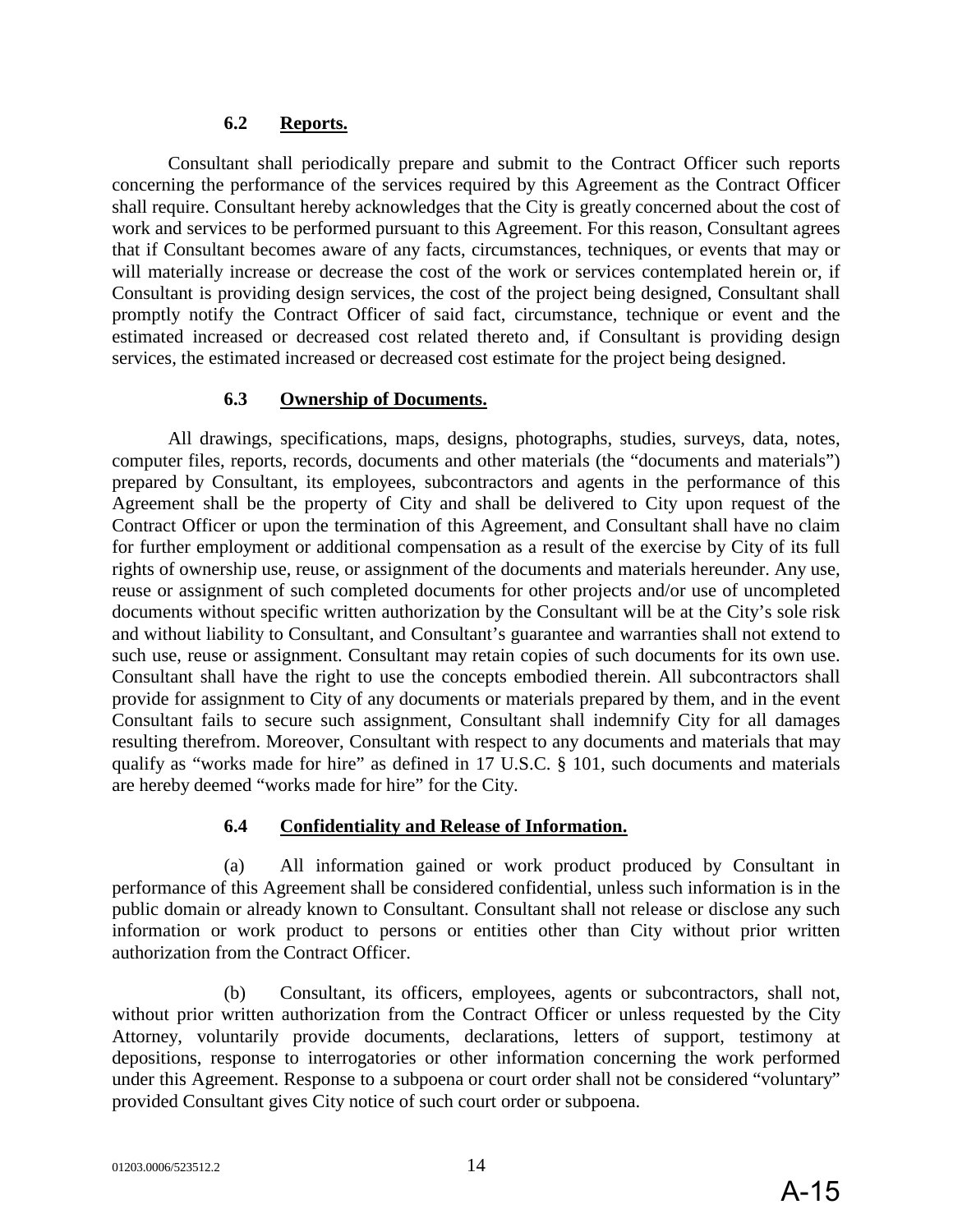(c) If Consultant, or any officer, employee, agent or subcontractor of Consultant, provides any information or work product in violation of this Agreement, then City shall have the right to reimbursement and indemnity from Consultant for any damages, costs and fees, including attorney's fees, caused by or incurred as a result of Consultant's conduct.

(d) Consultant shall promptly notify City should Consultant, its officers, employees, agents or subcontractors be served with any summons, complaint, subpoena, notice of deposition, request for documents, interrogatories, request for admissions or other discovery request, court order or subpoena from any party regarding this Agreement and the work performed there under. City retains the right, but has no obligation, to represent Consultant or be present at any deposition, hearing or similar proceeding. Consultant agrees to cooperate fully with City and to provide City with the opportunity to review any response to discovery requests provided by Consultant. However, this right to review any such response does not imply or mean the right by City to control, direct, or rewrite said response.

## **ARTICLE 7. ENFORCEMENT OF AGREEMENT AND TERMINATION**

## **7.1 California Law.**

This Agreement shall be interpreted, construed and governed both as to validity and to performance of the parties in accordance with the laws of the State of California. Legal actions concerning any dispute, claim or matter arising out of or in relation to this Agreement shall be instituted in the Superior Court of the County of Los Angeles, State of California, or any other appropriate court in such county, and Consultant covenants and agrees to submit to the personal jurisdiction of such court in the event of such action. In the event of litigation in a U.S. District Court, venue shall lie exclusively in the Central District of California, in the County of Los Angeles, State of California.

## **7.2 Disputes; Default.**

In the event that Consultant is in default under the terms of this Agreement, the City shall not have any obligation or duty to continue compensating Consultant for any work performed after the date of default. Instead, the City may give notice to Consultant of the default and the reasons for the default. The notice shall include the timeframe in which Consultant may cure the default. This timeframe is presumptively thirty (30) days, but may be extended, though not reduced, if circumstances warrant. During the period of time that Consultant is in default, the City shall hold all invoices and shall, when the default is cured, proceed with payment on the invoices. In the alternative, the City may, in its sole discretion, elect to pay some or all of the outstanding invoices during the period of default. If Consultant does not cure the default, the City may take necessary steps to terminate this Agreement under this Article. Any failure on the part of the City to give notice of the Consultant's default shall not be deemed to result in a waiver of the City's legal rights or any rights arising out of any provision of this Agreement.

## **7.3 Retention of Funds.**

Consultant hereby authorizes City to deduct from any amount payable to Consultant (whether or not arising out of this Agreement) (i) any amounts the payment of which may be in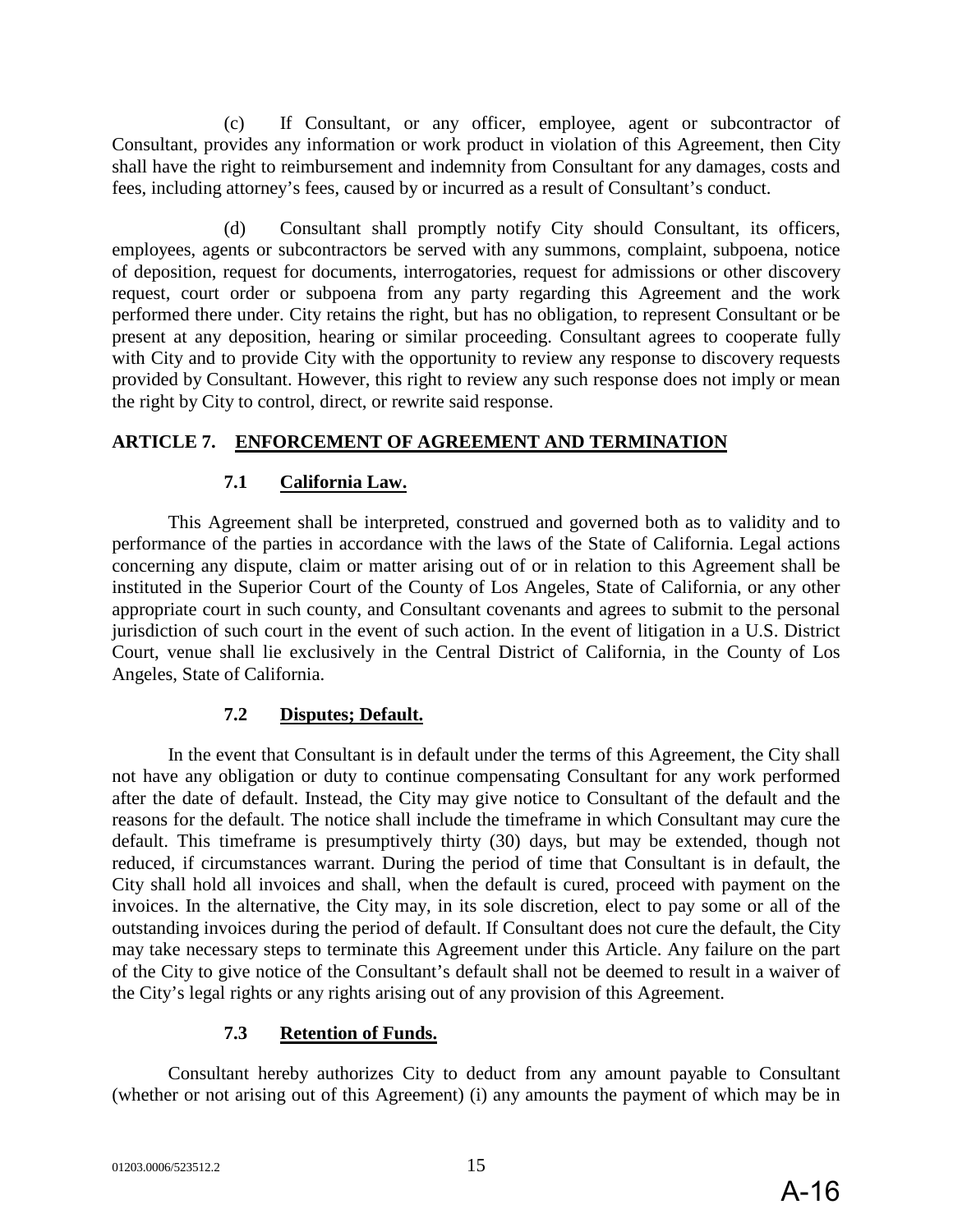dispute hereunder or which are necessary to compensate City for any losses, costs, liabilities, or damages suffered by City, and (ii) all amounts for which City may be liable to third parties, by reason of Consultant's acts or omissions in performing or failing to perform Consultant's obligation under this Agreement. In the event that any claim is made by a third party, the amount or validity of which is disputed by Consultant, or any indebtedness shall exist which shall appear to be the basis for a claim of lien, City may withhold from any payment due, without liability for interest because of such withholding, an amount sufficient to cover such claim. The failure of City to exercise such right to deduct or to withhold shall not, however, affect the obligations of the Consultant to insure, indemnify, and protect City as elsewhere provided herein.

## **7.4 Waiver.**

Waiver by any party to this Agreement of any term, condition, or covenant of this Agreement shall not constitute a waiver of any other term, condition, or covenant. Waiver by any party of any breach of the provisions of this Agreement shall not constitute a waiver of any other provision or a waiver of any subsequent breach or violation of any provision of this Agreement. Acceptance by City of any work or services by Consultant shall not constitute a waiver of any of the provisions of this Agreement. No delay or omission in the exercise of any right or remedy by a non-defaulting party on any default shall impair such right or remedy or be construed as a waiver. Any waiver by either party of any default must be in writing and shall not be a waiver of any other default concerning the same or any other provision of this Agreement.

## **7.5 Rights and Remedies are Cumulative.**

Except with respect to rights and remedies expressly declared to be exclusive in this Agreement, the rights and remedies of the parties are cumulative and the exercise by either party of one or more of such rights or remedies shall not preclude the exercise by it, at the same or different times, of any other rights or remedies for the same default or any other default by the other party.

## **7.6 Legal Action.**

In addition to any other rights or remedies, either party may take legal action, in law or in equity, to cure, correct or remedy any default, to recover damages for any default, to compel specific performance of this Agreement, to obtain declaratory or injunctive relief, or to obtain any other remedy consistent with the purposes of this Agreement. Notwithstanding any contrary provision herein, Consultant shall file a statutory claim pursuant to Government Code Sections 905 et seq. and 910 et seq., in order to pursue a legal action under this Agreement.

## **7.7 Liquidated Damages.**

Since the determination of actual damages for any delay in performance of this Agreement would be extremely difficult or impractical to determine in the event of a breach of this Agreement, the Contractor and its sureties shall be liable for and shall pay to the City the sum of zero (\$0) as liquidated damages for each working day of delay in the performance of any service required hereunder. The City may withhold from any monies payable on account of services performed by the Contractor any accrued liquidated damages.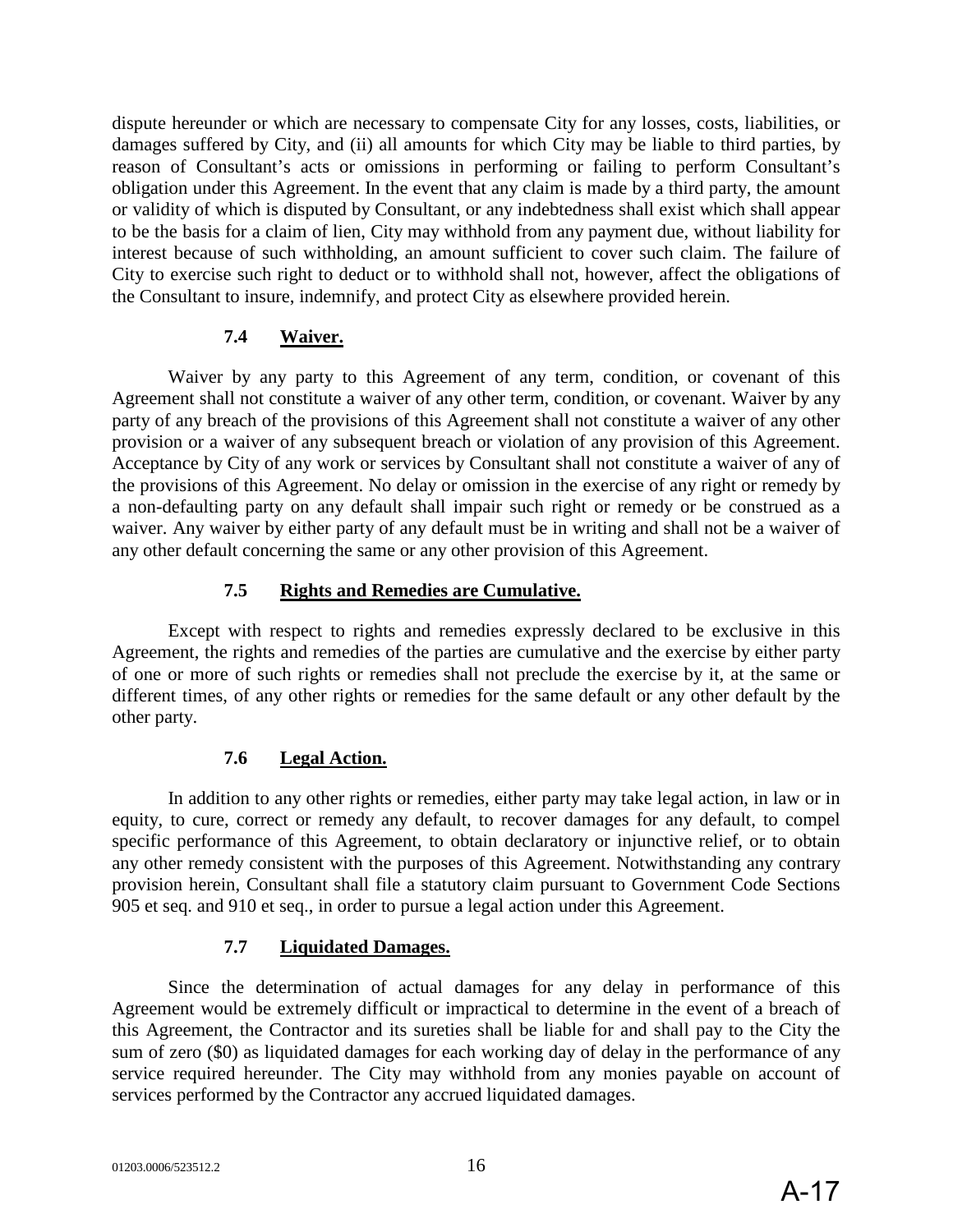#### **7.8 Termination Prior to Expiration of Term.**

This Section shall govern any termination of this Contract except as specifically provided in the following Section for termination for cause. The City reserves the right to terminate this Contract at any time, with or without cause, upon thirty (30) days' written notice to Consultant, except that where termination is due to the fault of the Consultant, the period of notice may be such shorter time as may be determined by the Contract Officer. In addition, the Consultant reserves the right to terminate this Contract at any time, with or without cause, upon sixty (60) days' written notice to City, except that where termination is due to the fault of the City, the period of notice may be such shorter time as the Consultant may determine. Upon receipt of any notice of termination, Consultant shall immediately cease all services hereunder except such as may be specifically approved by the Contract Officer. Except where the Consultant has initiated termination, the Consultant shall be entitled to compensation for all services rendered prior to the effective date of the notice of termination and for any services authorized by the Contract Officer thereafter in accordance with the Schedule of Compensation or such as may be approved by the Contract Officer, except as provided in Section 7.3. In the event the Consultant has initiated termination, the Consultant shall be entitled to compensation only for the reasonable value of the work product actually produced hereunder. In the event of termination without cause pursuant to this Section, the terminating party need not provide the non-terminating party with the opportunity to cure pursuant to Section 7.2.

## **7.9 Termination for Default of Consultant.**

If termination is due to the failure of the Consultant to fulfill its obligations under this Agreement, City may, after compliance with the provisions of Section 7.2, take over the work and prosecute the same to completion by contract or otherwise, and the Consultant shall be liable to the extent that the total cost for completion of the services required hereunder exceeds the compensation herein stipulated (provided that the City shall use reasonable efforts to mitigate such damages), and City may withhold any payments to the Consultant for the purpose of set-off or partial payment of the amounts owed the City as previously stated.

## **7.10 Attorneys' Fees.**

If either party to this Agreement is required to initiate or defend or made a party to any action or proceeding in any way connected with this Agreement, the prevailing party in such action or proceeding, in addition to any other relief which may be granted, whether legal or equitable, shall be entitled to reasonable attorney's fees. Attorney's fees shall include attorney's fees on any appeal, and in addition a party entitled to attorney's fees shall be entitled to all other reasonable costs for investigating such action, taking depositions and discovery and all other necessary costs the court allows which are incurred in such litigation. All such fees shall be deemed to have accrued on commencement of such action and shall be enforceable whether or not such action is prosecuted to judgment.

## **ARTICLE 8. CITY OFFICERS AND EMPLOYEES: NON-DISCRIMINATION**

## **8.1 Non-liability of City Officers and Employees.**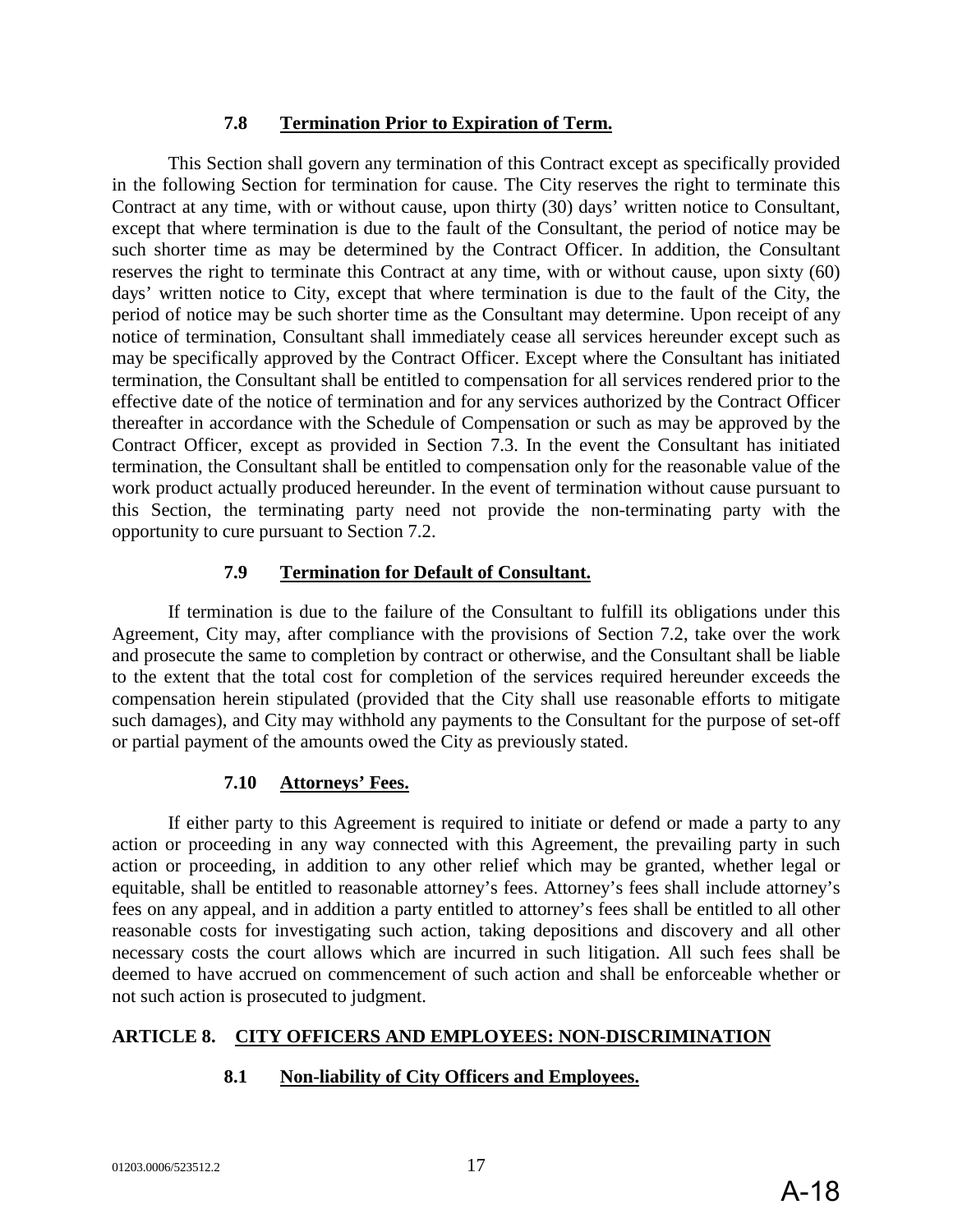No officer or employee of the City shall be personally liable to the Consultant, or any successor in interest, in the event of any default or breach by the City or for any amount which may become due to the Consultant or to its successor, or for breach of any obligation of the terms of this Agreement.

#### **8.2 Conflict of Interest.**

Consultant covenants that neither it, nor any officer or principal of its firm, has or shall acquire any interest, directly or indirectly, which would conflict in any manner with the interests of City or which would in any way hinder Consultant's performance of services under this Agreement. Consultant further covenants that in the performance of this Agreement, no person having any such interest shall be employed by it as an officer, employee, agent or subcontractor without the express written consent of the Contract Officer. Consultant agrees to at all times avoid conflicts of interest or the appearance of any conflicts of interest with the interests of City in the performance of this Agreement.

No officer or employee of the City shall have any financial interest, direct or indirect, in this Agreement nor shall any such officer or employee participate in any decision relating to the Agreement which affects her/his financial interest or the financial interest of any corporation, partnership or association in which (s)he is, directly or indirectly, interested, in violation of any State statute or regulation. The Consultant warrants that it has not paid or given and will not pay or give any third party any money or other consideration for obtaining this Agreement.

#### **8.3 Covenant Against Discrimination.**

Consultant covenants that, by and for itself, its heirs, executors, assigns, and all persons claiming under or through them, that there shall be no discrimination against or segregation of, any person or group of persons on account of race, color, creed, religion, sex, gender, sexual orientation, marital status, national origin, ancestry or other protected class in the performance of this Agreement. Consultant shall take affirmative action to insure that applicants are employed and that employees are treated during employment without regard to their race, color, creed, religion, sex, gender, sexual orientation, marital status, national origin, ancestry or other protected class.

## **8.4 Unauthorized Aliens.**

Consultant hereby promises and agrees to comply with all of the provisions of the Federal Immigration and Nationality Act, 8 U.S.C. § 1101 *et seq.*, as amended, and in connection therewith, shall not employ unauthorized aliens as defined therein. Should Consultant so employ such unauthorized aliens for the performance of work and/or services covered by this Agreement, and should any liability or sanctions be imposed against City for such use of unauthorized aliens, Consultant hereby agrees to and shall reimburse City for the cost of all such liabilities or sanctions imposed, together with any and all costs, including attorneys' fees, incurred by City.

## **ARTICLE 9. MISCELLANEOUS PROVISIONS**

## **9.1 Notices.**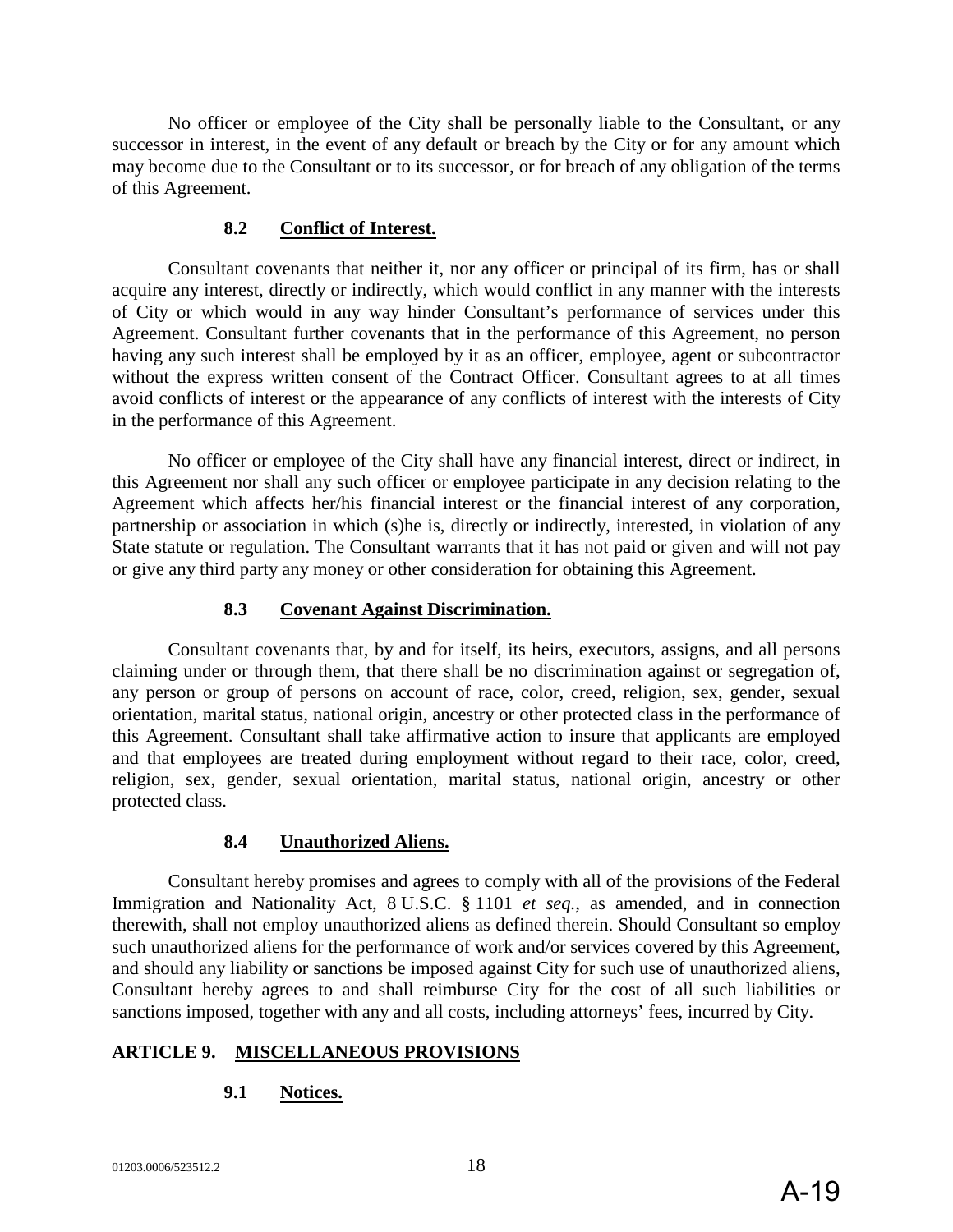Any notice, demand, request, document, consent, approval, or communication either party desires or is required to give to the other party or any other person shall be in writing and either served personally or sent by prepaid, first-class mail, in the case of the City, to the City Manager and to the attention of the Contract Officer (with her/his name and City title), City of Rancho Palos Verdes, 30940 Hawthorne Blvd., Rancho Palos Verdes, California 90275 and in the case of the Consultant, to the person(s) at the address designated on the execution page of this Agreement. Either party may change its address by notifying the other party of the change of address in writing. Notice shall be deemed communicated at the time personally delivered or in seventy-two (72) hours from the time of mailing if mailed as provided in this Section.

#### **9.2 Interpretation.**

The terms of this Agreement shall be construed in accordance with the meaning of the language used and shall not be construed for or against either party by reason of the authorship of this Agreement or any other rule of construction which might otherwise apply.

## **9.3 Counterparts.**

This Agreement may be executed in counterparts, each of which shall be deemed to be an original, and such counterparts shall constitute one and the same instrument.

#### **9.4 Integration; Amendment.**

This Agreement including the attachments hereto is the entire, complete and exclusive expression of the understanding of the parties. It is understood that there are no oral agreements between the parties hereto affecting this Agreement and this Agreement supersedes and cancels any and all previous negotiations, arrangements, agreements and understandings, if any, between the parties, and none shall be used to interpret this Agreement. No amendment to or modification of this Agreement shall be valid unless made in writing and approved by the Consultant and by the City Council. The parties agree that this requirement for written modifications cannot be waived and that any attempted waiver shall be void.

#### **9.5 Severability.**

In the event that any one or more of the phrases, sentences, clauses, paragraphs, or sections contained in this Agreement shall be declared invalid or unenforceable by a valid judgment or decree of a court of competent jurisdiction, such invalidity or unenforceability shall not affect any of the remaining phrases, sentences, clauses, paragraphs, or sections of this Agreement which are hereby declared as severable and shall be interpreted to carry out the intent of the parties hereunder unless the invalid provision is so material that its invalidity deprives either party of the basic benefit of their bargain or renders this Agreement meaningless.

## **9.6 Warranty & Representation of Non-Collusion.**

No official, officer, or employee of City has any financial interest, direct or indirect, in this Agreement, nor shall any official, officer, or employee of City participate in any decision relating to this Agreement which may affect his/her financial interest or the financial interest of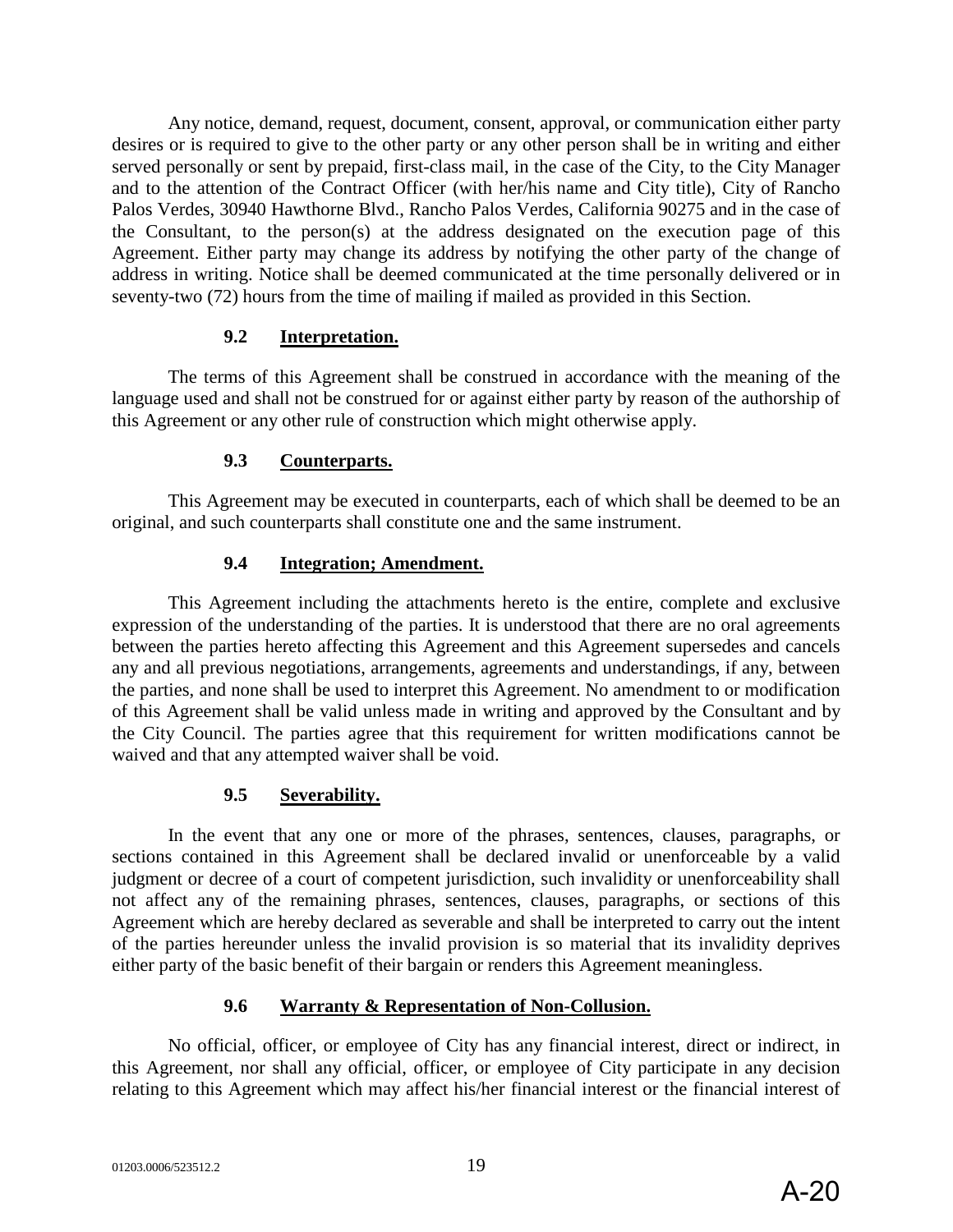any corporation, partnership, or association in which (s)he is directly or indirectly interested, or in violation of any corporation, partnership, or association in which (s)he is directly or indirectly interested, or in violation of any State or municipal statute or regulation. The determination of "financial interest" shall be consistent with State law and shall not include interests found to be "remote" or "noninterests" pursuant to Government Code Sections 1091 or 1091.5. Consultant warrants and represents that it has not paid or given, and will not pay or give, to any third party including, but not limited to, any City official, officer, or employee, any money, consideration, or other thing of value as a result or consequence of obtaining or being awarded any agreement. Consultant further warrants and represents that (s)he/it has not engaged in any act(s), omission(s), or other conduct or collusion that would result in the payment of any money, consideration, or other thing of value to any third party including, but not limited to, any City official, officer, or employee, as a result of consequence of obtaining or being awarded any agreement. Consultant is aware of and understands that any such act(s), omission(s) or other conduct resulting in such payment of money, consideration, or other thing of value will render this Agreement void and of no force or effect.

Consultant's Authorized Initials \_\_\_\_\_\_\_

## **9.7 Corporate Authority.**

The persons executing this Agreement on behalf of the parties hereto warrant that (i) such party is duly organized and existing, (ii) they are duly authorized to execute and deliver this Agreement on behalf of said party, (iii) by so executing this Agreement, such party is formally bound to the provisions of this Agreement, and (iv) that entering into this Agreement does not violate any provision of any other Agreement to which said party is bound. This Agreement shall be binding upon the heirs, executors, administrators, successors and assigns of the parties.

## **[SIGNATURES ON FOLLOWING PAGE]**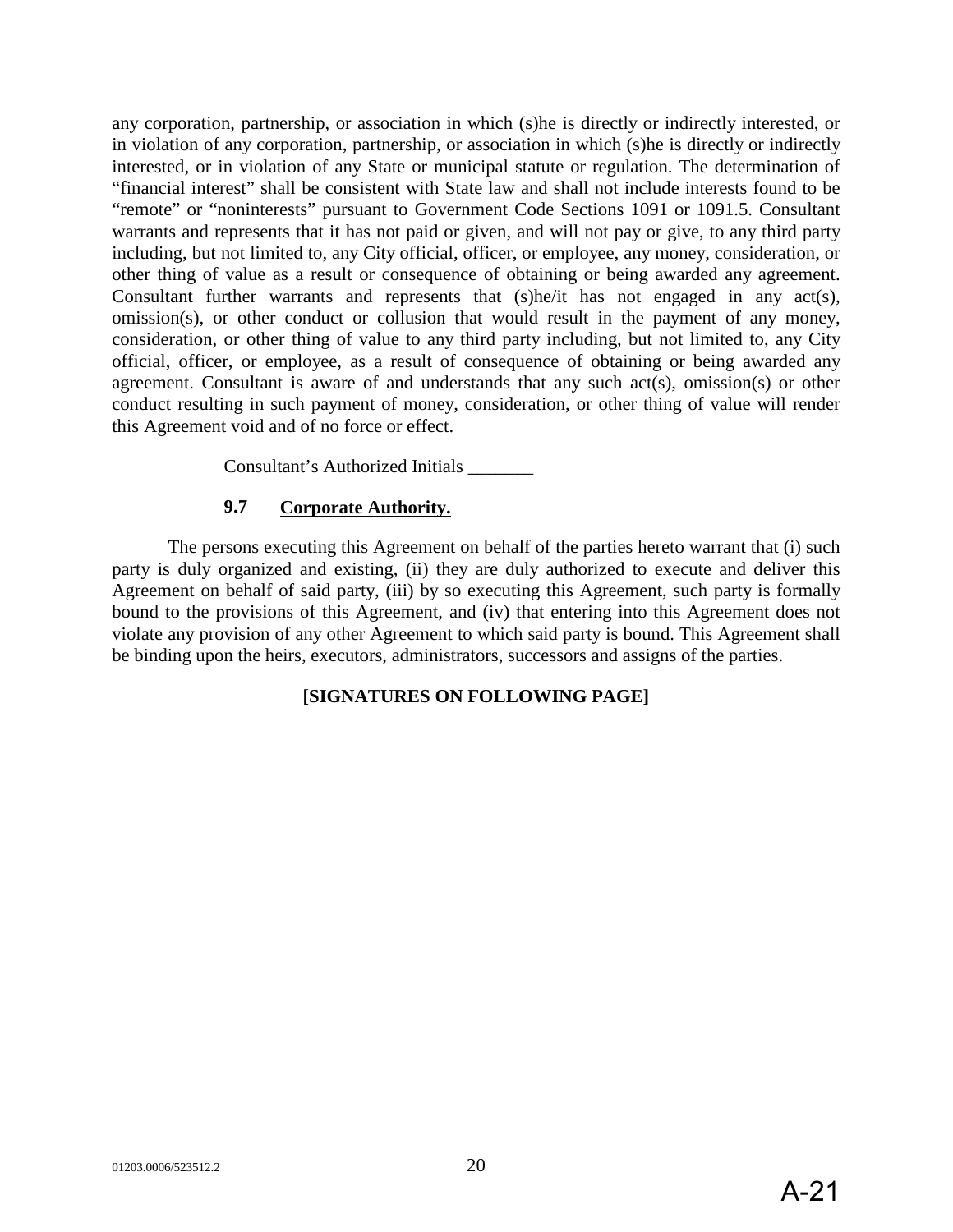**IN WITNESS WHEREOF**, the parties hereto have executed this Agreement on the date and year first-above written.

#### **CITY:**

CITY OF RANCHO PALOS VERDES, a municipal corporation

, Mayor

**ATTEST:**

Emily Colborn, City Clerk

**APPROVED AS TO FORM:** ALESHIRE & WYNDER, LLP

William W. Wynder, City Attorney

**CONSULTANT:** 

## **JOHNSON FAVARO**

| By: $\qquad \qquad$ |  |  |  |
|---------------------|--|--|--|
| Name:               |  |  |  |
| Title:              |  |  |  |
|                     |  |  |  |
| By: $\_$            |  |  |  |
| Name:               |  |  |  |

Title:

Address:

 5898 Blackwelder Street Culver City, CA 90232

**Two corporate officer signatures required when Consultant is a corporation, with one signature required from each of the following groups: 1) Chairman of the Board, President or any Vice President; and 2) Secretary, any Assistant Secretary, Chief Financial Officer or any Assistant Treasurer. CONSULTANT'S SIGNATURES SHALL BE DULY NOTARIZED, AND APPROPRIATE ATTESTATIONS SHALL BE INCLUDED AS MAY BE REQUIRED BY THE BYLAWS, ARTICLES OF INCORPORATION, OR OTHER RULES OR REGULATIONS APPLICABLE TO CONSULTANT'S BUSINESS ENTITY.**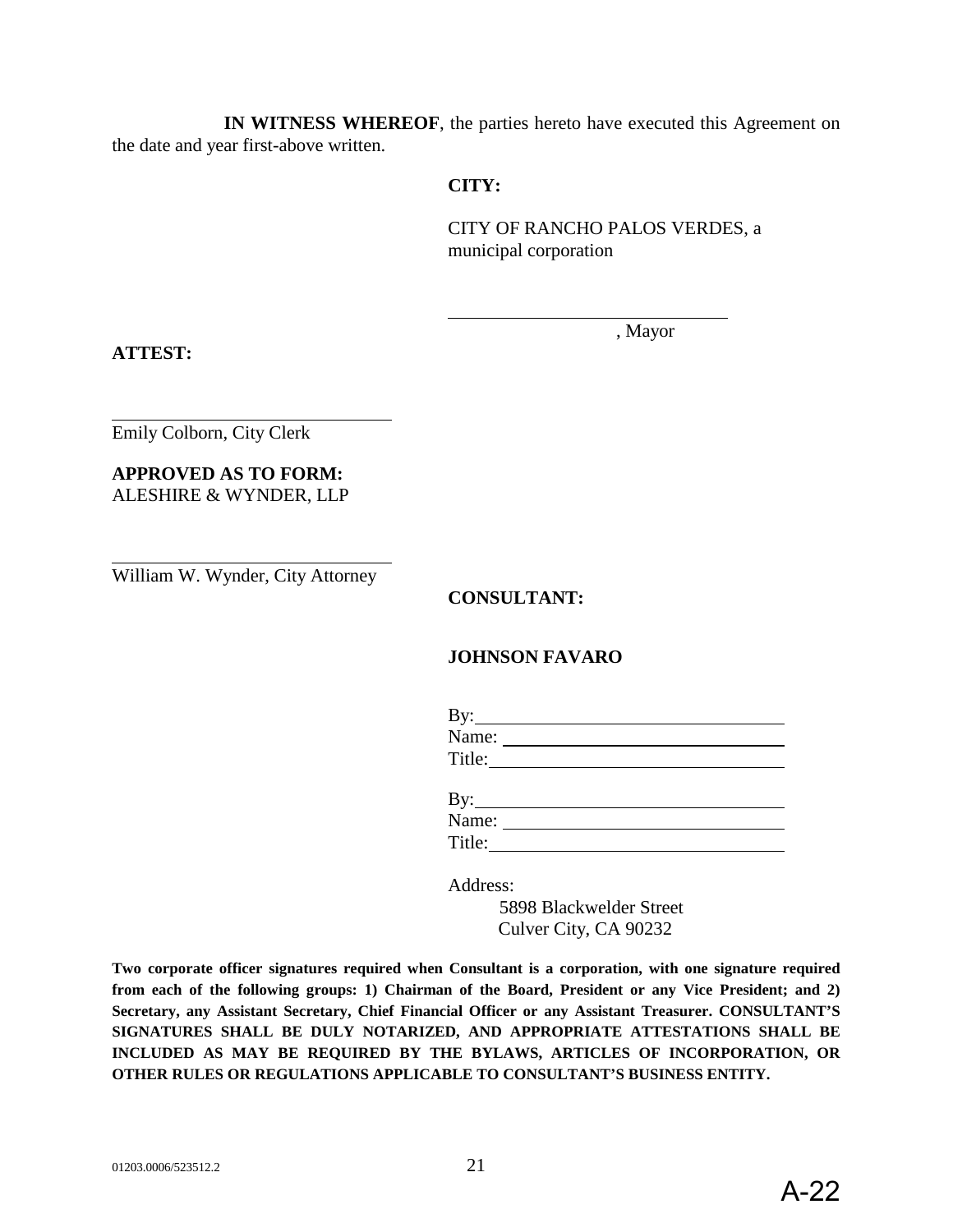## **CALIFORNIA ALL-PURPOSE ACKNOWLEDGMENT**

A notary public or other officer completing this certificate verifies only the identity of the individual who signed the document to which this certificate is attached, and not the truthfulness, accuracy or validity of that document.

#### STATE OF CALIFORNIA

#### COUNTY OF LOS ANGELES

On \_\_\_\_\_\_\_\_\_\_, 2018 before me, \_\_\_\_\_\_\_\_\_\_\_\_\_\_\_, personally appeared \_\_\_\_\_\_\_\_\_\_\_\_\_\_, proved to me on the basis of satisfactory evidence to be the person(s) whose names(s) is/are subscribed to the within instrument and acknowledged to me that he/she/they executed the same in his/her/their authorized capacity(ies), and that by his/her/their signature(s) on the instrument the person(s), or the entity upon behalf of which the person(s) acted, executed the instrument.

I certify under PENALTY OF PERJURY under the laws of the State of California that the foregoing paragraph is true and correct.

WITNESS my hand and official seal.

Signature: \_\_\_\_\_\_\_\_\_\_\_\_\_\_\_\_\_\_\_\_\_\_\_\_\_\_\_\_\_\_\_\_\_\_\_\_\_

n

#### **OPTIONAL**

Though the data below is not required by law, it may prove valuable to persons relying on the document and could prevent fraudulent reattachment of this form

**CAPACITY CLAIMED BY SIGNER DESCRIPTION OF ATTACHED DOCUMENT**

INDIVIDUAL CORPORATE OFFICER

\_\_\_\_\_\_\_\_\_\_\_\_\_\_\_\_\_\_\_\_\_\_\_\_\_\_\_\_\_\_\_ TITLE(S)

PARTNER(S) LIMITED GENERAL ATTORNEY-IN-FACT TRUSTEE(S) GUARDIAN/CONSERVATOR OTHER\_\_\_\_\_\_\_\_\_\_\_\_\_\_\_\_\_\_\_\_\_\_\_\_\_\_\_\_\_\_\_

\_\_\_\_\_\_\_\_\_\_\_\_\_\_\_\_\_\_\_\_\_\_\_\_\_\_\_\_\_\_\_\_\_\_\_ TITLE OR TYPE OF DOCUMENT

\_\_\_\_\_\_\_\_\_\_\_\_\_\_\_\_\_\_\_\_\_\_\_\_\_\_\_\_\_\_\_\_\_\_\_ NUMBER OF PAGES

\_\_\_\_\_\_\_\_\_\_\_\_\_\_\_\_\_\_\_\_\_\_\_\_\_\_\_\_\_\_\_\_\_\_\_ DATE OF DOCUMENT

**SIGNER IS REPRESENTING:** (NAME OF PERSON(S) OR ENTITY(IES))

\_\_\_\_\_\_\_\_\_\_\_\_\_\_\_\_\_\_\_\_\_\_\_\_\_\_\_\_\_\_\_\_\_\_\_\_\_\_\_\_\_\_\_\_\_ \_\_\_\_\_\_\_\_\_\_\_\_\_\_\_\_\_\_\_\_\_\_\_\_\_\_\_\_\_\_\_\_\_\_\_\_\_\_\_\_\_\_\_\_\_

\_\_\_\_\_\_\_\_\_\_\_\_\_\_\_\_\_\_\_\_\_\_\_\_\_\_\_\_\_\_\_\_\_\_\_\_\_\_

\_\_\_\_\_\_\_\_\_\_\_\_\_\_\_\_\_\_\_\_\_\_\_\_\_\_\_\_\_\_\_\_\_\_\_ SIGNER(S) OTHER THAN NAMED ABOVE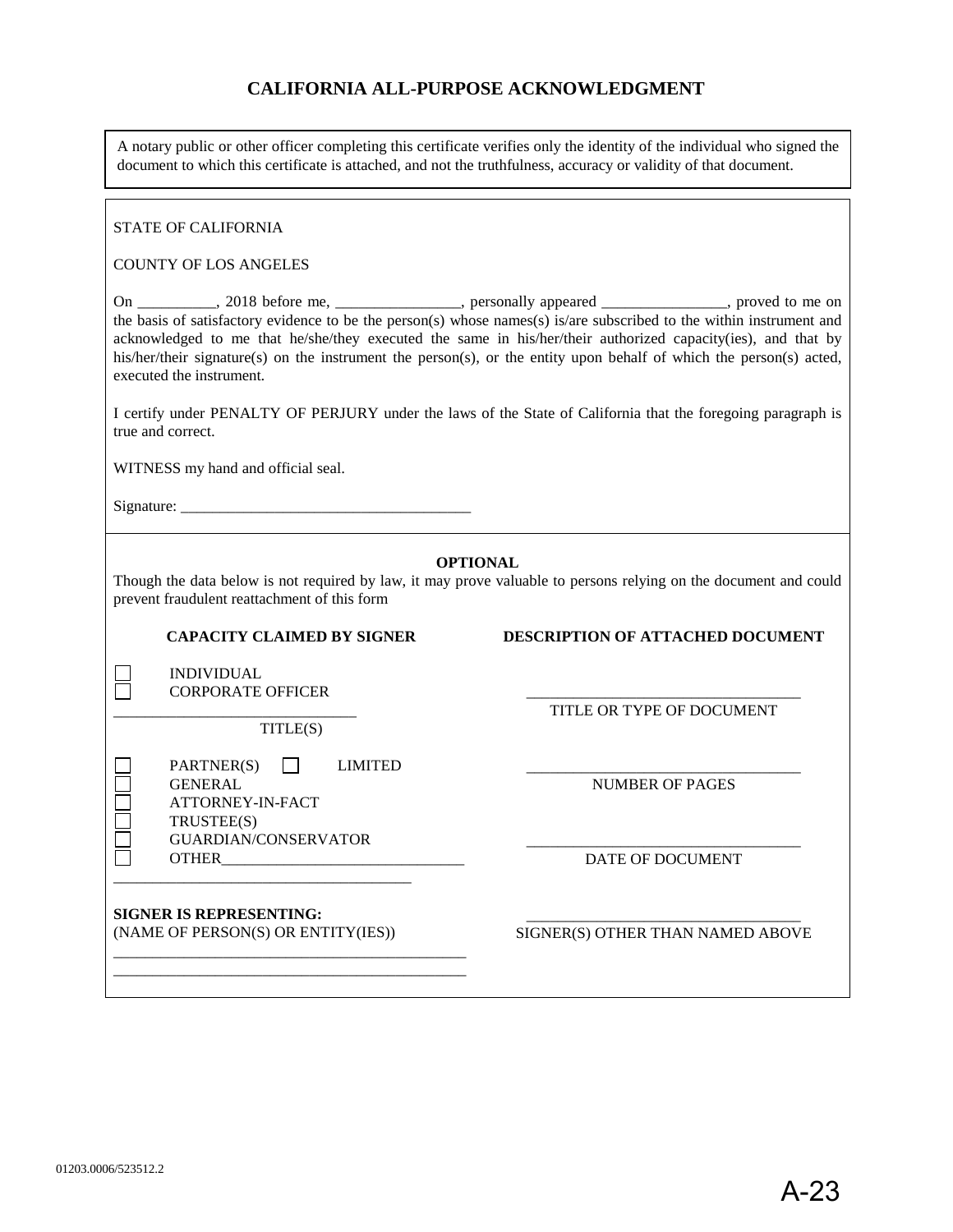#### **CALIFORNIA ALL-PURPOSE ACKNOWLEDGMENT**

A notary public or other officer completing this certificate verifies only the identity of the individual who signed the document to which this certificate is attached, and not the truthfulness, accuracy or validity of that document.

#### STATE OF CALIFORNIA COUNTY OF LOS ANGELES On \_\_\_\_\_\_\_\_\_\_, 2018 before me, \_\_\_\_\_\_\_\_\_\_\_\_\_\_\_, personally appeared \_\_\_\_\_\_\_\_\_\_\_\_\_\_, proved to me on the basis of satisfactory evidence to be the person(s) whose names(s) is/are subscribed to the within instrument and acknowledged to me that he/she/they executed the same in his/her/their authorized capacity(ies), and that by his/her/their signature(s) on the instrument the person(s), or the entity upon behalf of which the person(s) acted, executed the instrument. I certify under PENALTY OF PERJURY under the laws of the State of California that the foregoing paragraph is true and correct. WITNESS my hand and official seal. Signature: \_\_\_\_\_\_\_\_\_\_\_\_\_\_\_\_\_\_\_\_\_\_\_\_\_\_\_\_\_\_\_\_\_\_\_\_\_ **OPTIONAL** Though the data below is not required by law, it may prove valuable to persons relying on the document and could prevent fraudulent reattachment of this form. **CAPACITY CLAIMED BY SIGNER DESCRIPTION OF ATTACHED DOCUMENT** INDIVIDUAL n CORPORATE OFFICER \_\_\_\_\_\_\_\_\_\_\_\_\_\_\_\_\_\_\_\_\_\_\_\_\_\_\_\_\_\_\_\_\_\_\_ TITLE OR TYPE OF DOCUMENT \_\_\_\_\_\_\_\_\_\_\_\_\_\_\_\_\_\_\_\_\_\_\_\_\_\_\_\_\_\_\_ TITLE(S) PARTNER(S) LIMITED \_\_\_\_\_\_\_\_\_\_\_\_\_\_\_\_\_\_\_\_\_\_\_\_\_\_\_\_\_\_\_\_\_\_\_ GENERAL NUMBER OF PAGES ATTORNEY-IN-FACT TRUSTEE(S) GUARDIAN/CONSERVATOR \_\_\_\_\_\_\_\_\_\_\_\_\_\_\_\_\_\_\_\_\_\_\_\_\_\_\_\_\_\_\_\_\_\_\_ OTHER\_\_\_\_\_\_\_\_\_\_\_\_\_\_\_\_\_\_\_\_\_\_\_\_\_\_\_\_\_\_\_ DATE OF DOCUMENT \_\_\_\_\_\_\_\_\_\_\_\_\_\_\_\_\_\_\_\_\_\_\_\_\_\_\_\_\_\_\_\_\_\_\_\_\_\_ **SIGNER IS REPRESENTING:** \_\_\_\_\_\_\_\_\_\_\_\_\_\_\_\_\_\_\_\_\_\_\_\_\_\_\_\_\_\_\_\_\_\_\_ (NAME OF PERSON(S) OR ENTITY(IES)) SIGNER(S) OTHER THAN NAMED ABOVE \_\_\_\_\_\_\_\_\_\_\_\_\_\_\_\_\_\_\_\_\_\_\_\_\_\_\_\_\_\_\_\_\_\_\_\_\_\_\_\_\_\_\_\_\_ \_\_\_\_\_\_\_\_\_\_\_\_\_\_\_\_\_\_\_\_\_\_\_\_\_\_\_\_\_\_\_\_\_\_\_\_\_\_\_\_\_\_\_\_\_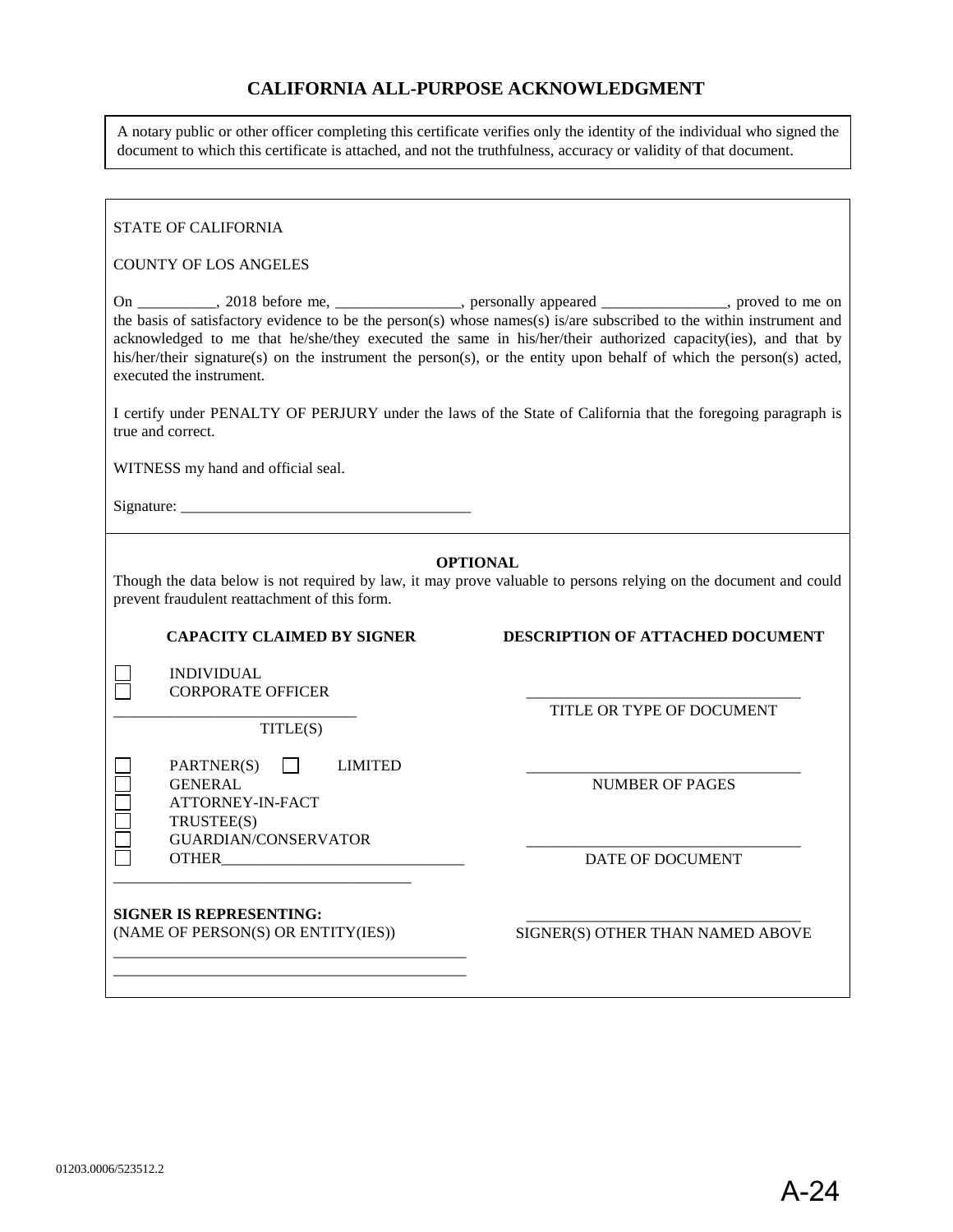#### **EXHIBIT "A"**

#### **SCOPE OF SERVICES**

**I.** Consultant will perform engineering design services for the **Ladera Linda Community**  Park Project (the Services). The project's scope is divided into two phases: PHASE 1: The first phase consists of refining and developing the existing approved conceptual Master Plan to a 30% completion level. This phase will be presented to the City Council for review and approval. PHASE 2: The second phase consists of the development of a fully-completed construction design and construction-ready documents for this project. Consultant will coordinate work with the subconsultants to ensure that is completed in a timely and professional manner, and shall be solely responsible for the work of subconsultants.

## **PHASE 1**

#### **A. PRE-DESIGN. The work shall be performed by Consultant.**

- 1. In cooperation with the City the Consultant shall produce existing conditions documentation based on City provided site survey, geotechnical investigative report, and other documents and date as required by the City's Contract Officer.
- 2. Consultant shall create documentation of the Ladera Linda Park Master Plan dated March 20, 2018 (Master Plan) suitable for a basis of design, and presentation(s) to the City, community stakeholders and other as required by the City's Contract Officer.
- 3. Consultant shall engage in a community outreach effort (including (3) meetings with neighboring HOAs and others as required by the City's Contract Officer) to confirm those features of the park master plan to remain and those which are to be revised.
- 4. Consultant shall produce models and drawings suitable for incorporation into subsequent design and document sets, as well as presentation of same to City and community groups.

#### **B. SCHEMATIC DESIGN. The work shall be performed by Consultant, in conjunction with subconsultants MGAC, KPFF, Englekirk Institutional, NOVUS, KSA, and Technical Resources Consultants.**

1. In cooperation with the City, the Consultant shall prepare documents illustrating the scale and relationship of project components (Schematic Design Documents) of the Project. The documents shall include, but not be limited to a site plan, enlarged site plans, floor plans, elevations, site sections, site elevations, outline specifications and other documents necessary and as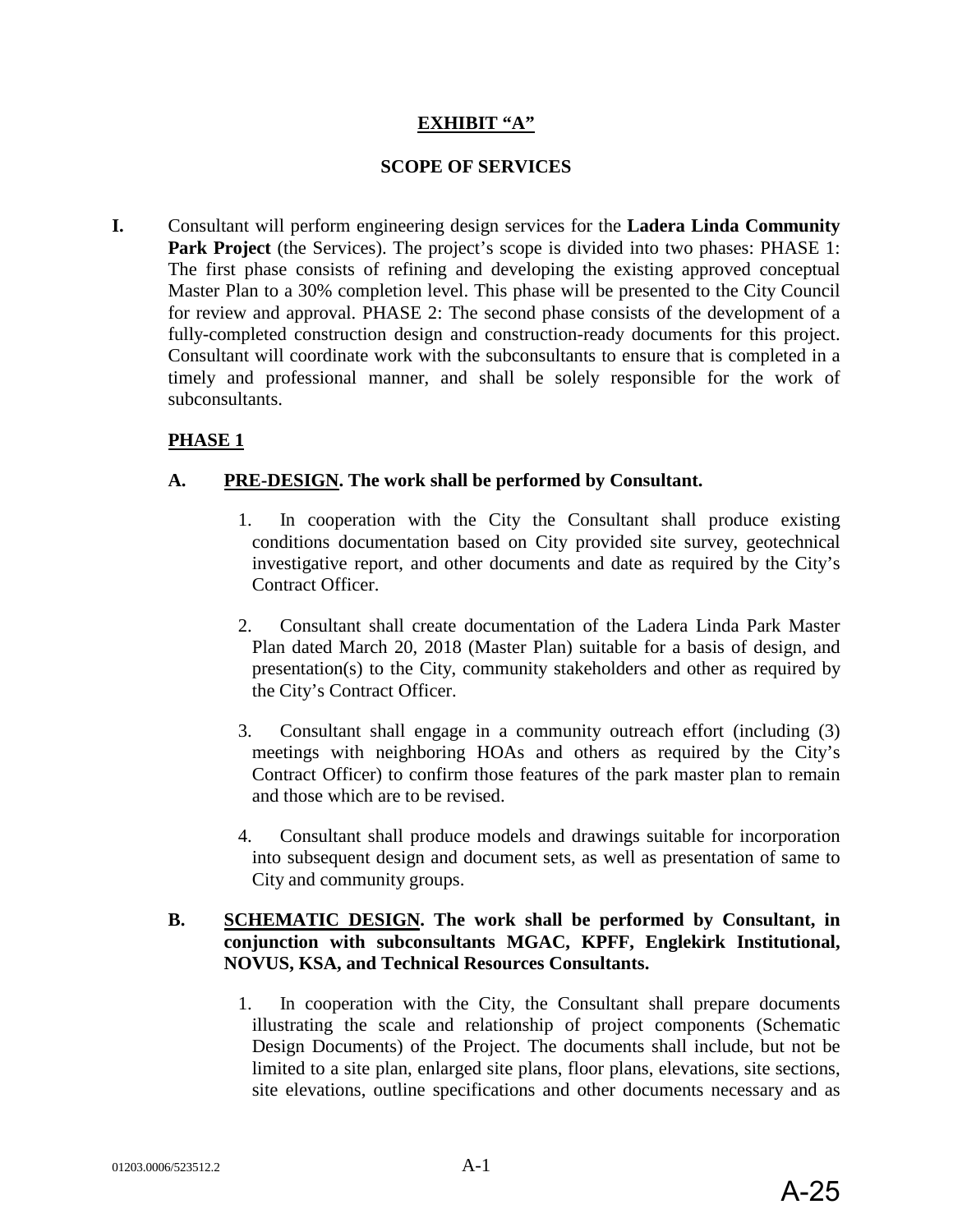required to illustrate the proposed project scope and concept. The Consultant shall incorporate into the Schematic Documents the proposed program and functional requirements as approved by the City, established in the Master Plan, as well as revisions in the pre-design phase.

- 2. The Schematic Design documents shall include preliminary selections of major building systems, and construction materials shall be noted on the drawings or described in writing.
- 3. Consultant shall meet with the City's Contract Officer at intervals as necessary to develop the design and review progress drawings and other documents which depict schematic status of the Project design.
- 4. Community/stakeholder workshops as required by the City's Contract Officer are proposed during this phase in order to update Project design progress and solicit comment.
- 5. Consultant shall target LEED Certified Equivalent per the U.S. Green Building Council (USGBC) rating system and provide LEED checklists and reports indicating probable design credits for the Project and assignment of subconsultant responsibility for ensuring each measure is properly applied to the Project design.
- 6. Consultant shall coordinate as required with City's staff in order to confirm compliance with City standards and to develop furniture and equipment plans for the Project design that are consistent with City requirements and standards.
- 7. Consultant shall prepare a preliminary site development package to include civil plans illustrating demolition; grading and paving; hydrology calculations and drainage (to include potential detention basins and/or bioswales) and all utility services.
- 8. Consultant has the sole responsibility for preparing documentation of the preliminary design for review and comment by all appropriate agencies and utility providers, including but not limited to the City of Rancho Palos Verdes, and others as required. Consultant is not responsible for the actions, nonactions, change of action by these agencies and utility providers after all efforts are made by Consultant to solicit review and to incorporate all review comments. All work associated with change-of-action based on previous direction by the agencies identified will be considered Additional Services.
- 9. Consultant shall prepare an Estimated Project Construction Cost Estimate in a format acceptable to the City at 100% completion of Schematic Design, the purpose of which is to show the probable construction cost in relation to the City's Construction Budget. If the Consultant perceives site considerations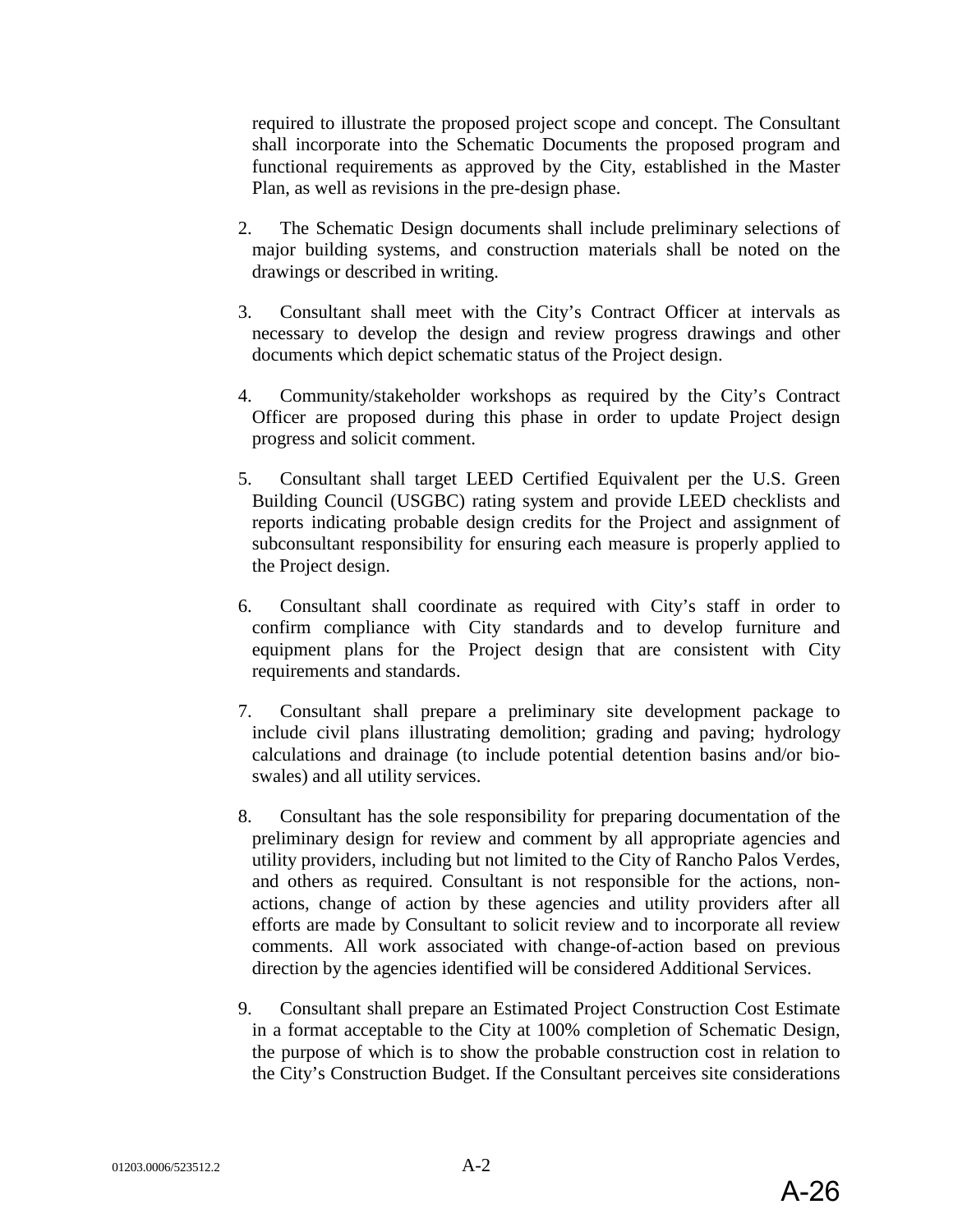or City project requirements which render the project cost prohibitive, the Consultant shall disclose such conditions in writing to the City immediately.

- 10. Consultant shall make presentations of the Schematic Design documents and 100% Schematic Design Cost Estimates to the City of Rancho Palos Verdes staff, City Council, Commissions and others as required in order to update design progress, solicit comment, and obtain approval for the Schematic Design project scope and budget.
- 11. Consultant shall make presentations of the 100% Schematic Design Cost Estimates to the City. The City shall prepare at City's discretion and at its own expense the independent third party estimates of probable construction costs. All cost estimates will be reconciled with an City/ Project Management Cost Estimate developed by an independent third party cost estimator. The Consultant shall attend one (1) cost reconciliation meeting with the third-party cost estimator for the purpose of reconciling the 100% Schematic Design Estimated Project Construction Costs.
- 12. City's Contract Officer and Consultant shall meet to review the provisional Schematic Design Documents and Cost Estimates in order to reach agreement on any City-authorized adjustment to the approved Project schedule or construction budget and identify any necessary clarifications of the provisional Schematic Design Documents.
- 13. Consultant shall make all City-requested changes, additions, deletions, and corrections in the Schematic Design Documents which may result from the City's or any constructability review, at no additional cost to the City, so long as they are not in conflict with the requirements of the public agencies having jurisdiction or prior approval, or inconsistent with earlier City direction or Consultant's professional judgment. If such changes are inconsistent with prior City direction, Consultant shall make such alterations and be compensated therefore pursuant to the Additional Services provision of this Agreement.
- 14. Unless City agrees otherwise in writing, the Consultant shall revise respective provisional Schematic Design documents and Cost Estimates to reflect adjustments and clarifications agreed upon in the review meeting and resubmit Schematic Design documents and Cost Estimates to City. Once approved, the revised Schematic Design documents shall become the final Schematic Design Documents.
- 15. If the City's Contract Officer has not authorized in writing a revision to the project scope and the Estimated Project Construction Cost based on Schematic Design documents exceeds the City's Construction Budget by more than ten percent (10%), the City may request the Consultant to amend, at the Consultant's sole cost and expense, the Schematic Design Documents in order to meet the City's Construction Budget.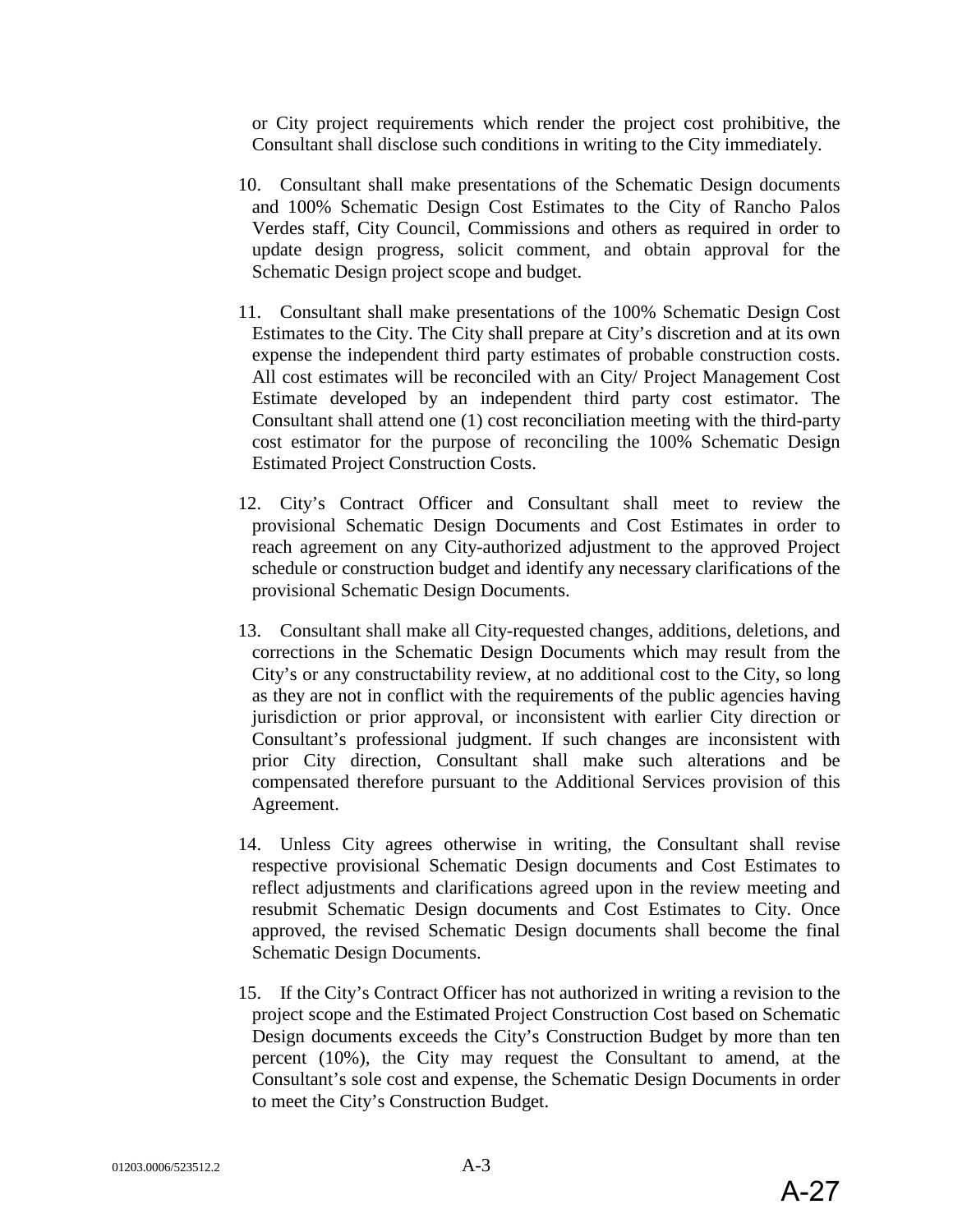#### **PHASE 2**

## **C. DESIGN DEVELOPMENT. The work shall be performed by the Consultant, in conjunction with subconsultants MGAC, KPFF, Englekirk Institutional, NOVUS, Darkhorse Lighworks, KSA, and Technical Resources Consultants.**

- 1. Upon written approval by the City's Contract Officer of the Schematic Design documents and the 100% Schematic Design Estimated Project Construction Cost, the Consultant shall prepare Design Development documents consisting of, but not limited to, site plans, enlarged site plans, building floor plans, enlarged floor plans, site sections, building sections, building elevations, typical construction details, finish schedules indicating finish selection, interior elevations, outline specifications and other drawings and documents sufficient to fix and describe the scope, relationship, size, appearance and character of the project components.
- 2. Design Development documents shall include Mechanical, Electrical, and Plumbing system designs and equipment layouts including single line diagrams and an energy analysis report.
- 3. Consultant shall provide interior and exterior lighting design services to include lighting design plans and schedules and photometric calculations as required for permit and to confirm minimum or maximum light levels for site development and building areas, including parking lots, path of travel and emergency egress.
- 4. Consultant shall update the LEED checklists and report identifying probable design credits for the Project and prepare as needed concept cost/benefit analysis of individual design elements for review and consideration by the City.
- 5. Consultant shall finalize storm water and design drainage plans and incorporate site features in conformance with the guidelines of the Governing Agency and as required to comply with City regulations.
- 6. Consultant shall take the lead role in applying for and obtaining required approvals from all federal, state, regional or local agencies concerned with the Project.
- 7. Consultant shall interpret all applicable federal, state and local laws, rules, and regulations with respect to access, including those of the Americans with Disabilities Act (ADA). Consultant shall identify all non-compliant construction within the Project scope area and complete plans and specifications for site and building improvements within the Project scope area as required to correct or remove non-compliant construction as required for permit, including, but not limited to path of travel, curb ramps and accessible parking.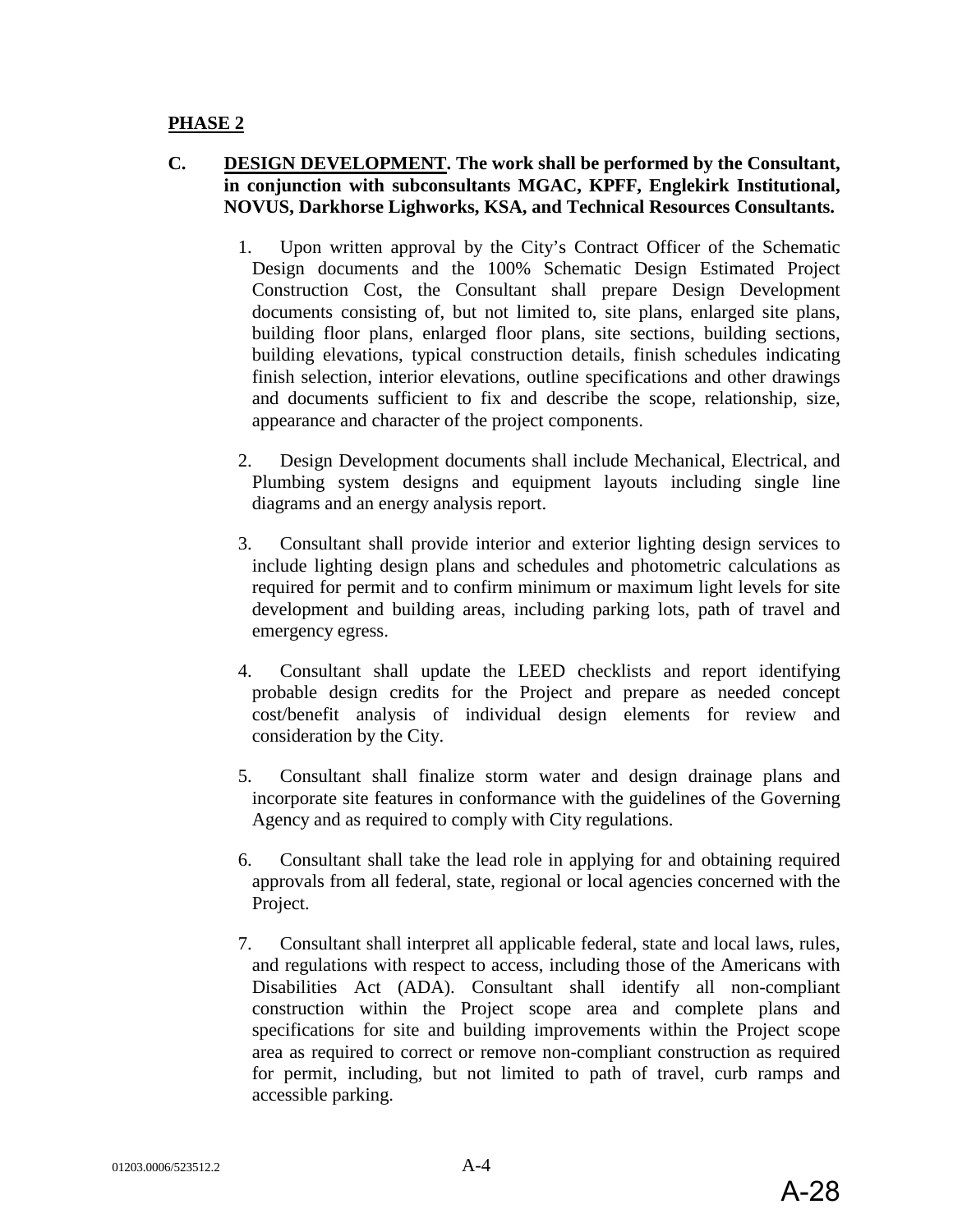- 8. Consultant shall meet with the City at intervals as necessary to develop the design and to review progress drawings and other documents that depict the Design Development status of the Project.
- 9. Consultant shall establish an updated Estimated Project Construction Costs at 100% completion of Design Development documents containing detail consistent with the Design Development documents.
- 10. Community/stakeholder workshops are proposed as required by the City's Contract Officer during this phase in order to update Project design progress and solicit comment.
- 11. Consultant shall make presentations of the City of Rancho Palos Verdes staff, City Council, Commissions, and others as required by the City's Contract Officer, to update design progress, solicit comment, and obtain approval for the Design Development project scope and budget.
- 12. Design Development documents and 100% Design Development Cost Estimates to the City. All cost estimates will be reconciled with an City/Project Management Cost Estimate developed by an independent third party cost estimator. The City shall prepare at City's discretion and at its own expense the independent third party estimates of probable construction costs. The Consultant shall attend one (1) cost reconciliation meeting with the thirdparty cost estimator for the purpose of reconciling the 100% Design Development Estimated Project Construction Costs.
- 13. The City and the Consultant shall meet to review the provisional Design Development Documents and Cost Estimates in order to reach agreement on any City-authorized adjustment to the approved Project schedule or construction budget and identify any necessary clarifications of the provisional Design Development Documents and/or the 100% Design Development Cost Estimates.
- 14. Consultant shall make all City-requested changes, additions, deletions, and corrections in the Design Development documents which may result from any constructability review, at no additional cost to the City, so long as they are not in conflict with the requirements of the public agencies having jurisdiction or prior approval, or inconsistent with earlier City direction or Consultant's professional judgment. If such changes are inconsistent with prior City direction, Consultant shall make such alterations and be compensated therefore pursuant to the Additional Services provision of this Agreement.
- 15. Unless the City agrees otherwise in writing, the Consultant shall revise provisional Design Development documents and Cost Estimates to reflect adjustments and clarifications agreed upon in the review meeting and resubmit. Design Development documents and Cost Estimates to the City.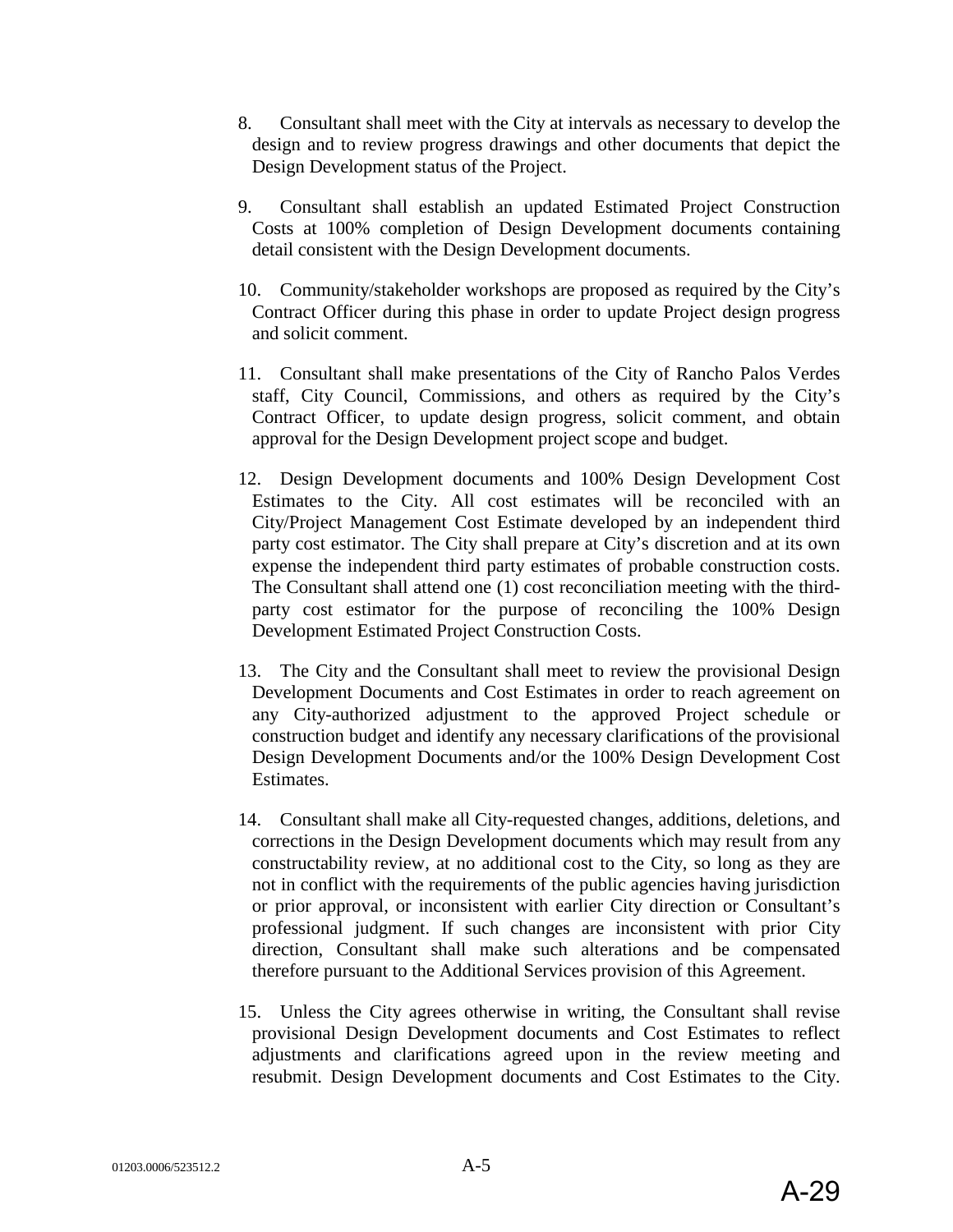Once approved, the revised Design Development documents shall become the final Design Development Documents.

16. If the City has not authorized in writing a revision to the project scope and Estimated Project Construction Costs based on Design Development documents exceeds the City's Construction Budget by more than ten percent (10%), the City may request the Consultant to amend, at the Consultant's sole cost and expense, the Design Development Documents in order to meet the City's Construction Budget.

## **D. CONSTRUCTION DOCUMENTS. The work shall be performed by Consultant, in conjunction with subconsultants MGAC, KPFF, Englekirk Institutional, NOVUS, Darkhorse Lightworks, KSA, and Technical Resources Consultants.**

- 1. Based on approved Design Development Documents and the approved updated project Construction Budget, the Consultant shall prepare, for approval by City, Construction Documents consisting of drawings and other documents setting forth in detail the requirements for construction of the Project. The Consultant shall prepare complete drawings and specifications as are necessary for developing complete bids and for properly executing the Project work. Drawings and specifications shall set forth in detail all of the following: 1) the Project construction work to be done; 2) the materials, workmanship, finishes, and equipment required for the Project; and 3) the utility service connection equipment and site work.
- 2. Consultant shall prepare a Storm Water Pollution Prevention Plan (SWPPP) which will include Best Management Practices (BMP's) that outline standard practices that can be implemented to decrease the discharge of pollutants into storm drains during construction operation on the site.
- 3. Consultant shall submit a written Estimated Project Construction Cost for the project based on the Construction Document Phase Documents at 90% completion. Construction Document Phase Documents shall be consistent with the Project Construction Budget and if not in conformance shall be revised until approved in writing by the City.
- 4. All cost estimates will be reconciled with an City/Project Management Cost Estimate developed by an independent third-party cost estimator. The City shall prepare at City's discretion and at its own expense the independent third-party estimate of probable construction costs. The Consultant shall attend one (1) cost reconciliation meeting at each Construction Document milestone with the City's third-party cost estimator for the purpose of reconciling the 90% Construction Document Estimated Project Construction Cost.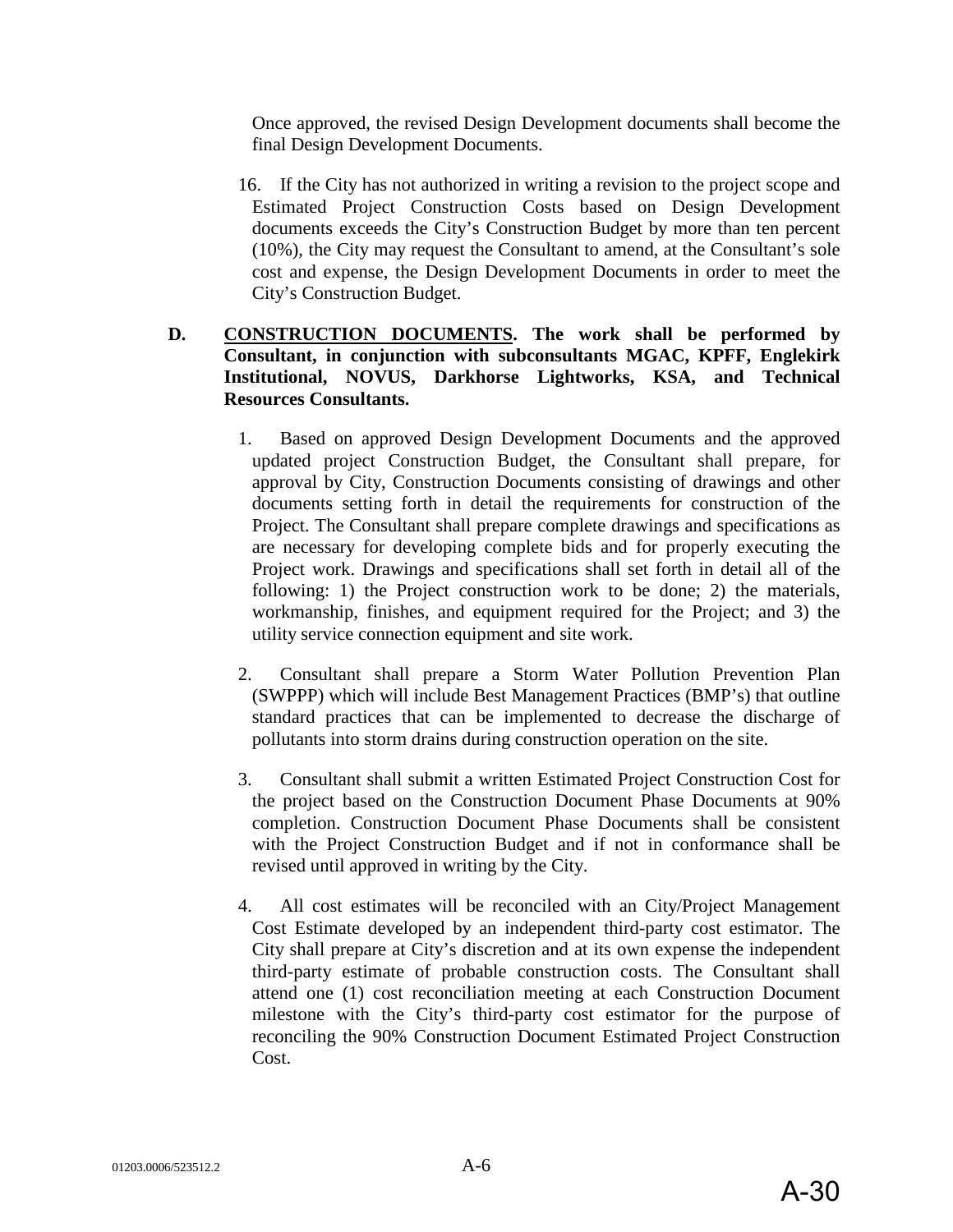- 5. The City's Contract Officer and the Consultant shall meet to review the provisional 100% Construction Documents and Cost Estimate to reach agreement on any City-authorized adjustment to the approved Project schedule or construction budget and identify any necessary clarifications of the provisional Construction Documents and Cost Estimates.
- 6. The parties agree that the Consultant, and not the City, possess the requisite expertise to determine the constructability of the Construction Documents. However, the City reserves the right to conduct one or more constructability review processes with the Construction Documents, and to hire an independent architect or other consultant to perform such reviews. Any such independent constructability reviews shall be at the City's expense.
- 7. Consultant shall make all City-requested changes, additions, deletions, and corrections in the Construction Documents which may result from any constructability review, at no additional cost to the City, so long as they are not in conflict with the requirements of the public agencies having jurisdiction or prior approval, or inconsistent with earlier City direction or with Consultant's professional judgment. If such changes are inconsistent with prior City direction, Consultant shall make such alterations and be compensated therefore pursuant to the Additional Services provision of this Agreement.
- 8. Unless the City agrees otherwise in writing, the Consultant shall revise provisional Construction Documents and Cost Estimates to reflect adjustments and clarifications agreed upon in the review meeting and resubmit Construction Documents and Cost Estimates to the City. Once approved, the revised Construction Documents shall become the final 100% Construction Documents.
- 9. The Consultant shall provide two (2) sets full size (30" x 42") and half size (15" x 21") hard copies at 50% Construction Documents for City review and input. Changes directed by City which are inconsistent with prior City direction shall be made by the Consultant and compensated as Additional Services. The scope of and compensation for such changes shall be mutually agreed upon by the Consultant and City before such changes are initiated.
- 10. Revise the 50% Construction Documents and submit another two (2) set of documents at 90% Construction Documents for City review and input. Changes directed by City which are inconsistent with prior City direction shall be made by the Consultant and compensated as Additional Services. The scope of and compensation for such changes shall be mutually agreed upon by the Consultant and City before such changes are initiated.
- 11. Consultant shall submit two (2) sets of 90% Construction Documents for submittal to the Building and Safety Department for review and approval.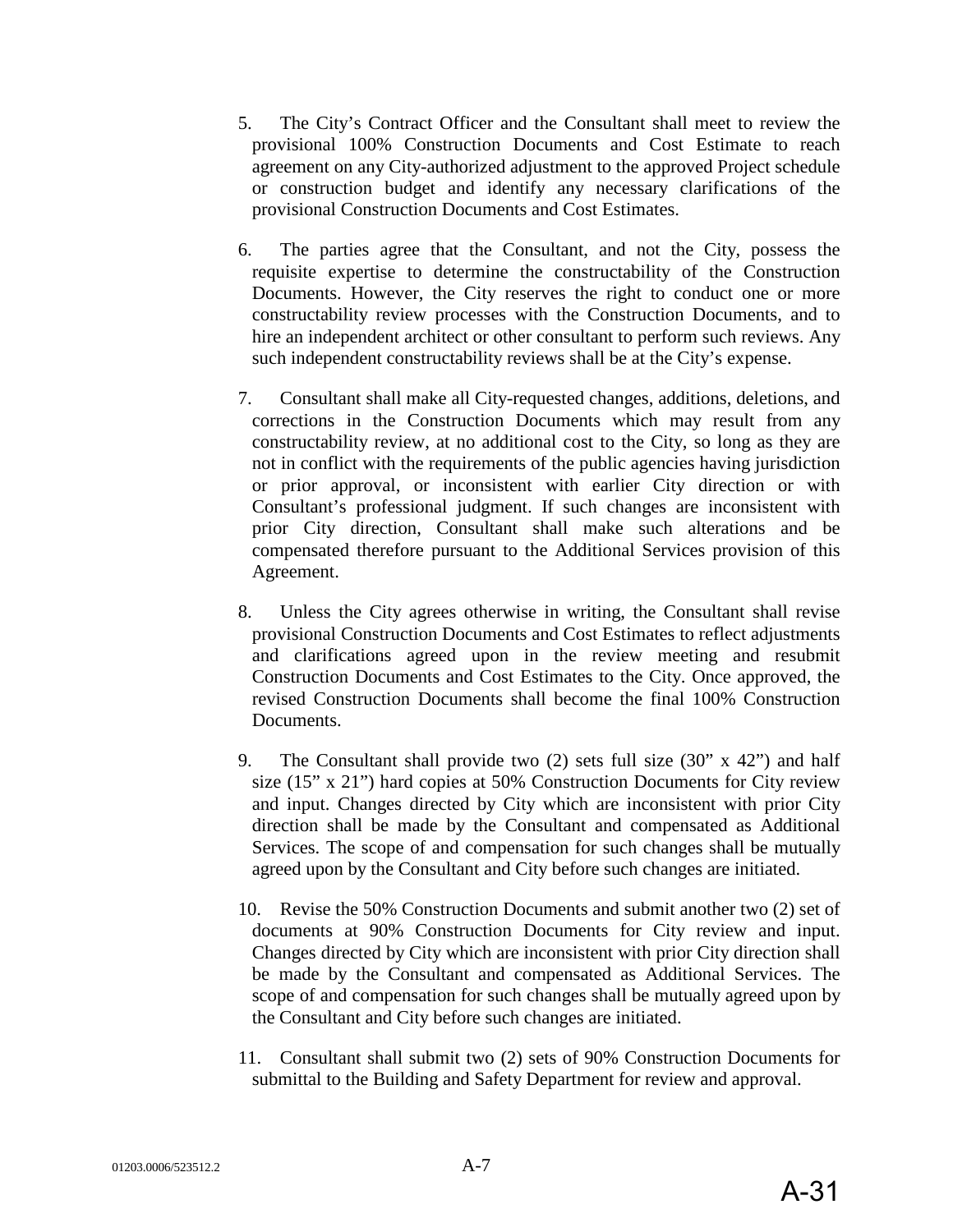- 12. Complete corrections on the 100% Construction Documents as required by the various City departments to obtain final approval of the Construction Documents for bidding purposes.
- 13. Provide a final Cost Estimate and Project Schedule to confirm the project is on target.
- 14. Submit two (2) sets of approved 100% Construction Documents and Specifications for City's records and electronic copies on a CD along with a flash drive.

#### **E. PERMIT. The work shall be performed by the Consultant, in conjunction with subconsultants KPFF, Englekirk Institutional, NOVUS, and KSA.**

1. The Construction Documents and Specifications must be in such form as will enable the Consultant and City to secure the required permits and approvals for all federal, state, regional or local agencies concerned with the Project.

#### **F. BIDDING. The work shall be performed by Consultant, in conjunction with subconsultants KPFF, Englekirk Institutional, NOVUS, and KSA.**

- 1. Assist in the submittal of the Bid Drawings (100% Construction Documents) and Specifications to the City's Project Manager.
- 2. Respond to all Requests for Information (RFIs) working with the City's Project Manager.
- 3. Assist the City's Project Manager in reviewing and evaluating the bids and related documents for contract award to the lowest responsive and responsible bidder.

#### **II.** Exclusions.

See Exhibit "A-1"

- **III.** As part of the Services, Consultant will prepare and deliver the following tangible work products to the City:
	- 1. Models and drawings
	- 2. Schematic Design Documents
	- 3. Preliminary site development package
	- 4. Estimated Project Construction Cost Estimates
	- 5. Presentation files
	- 6. Design Development documents
	- 7. Storm Water Pollution Prevention Plan (SWPPP)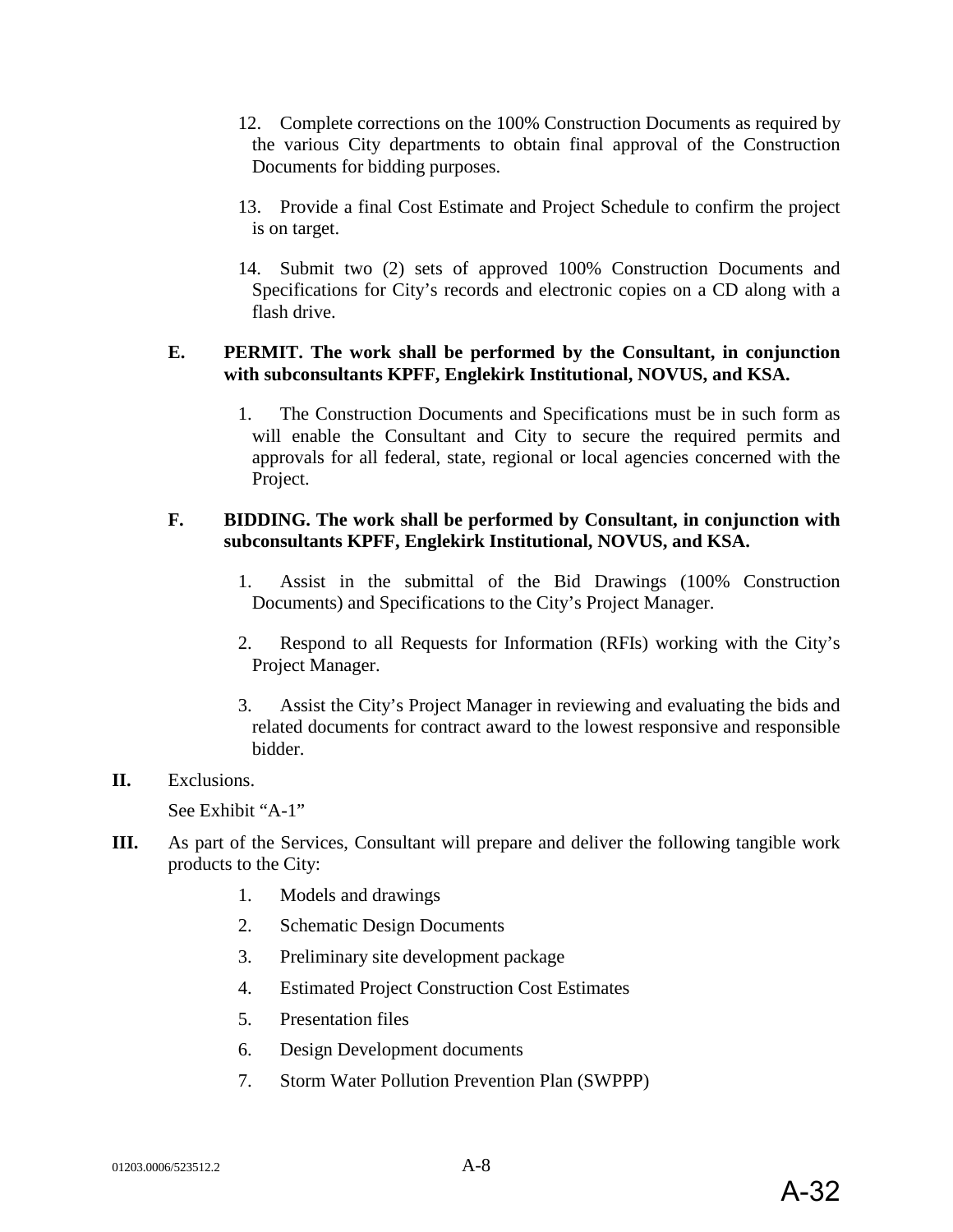- 8. Construction Documents
- **IV.** In addition to the requirements of Section 6.2, during performance of the Services, Consultant will keep the City appraised of the status of performance by delivering the following status reports:

NOT APPLICABLE

- **V.** All work product is subject to review and acceptance by the City, and must be revised by the Consultant without additional charge to the City until found satisfactory and accepted by City.
- **VI.** Consultant will utilize the following personnel to accomplish the Services:
	- **A.** Jim Favaro, Steve Johnson, Brian Davis and Kathy Williams
	- **B.** KSA: Katherine Spitz, Jake Patton
	- **C.** KPFF: Tom Gsell
	- **D.** MGAC: Rick Lloyd
	- **E.** Englekirk Institutional:, Tom Sabol and Diana Nishi
	- **F.** NOVUS: Michael Leung
	- **G.** Darkhorse Lightworks: TRC Dawn Hollingsworth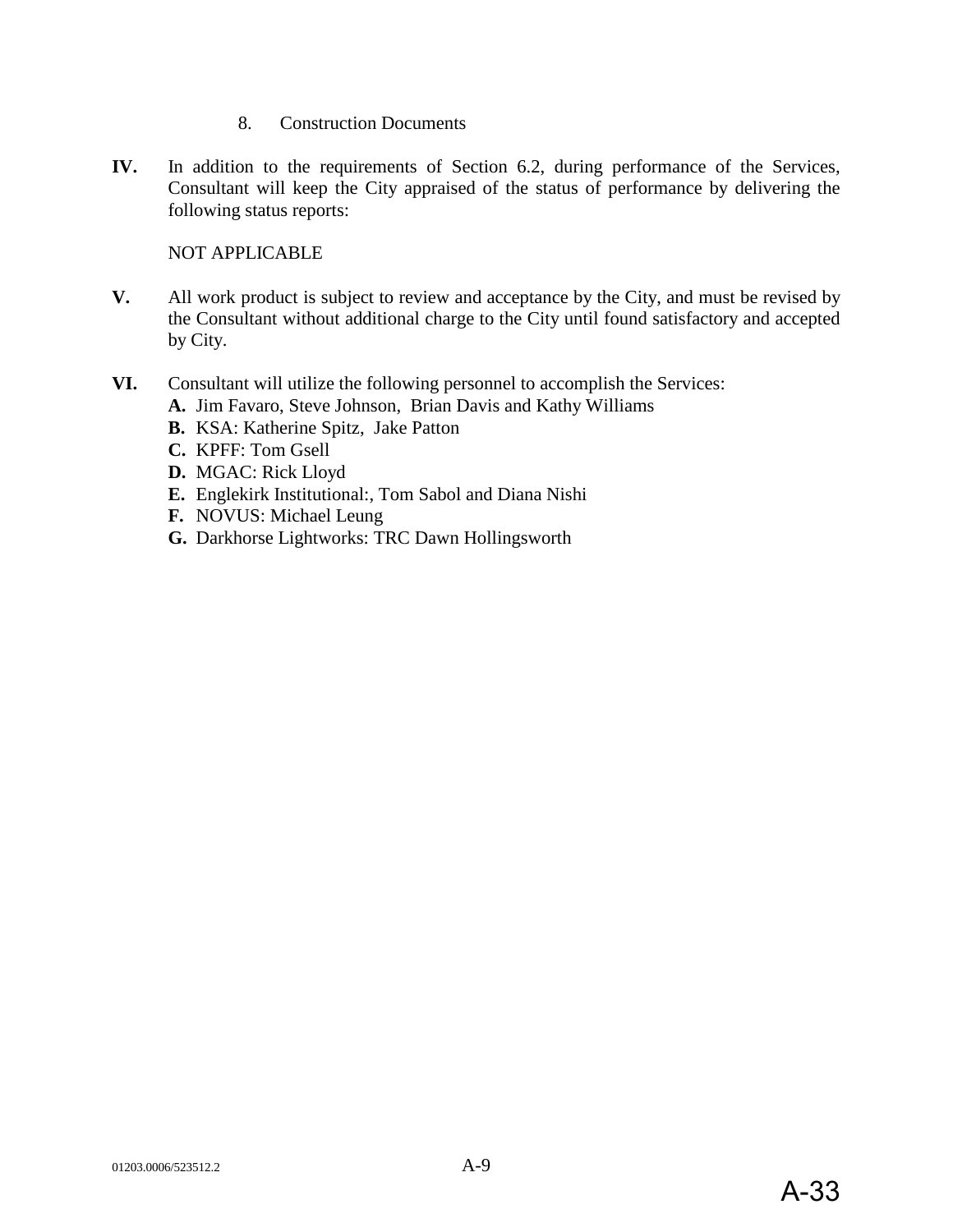#### **EXHIBIT "A-1"**

#### **EXCLUSIONS**

The following services are expressly not included in this Scope of Work, and shall be charged as Additional Services pursuant to Section 1.8 if requested by City.

**A.** General

- 1. Land Survey
- 2. Geotechnical Investigative Report
- 3. Phase 1 or Phase 2 Environmental Review
- 4. Tree Survey or Arborist Services
- 5. Materials Testing
- 6. Hazardous materials abatement scope related to survey of existing conditions, drawings, reports, documents and or specifications.
- 7. Methane extraction systems
- 8. Off-site public improvements, not described in this Proposal including adjoining street widening.
- 9. Physical presentation models
- 10. Partnering Workshops
- 11. Additional cost estimates or revisions to completed cost estimates
- **B.** Civil Engineering
	- 1. Preparation of schematic opinion of probable construction costs.
	- 2. Preparation of preliminary below-slab de-watering plan
	- 3. Preparation of design development opinion of probable construction costs.
	- 4. Assist in the filing of permits for the permanent or temporary discharge of groundwater.
	- 5. Special studies.
	- 6. Land surveys.
	- 7. Design of site retaining walls.
	- 8. Services relative to future facilities, systems, and equipment.
	- 9. Service to investigate existing conditions or facilities, or to make measured drawings thereof.
	- 10. Coordination of construction performed by separate contractors or by owner's forces.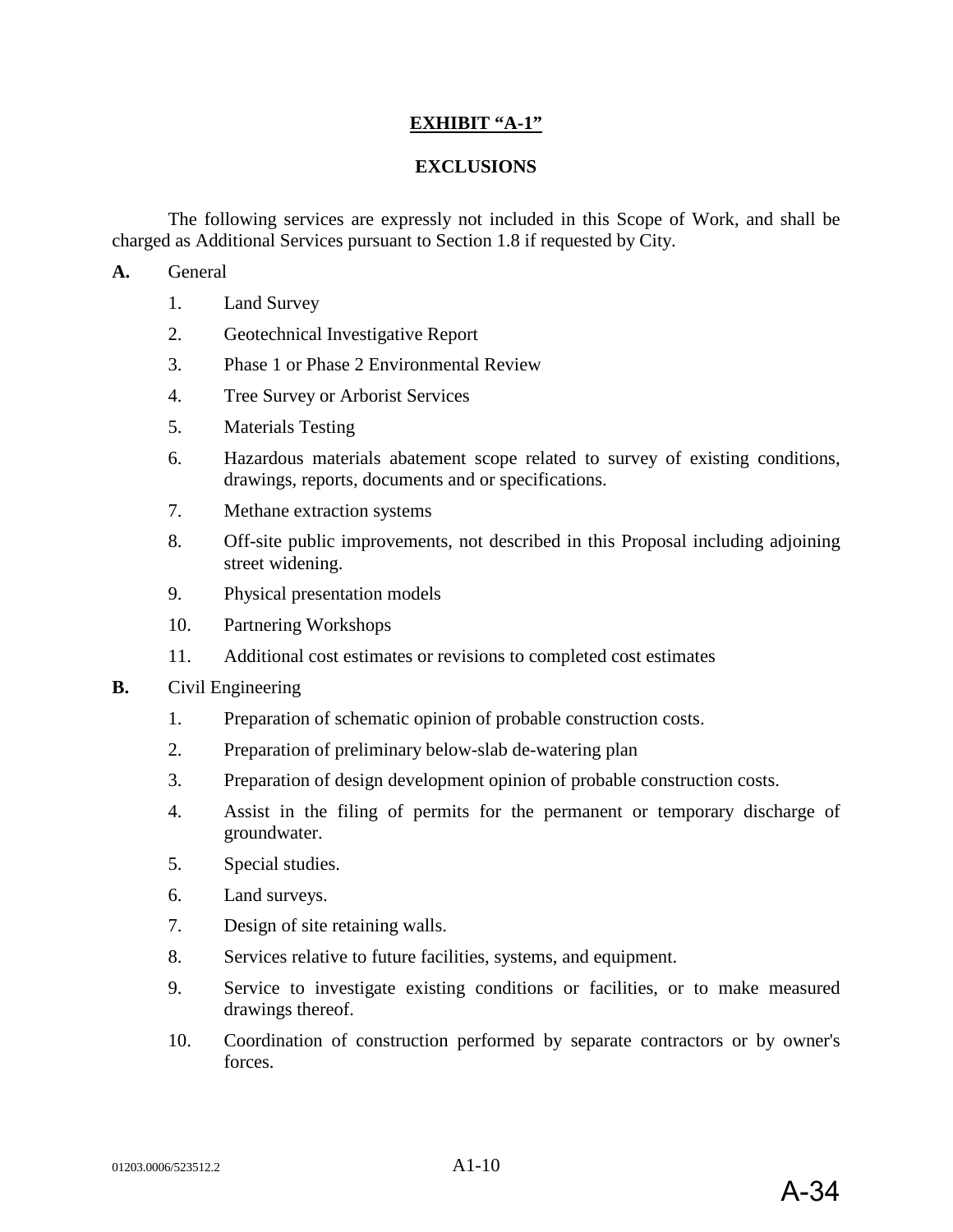- 11. Services regarding work of a construction manage or separate consultants retained by owner.
- 12. Detailed estimates of construction cost.
- 13. Record drawings.
- 14. Services of sub-consultants.
- 15. Storm water facilities.
- 16. Road widening.
- 17. Bicycle paths.
- 18. Traffic signals.
- 19. Street dedications.
- 20. Street lighting.
- 21. Striping plans.
- 22. Sewer improvements.
- 23. Water improvements.
- 24. Traffic studies.
- 25. Franchise Utility Coordination, includes natural gas lines, power and communications conduits, etc.
- 26. Assist the owner in coordinating the abandonment and/or relocation of existing franchise utilities.
- 27. Underground mechanical systems coordination, includes coordination of chilled water lines, steam lines, distilled water, etc. Note that coordination includes horizontal alignment only. Detailed design of these items is to be accomplished by others.
- 28. Design of sewer seepage pits, septic tanks, or leech fields.
- 29. Design of water wells.
- 30. Preparation of excavation documents/rough grading plans.
- 31. Preparation of studies of alternative site plans.
- 32. Flood, plain, wetland, or environmental work.
- 33. Design of lift stations for sanitary sewer or storm drainage systems.
- 34. Design of booster pumps for inadequate water pressure.
- 35. Intensive research and testing to determine conditions of existing site utilities (e.g. potholing, smoke testing, dye testing, pressure testing, and video testing.
- 36. Assist the general contractor with the design and permits associates with construction site dewatering.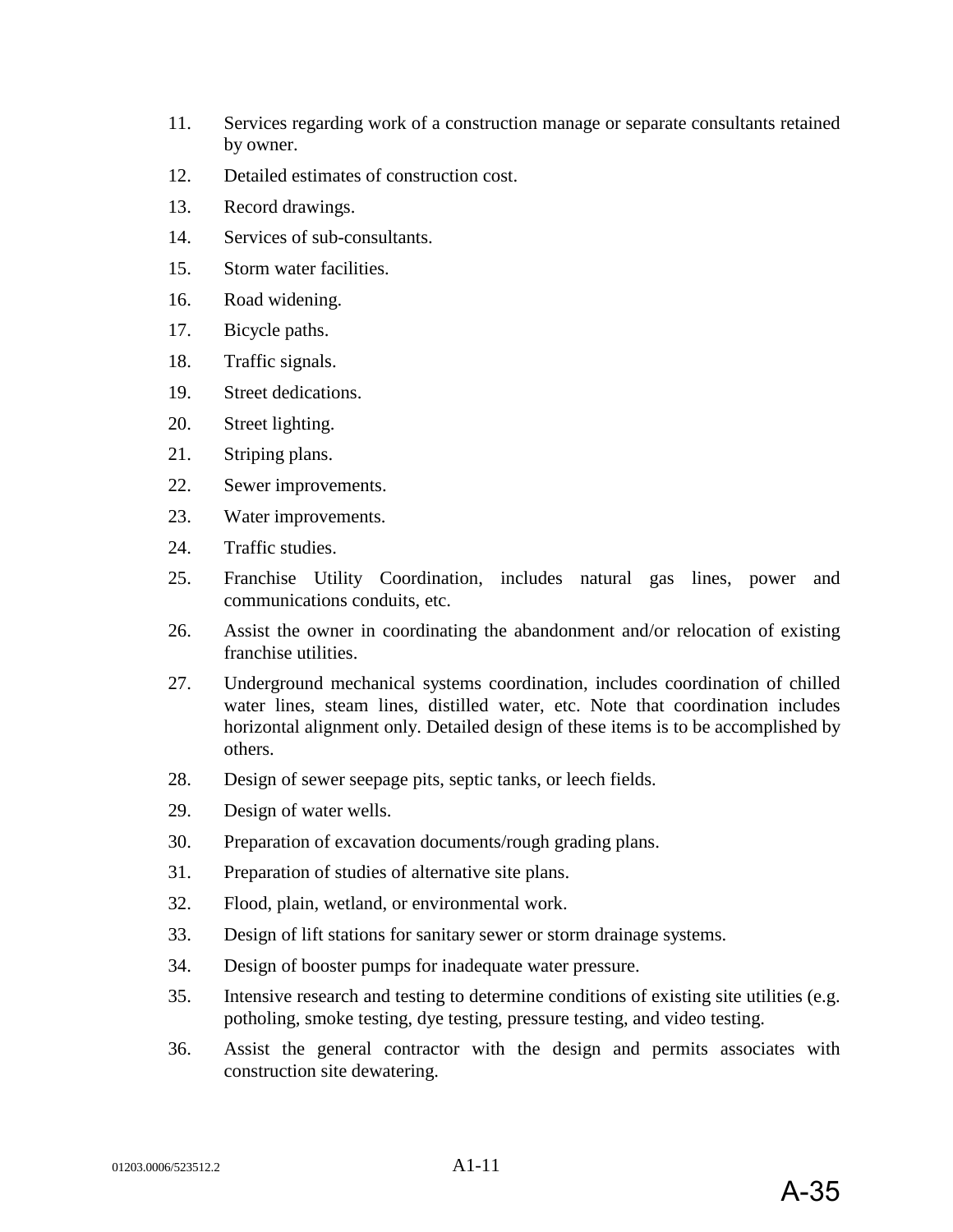- 37. Design and documentation relative to special storm water detention and treatment systems required to obtain LEED credits.
- 38. Landscape Architecture
- 39. Hardscape design
- 40. Landscape design for adjacent hillside areas
- 41. Playground or sports courts equipment
- 42. Community Outreach
- 43. Lighting Design
- 44. Record Drawings/ As-Builts
- 45. LEED calculations and documentation
- **C.** Structural Engineering
	- 1. Structural engineering services outside of community center building except foundation design and detailing of playground equipment
- **D.** MEP Engineering
	- 1. Design change requests and LEED strategy reassessment requested after completion of 100% Schematic Design that require significant redesign and/or redrawing.
	- 2. Significant changes to building or MEP systems requiring reassessment of systems proposed will require additional services to assess.
	- 3. MEP demolition drawings or documentation of any existing as-built conditions
	- 4. Work on buildings and site other than those described under 'Project Description" above
	- 5. Design of systems outside of five feet from building or buildings described under 'Project Description" above, except for site related work as included in Services descriptions.
	- 6. LEED and Title 24-2016 Required Commissioning and 3rd Party Peer Reviews
	- 7. Construction management or bidding coordination
	- 8. Kitchen design or specification of any kitchen equipment
	- 9. Construction cost estimates will be by construction cost estimator. We will review cost estimator's pricing, participate in reconciliation and provide feedback.
	- 10. Acoustical calculations for systems are not included. We will include modifications to our systems per your acoustical consultants' recommendations within our base fee.
	- 11. Smoke modeling and any work on atriums
	- 12. Routing of utilities (gas, water, sanitary, electrical, etc.) outside of five feet from the building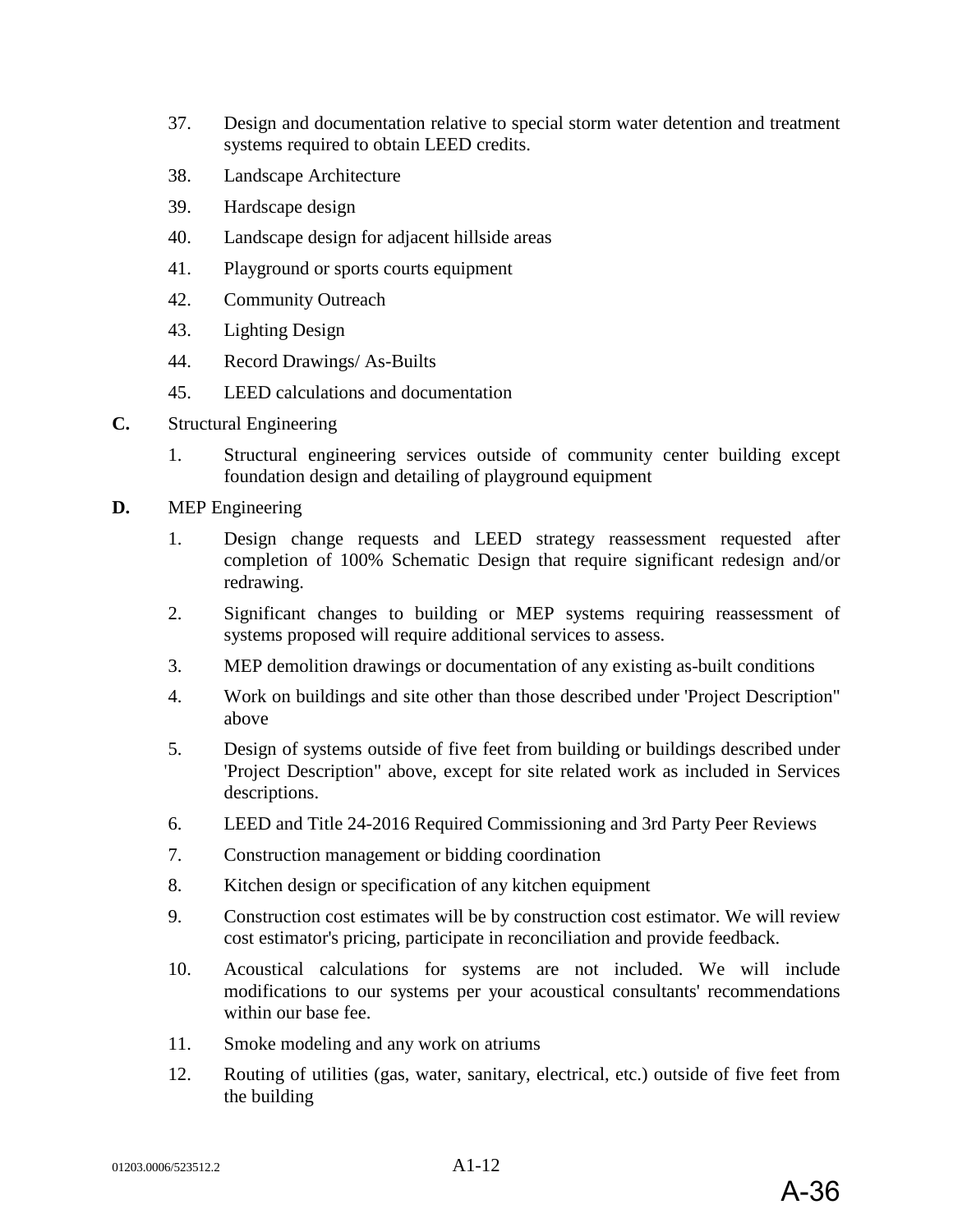- 13. Design of building footing drainage and/or sub-slab groundwater drainage will be performed by others.
- 14. Trenching and backfilling details or specifications related to underground piping and/or tanks
- 15. Cogeneration systems
- 16. Audio Visual systems, Cabling for telephone or CATV, Fire Alarm and Security system design
- 17. Layout of fire sprinkler heads and routing of fire sprinkler piping in the building
- 18. Fire alarm system design
- 19. Design or testing of fire protection systems
- 20. Fuel oil under/above ground storage tanks, pumping, piping, and leak detection systems.
- 21. Storm water detention/reclamation system design.
- 22. Solar thermal water heating system design.
- 23. Medical gas system and piping distribution design including air, vacuum, oxygen and nitrogen.
- 24. Full Design of Solar Photovoltaic systems.
- 25. Energy storage power systems
- 26. Structural calculations for the seismic restraint of mechanical, electrical and plumbing equipment are not included
- 27. Waterproofing details/requirements for building components by others
- 28. Cost reduction requiring redesign after approved systems have been designed including but not limited to change order issues or ASI's. Issue of ASIs, change orders, plan revisions, etc. generated by others will require additional fees to be submitted for prior approval before completing these services.
- 29. Review of change order costs initiated by others will be billed hourly, on prior approval.
- 30. Determination/interpretation of egress lighting paths with local officials.
- 31. Distributed antenna system.
- 32. Kitchen exhaust and make-up air systems design.
- 33. Smoke control system or stair/elevator shaft pressurization system design.
- 34. Any Plug Load Monitoring or Submissions
- 35. Lighting design for areas not specifically listed under Lighting scope
- 36. Theatrical Lighting
- 37. Design of Landscape and Exterior Lighting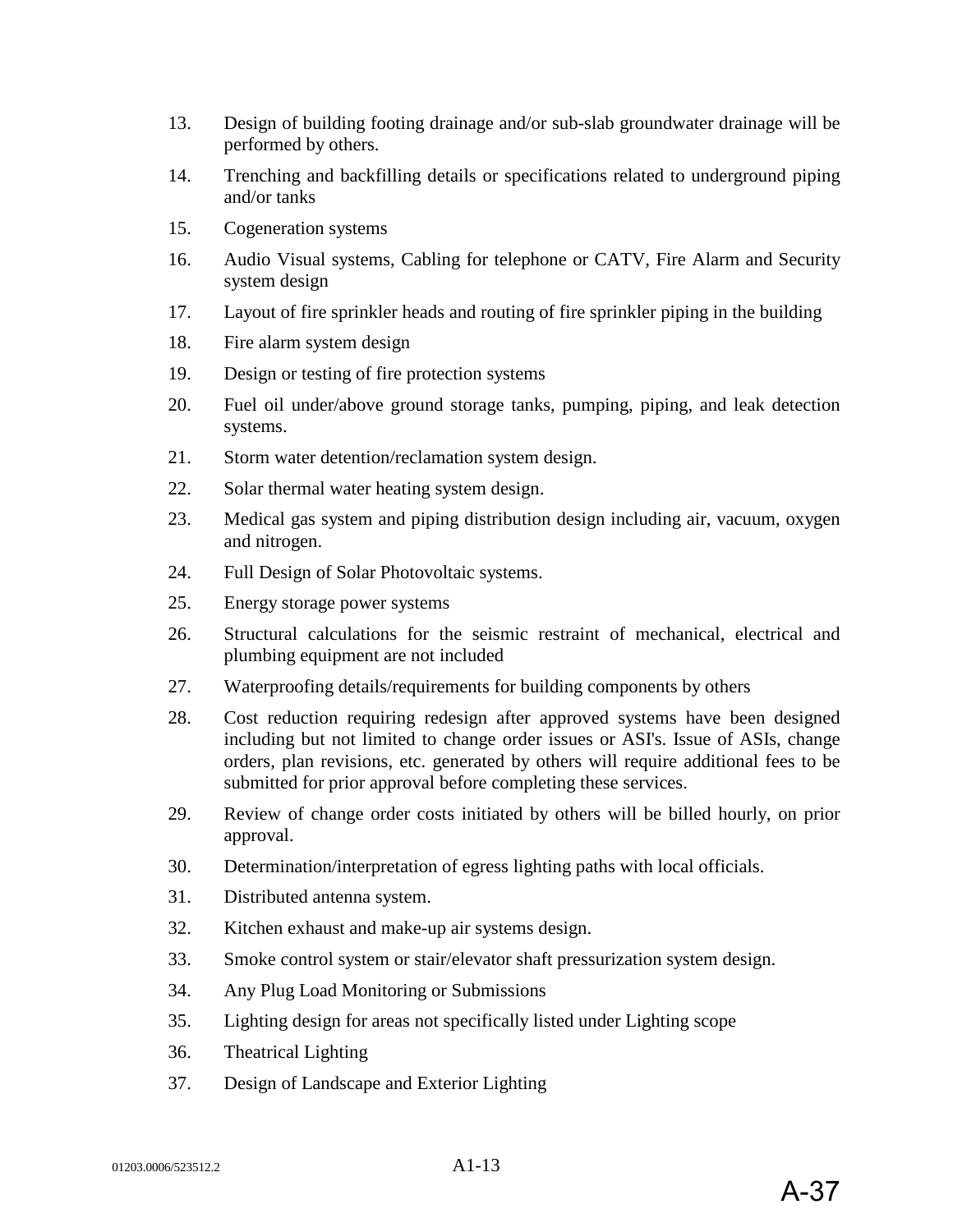- 38. Mock-ups
- 39. Cost estimating
- 40. Multiple-name specifications
- 41. Control system specifications
- 42. Custom fixture design
- 43. Supervision of contractors
- 44. Aiming of installed light fixtures
- 45. Life Cycle Cost Analysis
- 46. Record drawings of completed project
- 47. Cost reduction requiring redesign
- 48. Determination/interpretation of egress lighting paths with local officials
- 49. Location of Exit Signs
- 50. Preparation and documentation of any LEED or similar credit programs
- 51. Power to street lighting at city sidewalks and right of ways.
- 52. Low Voltage Conduit design, routing and coordination.
- 53. Design-Bid-Build Early Foundation Package.
- 54. Filing of applications for building or other permits, payment of any fees associated with permits or associated applications.
- 55. Preparation of cost estimates.
- 56. Overall project BIM management.
- 57. Participations in development of BIM execution plans.
- 58. Design of an emergency or standby back up power system via a diesel generator.
- 59. Responses to additional rounds of comments from owners. One round of comments has been included in the scope of work.
- 60. Design for grease interceptor and plumbing for a commercial kitchen.
- **E.** Lighting
	- 1. Revit model production. Darkhorse will utilize the Revit model to extract current backgrounds, sections and details, but will not produce a linked model. It is the architect or engineer's responsibility to populate the model with lighting families. Darkhorse will assist to obtain available manufacturers families for luminaires specified.
	- 2. Additional site visits shall be billed at the day rates as noted in the fee schedule. Day rates are described as one (1) man-day of 8 hours.
	- 3. Production time for additional drawing submissions not included in the scope of services.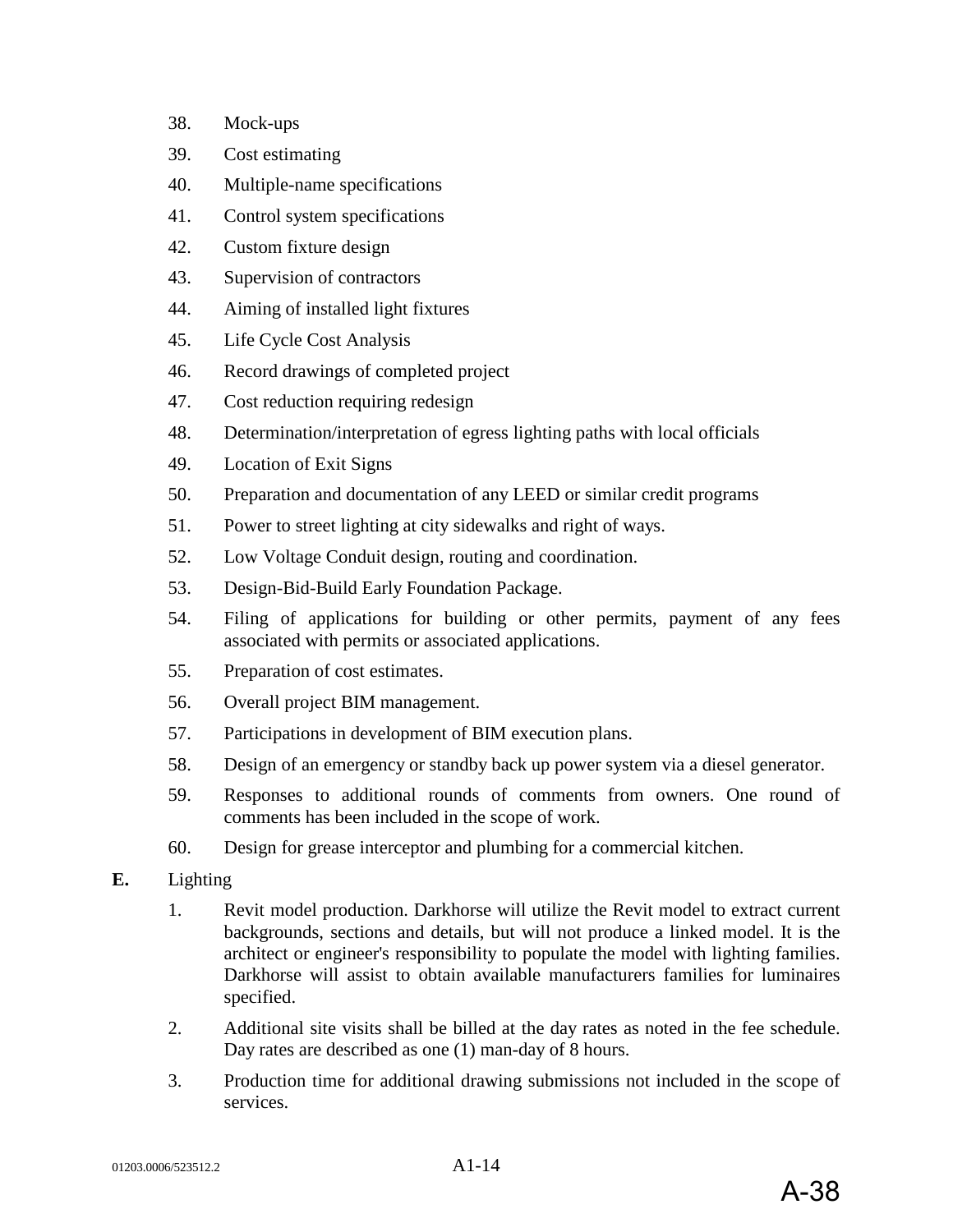- 4. Bidding and Negotiation.
- 5. As-built drawings, Record drawings and Close-out documentation.
- 6. Decorative lighting (FF&E) is to be provided by architect. Darkhorse shall assist with sources and dimming and at times might suggest fixtures but the responsibility is that of the interior designers. Should it be requested that Darkhorse source decorative light fixtures, a separate fee should be assessed based on the scope of the request.
- 7. Programming of the lighting controls system. This work shall be completed by the manufacturer's authorized personnel.
- 8. Commissioning of lighting and controls systems. This work shall be performed by a certified commissioning agent.
- 9. Emergency lighting, life safety. As directed, Darkhorse shall incorporate architectural lighting fixtures capable of emergency lighting to support and assist in efforts through zoning but it is the Electrical Engineer's responsibility to circuit the emergency lighting, verify that it meets code and specify visible emergency lighting, concealed EM lights, BOH, Staircase and other lighting not in Darkhorse's scope.
- 10. Energy code calculations, LEED submittals, lighting power density and other permit documents are supplied by consulting engineers. Darkhorse shall provide a fixture schedule and zone schedule with wattage information for areas within scope but does not have the authority to submit to agencies and municipalities.
- 11. LEED Compliance, WELL Building, Savings by Design or other third-party building program documentation unless specifically included. Related services are considered additional services upon request.
- 12. Living Building Challenge documentation and specifications unless specifically included. Compliance is the responsibility of manufacturers. If notified at the beginning the project will seek LBC status, Darkhorse will make every effort to specify products in compliance but does not warrant products specified comply with the LBC Red List. Coordination and all related efforts are considered additional services.
- 13. Landmarks approval documentation.
- 14. Lighting renderings are an additional service. Fees shall be based on the extent of the request.
- 15. Mock-ups shall be billed at the hourly rate. Any expenses associated with the construction of materials for the mock up shall be paid upon receipt of invoice.
- 16. Additional photometric calculations shall be billed as additional services at the hourly rates set forth herein.
- 17. Review and testing of fixture and/or control system substitutions proposed by others.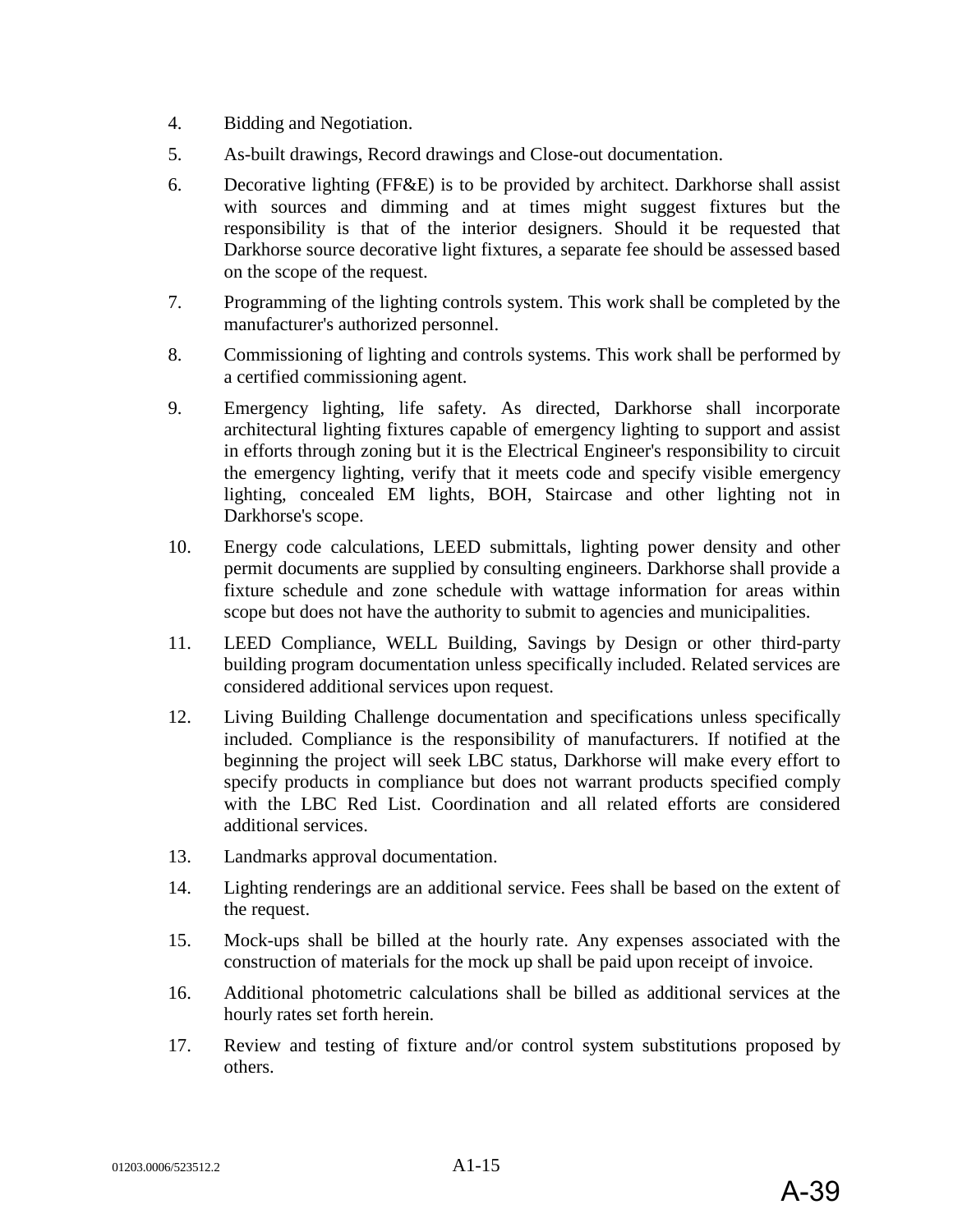- 18. Should the client request custom light fixtures; the design shall be billed at \$4,500.00 USD per fixture design. All copyrights remain the property of Darkhorse. A custom lighting fixture is defined as an entirely new design and would require design approvals, prototypes and coordination of fabrication. Darkhorse does not charge additional fees for assisting with modifications or coordinating custom fixture as provided by other designers.
- 19. Should the overall design phase extend past twenty (20) months Darkhorse reserves the right to renegotiate fees and ask for additional compensation due to additional hours needed.
- 20. The specification and design of lighting control and dimming system, unless specifically included above.
- 21. Value engineering past 100% Design Development phases.
- 22. Written specifications beyond the information provided in our fixture schedule.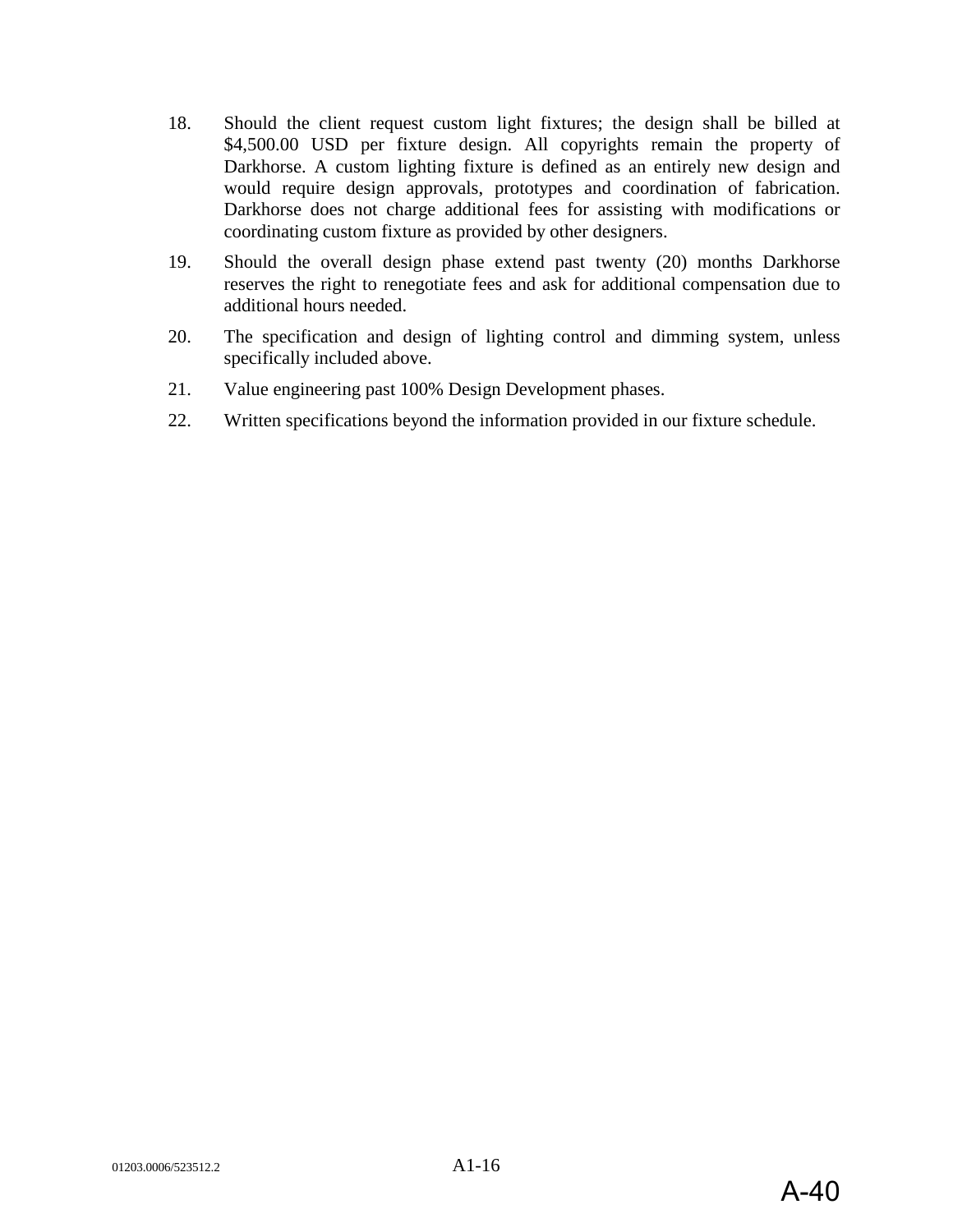#### **EXHIBIT "B"**

#### **SPECIAL REQUIREMENTS**

#### **(Superseding Contract Boilerplate)**

Added text is indicated in *bold italics*, and deleted text is indicated in strikethrough.

#### **I. Section 4.5, Prohibition Against Subcontracting or Assignment, is amended to read:**

The experience, knowledge, capability and reputation of Consultant, its principals and employees were a substantial inducement for the City to enter into this Agreement. Therefore, Consultant shall not contract with any other entity to perform in whole or in part the services required hereunder without the express written approval of the City. *The following subconsultants are deemed approved: KPFF Consulting Engineers; KSA Design Studios; Englekirk Institutional; NOVUS Design Studio; Darkhorse Lightworks, LLC; MGAC; and Technical Resources Consultants.* In addition, neither this Agreement nor any interest herein may be transferred, assigned, conveyed, hypothecated or encumbered voluntarily or by operation of law, whether for the benefit of creditors or otherwise, without the prior written approval of City. Transfers restricted hereunder shall include the transfer to any person or group of persons acting in concert of more than twenty five percent (25%) of the present ownership and/or control of Consultant, taking all transfers into account on a cumulative basis. In the event of any such unapproved transfer, including any bankruptcy proceeding, this Agreement shall be void. No approved transfer shall release the Consultant or any surety of Consultant of any liability hereunder without the express consent of City.

#### **II. Section 7.7, Liquidated Damages, is deleted in its entirety.**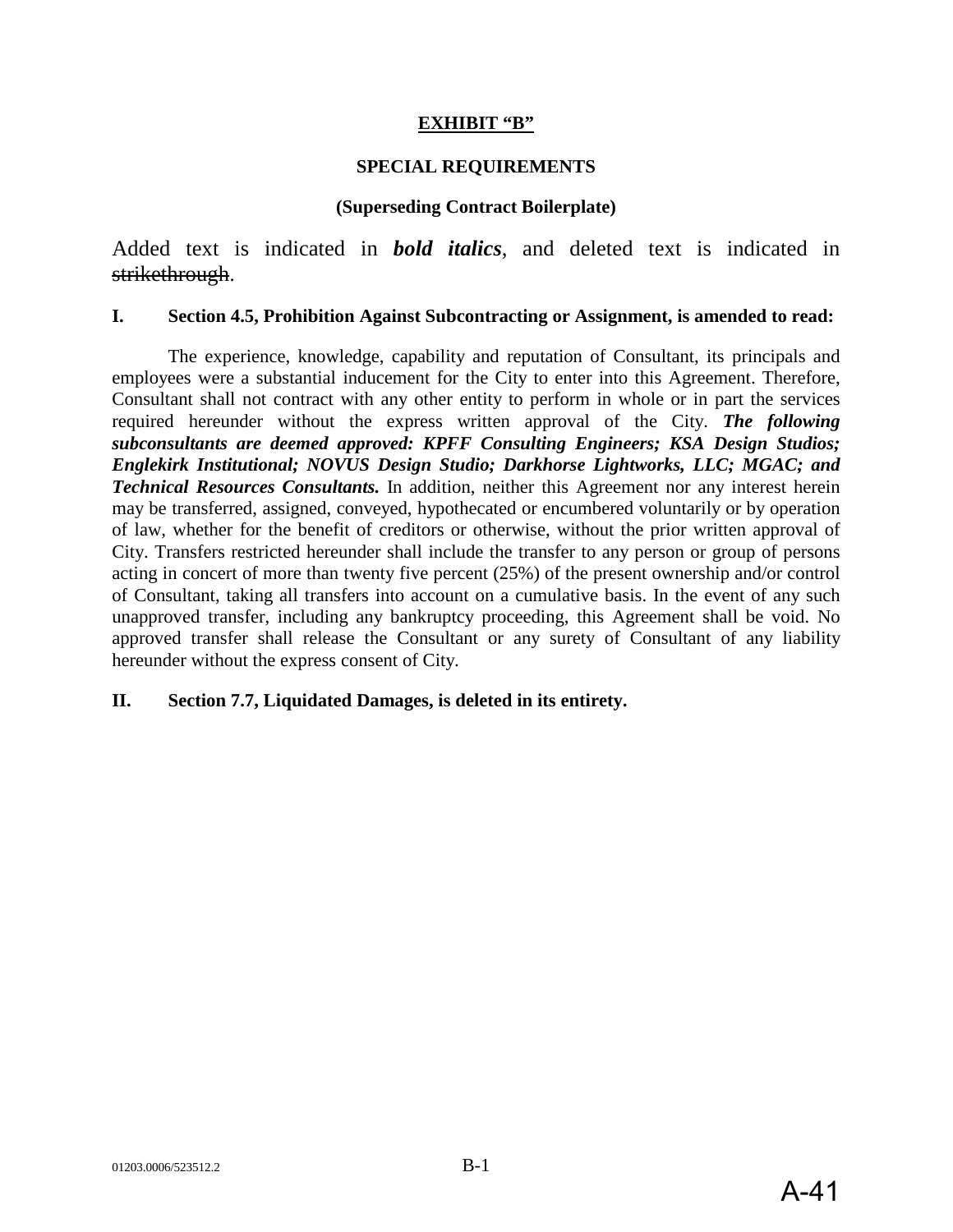#### **EXHIBIT "C"**

#### **SCHEDULE OF COMPENSATION**

**I. Consultant and subconsultants shall perform the following tasks at the following rates:** 

| <b>Discipline/Firm</b>                             | Predesign | <b>Schematic</b><br>design | <b>Design</b><br><b>Development</b> | Construction<br><b>Documents</b> | Permit   | <b>Bid</b> | Sub-<br><b>Budget</b> |
|----------------------------------------------------|-----------|----------------------------|-------------------------------------|----------------------------------|----------|------------|-----------------------|
| Architecture/<br><b>Johnson Favaro</b>             | \$45,000  | \$45,000                   | \$60,000                            | \$125,000                        | \$5,000  | \$3,500    | \$283,500             |
| <b>Cost Planning/</b><br><b>MGAC</b>               | \$0       | \$3,000                    | \$6,000                             | \$4,500                          | \$0      | \$0        | \$13,500              |
| Civil Engineering/<br><b>KPFF</b>                  | \$0       | \$19,360                   | \$20,240                            | \$35,200                         | \$10,200 | \$3,000    | \$88,000              |
| <b>Structural Engineering/</b><br><b>Englekirk</b> | \$0       | \$2,750                    | \$6,300                             | \$24,000                         | \$500    | \$500      | \$34,050              |
| <b>MEP, FLS/Novus</b>                              | \$0       | \$10,000                   | \$13,000                            | \$22,500                         | \$3,000  | \$1,500    | \$50,000              |
| Lighting/<br><b>Darkhorse Lighting</b>             | \$0       | \$0                        | \$4,500                             | \$7,500                          | \$0      | \$0        | \$12,000              |
| Landscape<br><b>Architecture/KSA</b>               | \$0       | \$10,520                   | \$9,800                             | \$18,000                         | \$590    | \$500      | \$39,410              |
| Specifications/TRC                                 | \$0       | \$0                        | \$5,000                             | \$2,000                          | \$1,000  | $\$0$      | \$8,000               |
| Reimbursable<br>Expenses*                          |           |                            |                                     |                                  |          |            | \$10,000              |
| <b>TOTALS</b>                                      | \$45,000  | \$90,630                   | \$124,840                           | \$238,700                        | \$20,290 | \$9,000    | \$538,460             |

\*Reimbursable expenses shall include reasonable out of pocket expenses that are incurred and paid by Consultant and subconsultants in furtherance of this Agreement. Reimbursable expenses shall include:

- -- Printing and reproduction costs
- -- Project-related mileage

-- Shipping, overnight mail, postage, messenger and other handling of drawings and documents

-- Presentation models

-- Fees paid to third parties for securing approval of authorities having jurisdiction over the Project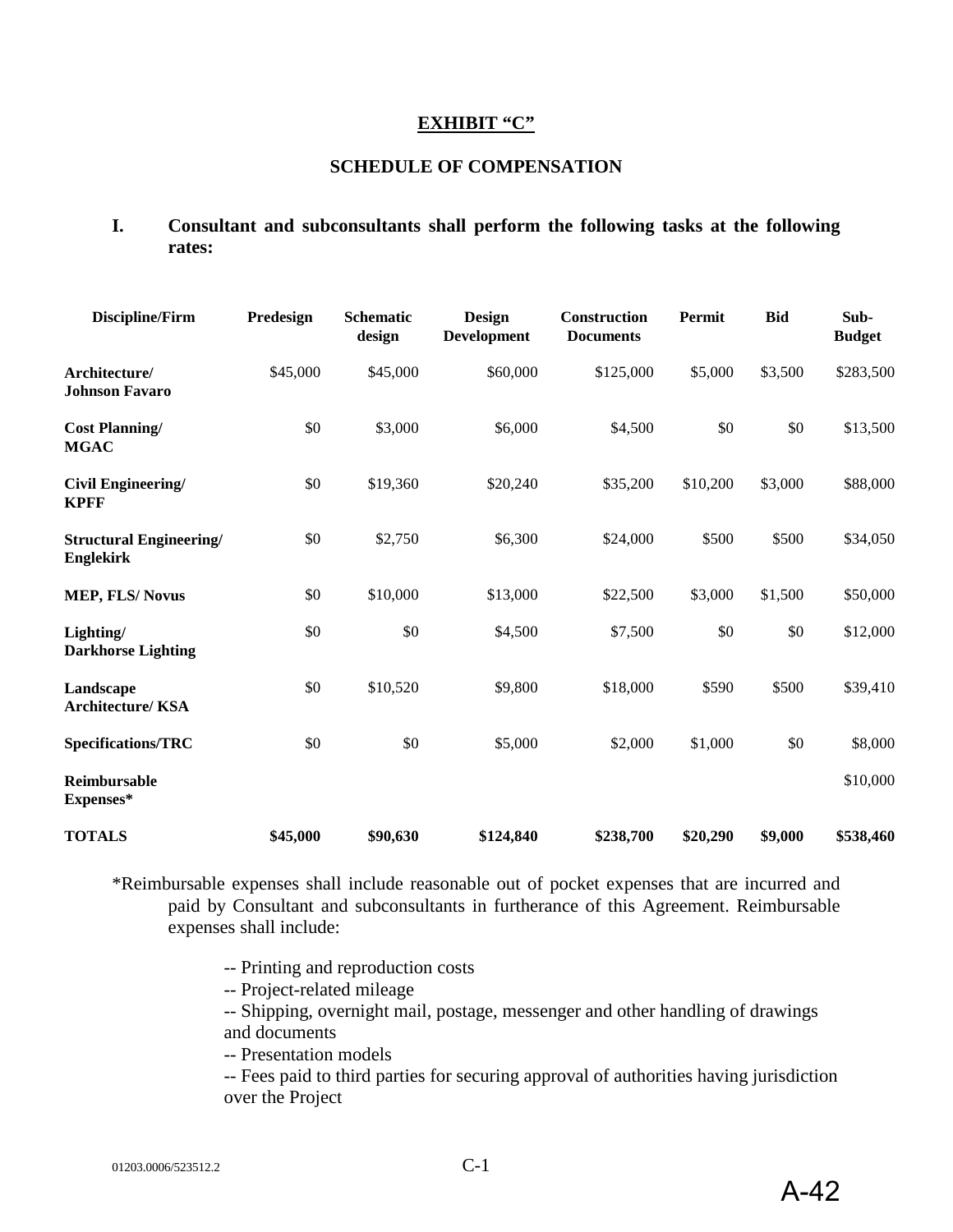Additional consultants not included in this Agreement, subject to the City's Contract Officer's prior written approval.

**II. A retention of ten percent (10%) shall be held from each payment as a contract retention to be paid as part of the final payment upon satisfactory completion of services.**

NOT APPLICABLE

- **III. Within the budgeted amounts for each Task, and with the approval of the Contract Officer, funds may be shifted from one Task subbudget to another so long as the Contract Sum is not exceeded per Section 2.1, unless Additional Services are approved per Section 1.9.**
- **IV. The City will compensate Consultant for the Services performed upon submission of a valid invoice. Each invoice is to include:**
	- A. Line items for all personnel describing the work performed, the number of hours worked, and the hourly rate.
	- B. Line items for all materials and equipment properly charged to the Services.
	- C. Line items for all other approved reimbursable expenses claimed, with supporting documentation.
	- D. Line items for all approved subcontractor labor, supplies, equipment, materials, and travel properly charged to the Services.
- **V. The total compensation for the Services shall not exceed the Contract Sum as provided in Section 2.1 of this Agreement.**
- **VI. The billing rates for Consultant's and subconsultants' personnel are attached as Exhibit C-1.**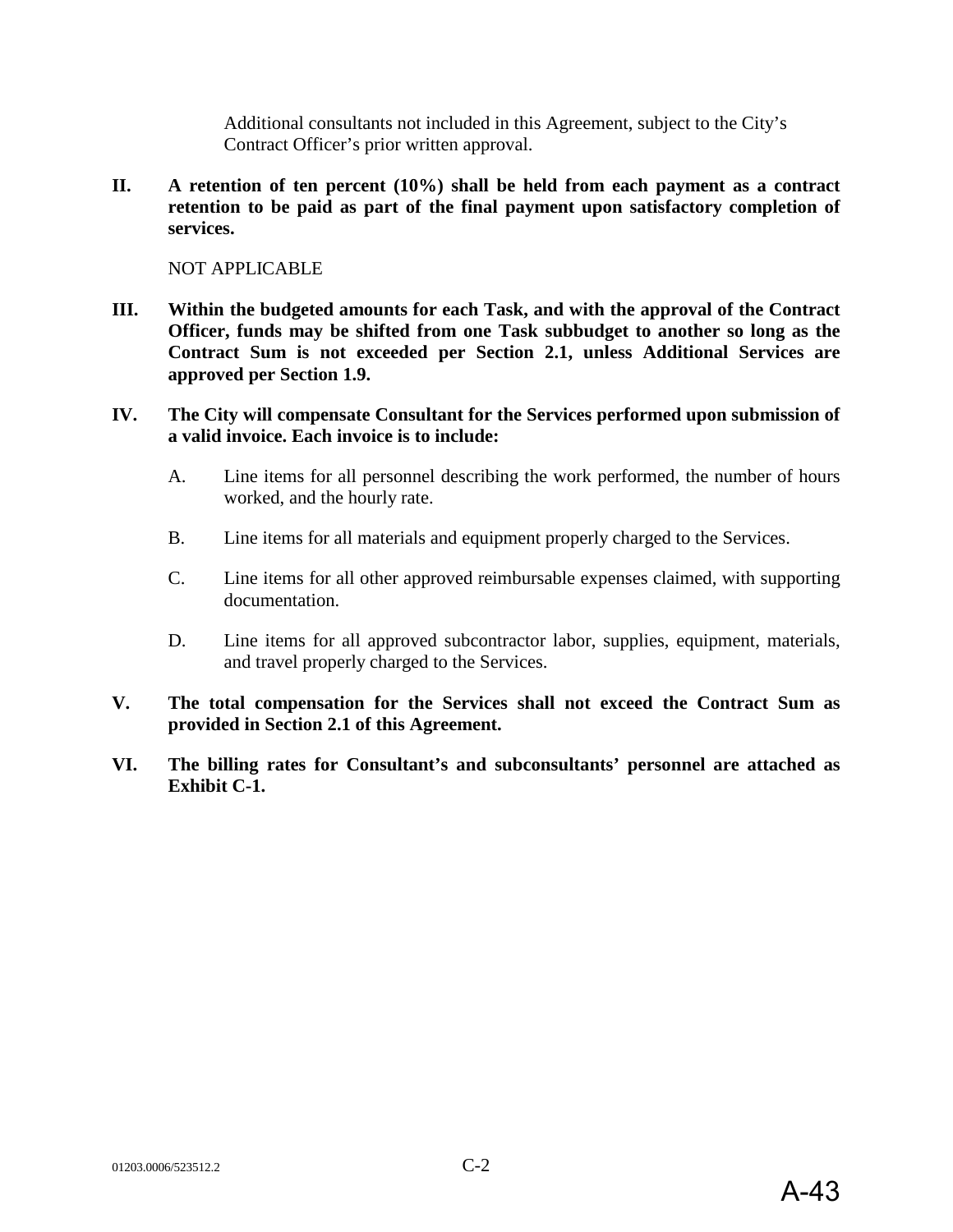#### **EXHIBIT "C-1"**

## **CONSULTANT TEAM HOURLY RATES**

## **Johnson Favaro - Architect**

| Partners         | \$220 |
|------------------|-------|
| Senior Associate | \$180 |
| Senior Staff 3   | \$120 |

# **KSA Design - Landscape Architect**

| Principal                        | \$235 |
|----------------------------------|-------|
| Project Manager/Project Designer | \$135 |
| Draftsperson                     | \$90  |

#### **MGAC - Cost Consultant**

| Senior Cost Manager           | \$200 |
|-------------------------------|-------|
| Cost Manager                  | \$175 |
| <b>Assistant Cost Manager</b> | \$100 |

#### **KPFF - Civil Engineers**

| Principal        | \$225 |
|------------------|-------|
| Project Manager  | \$180 |
| Project Engineer | \$150 |

## **Englekirk Institutional - Structural Engineers**

| Principal               | \$275 |
|-------------------------|-------|
| <b>Project Director</b> | \$195 |
| Associate               | \$175 |

#### **Novus - MEP**

| Senior Engineer     | \$135 |
|---------------------|-------|
| <b>BIM</b> Designer | \$115 |

# **Darkhorse Lightworks - Lighting**

| Principal       | \$190 |
|-----------------|-------|
| Senior Designer | \$175 |
| Designer        | \$150 |

## **Technical Resources Consultants - Specifications**

| Principal | \$165 |
|-----------|-------|
|-----------|-------|